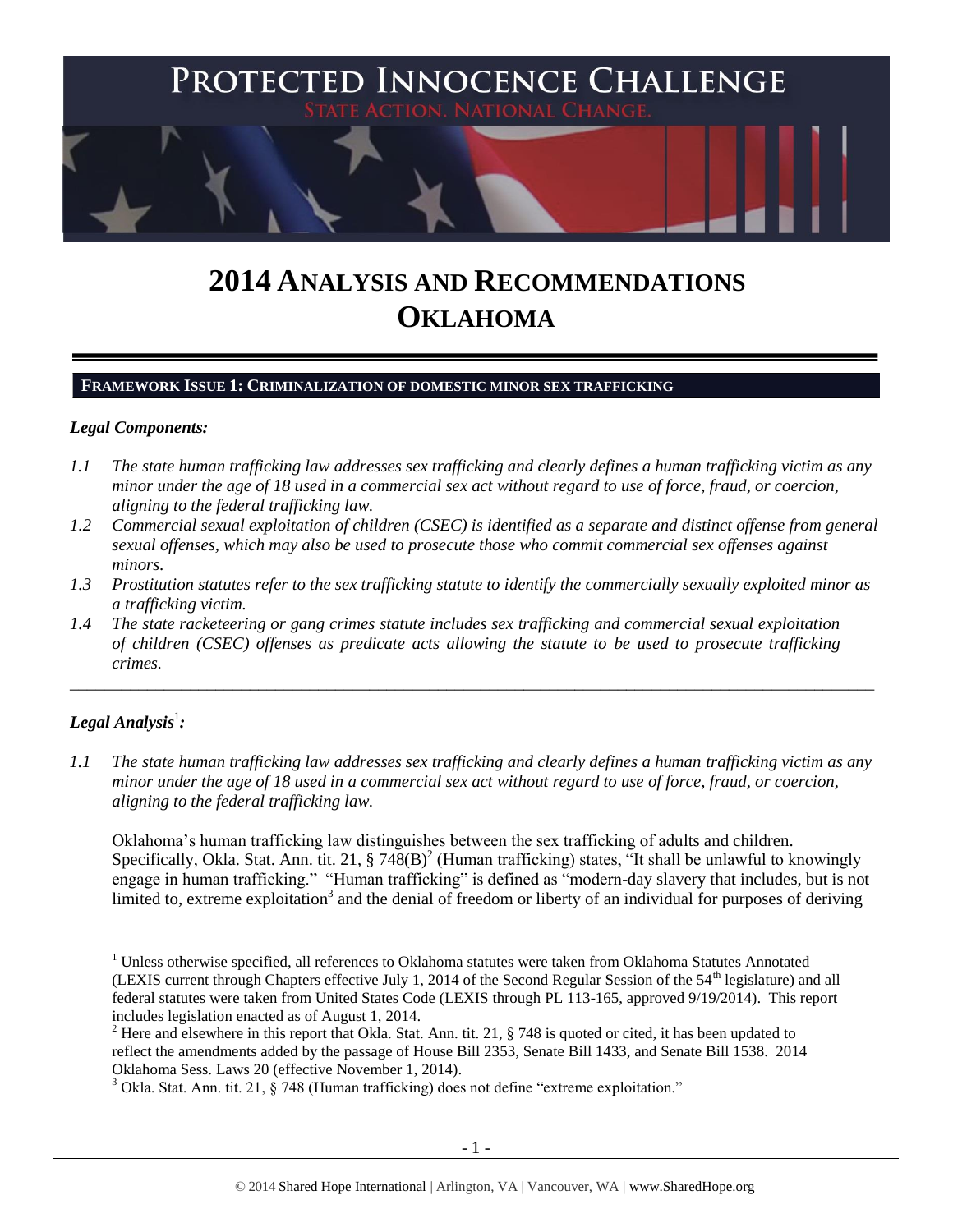benefit from that individual's commercial sex act or labor." Okla. Stat. Ann. tit.21, § 748(A)(4). Okla. Stat. Ann. tit.  $21$ ,  $\S$  748(A)(6) additionally defines "human trafficking for commercial sex" in part as,

b. recruiting, enticing, harboring, maintaining, transporting, providing, purchasing, or obtaining, by any means, a minor<sup>4</sup> for purposes of engaging the minor in a commercial sex act, or c. benefiting, financially or by receiving anything of value, from participating in a venture that has engaged in an act of trafficking for commercial sex.

Okla. Stat. Ann. tit. 21, § 748(A)(2) defines "commercial sex" as "any form of commercial sexual activity such as sexually explicit performances, prostitution, participation in the production of pornography, performance in a strip club, or exotic dancing or display."

A conviction under this statute is punishable as a felony by imprisonment for at least 5 years or for life, a fine not to exceed \$100,000, or both. Okla. Stat. Ann. tit. 21, § 748(C). If the victim is under the age of 18, however, a conviction is punishable by imprisonment for at least 15 years or for life, a fine not to exceed \$250,000, or both. Okla. Stat. Ann. tit.21, § 748(C).

*1.2 Commercial sexual exploitation of children (CSEC) is identified as a separate and distinct offense from general sexual offenses, which may also be used to prosecute those who commit commercial sex offenses against minors.*

Oklahoma has several statutes that specifically criminalize CSEC, including the following:

- 1. Okla. Stat. Ann. tit. 21, § 1029 (Engaging in prostitution, etc.—soliciting or procuring—residing or being in place for prohibited purpose—aiding, abetting or participating—child prostitution) states,
	- A. It shall further be unlawful:

 $\overline{\phantom{a}}$ 

1. To engage in prostitution,<sup>5</sup> lewdness, $6$  or assignation;

2. To solicit, induce, entice, or procure another to commit an act of lewdness, assignation, or prostitution, with himself or herself;

3. To reside in, enter, or remain in any house, place, building, or other structure, or to enter or remain in any vehicle, trailer, or other conveyance with the intent of committing an act of prostitution, lewdness, or assignation; or

4. To aid, abet, or participate in the doing of any of the acts prohibited in paragraph 1, 2 or 3 of this subsection.

B. Any prohibited act described in paragraph 1, 2, 3 or 4 of subsection A of this section committed with a person under sixteen (16) years of age shall be deemed child prostitution, as

a. any lascivious, lustful or licentious conduct,

<sup>&</sup>lt;sup>4</sup> Okla. Stat. Ann. tit. 21, § 748(A)(8) states that "'[m]inor' means an individual under eighteen (18) years of age.

 $5$  Okla. Stat. Ann. tit. 21, § 1030(1) (Definitions) defines "prostitution" as,

a. the giving or receiving of the body for sexual intercourse, fellatio, cunnilingus, masturbation, anal intercourse or lewdness with any person not his or her spouse, in exchange for money or any other thing of value, or

b. the making of any appointment or engagement for sexual intercourse, fellatio, cunnilingus, masturbation, anal intercourse or lewdness with any person not his or her spouse, in exchange for money or any other thing of value.

 $6$  Okla. Stat. Ann. tit. 21, § 1030(6) defines "lewdness" as,

b. the giving or receiving of the body for indiscriminate sexual intercourse, fellatio, cunnilingus, masturbation, anal intercourse, or lascivious, lustful or licentious conduct with any person not his or her spouse, or c. any act in furtherance of such conduct or any appointment or engagement for prostitution.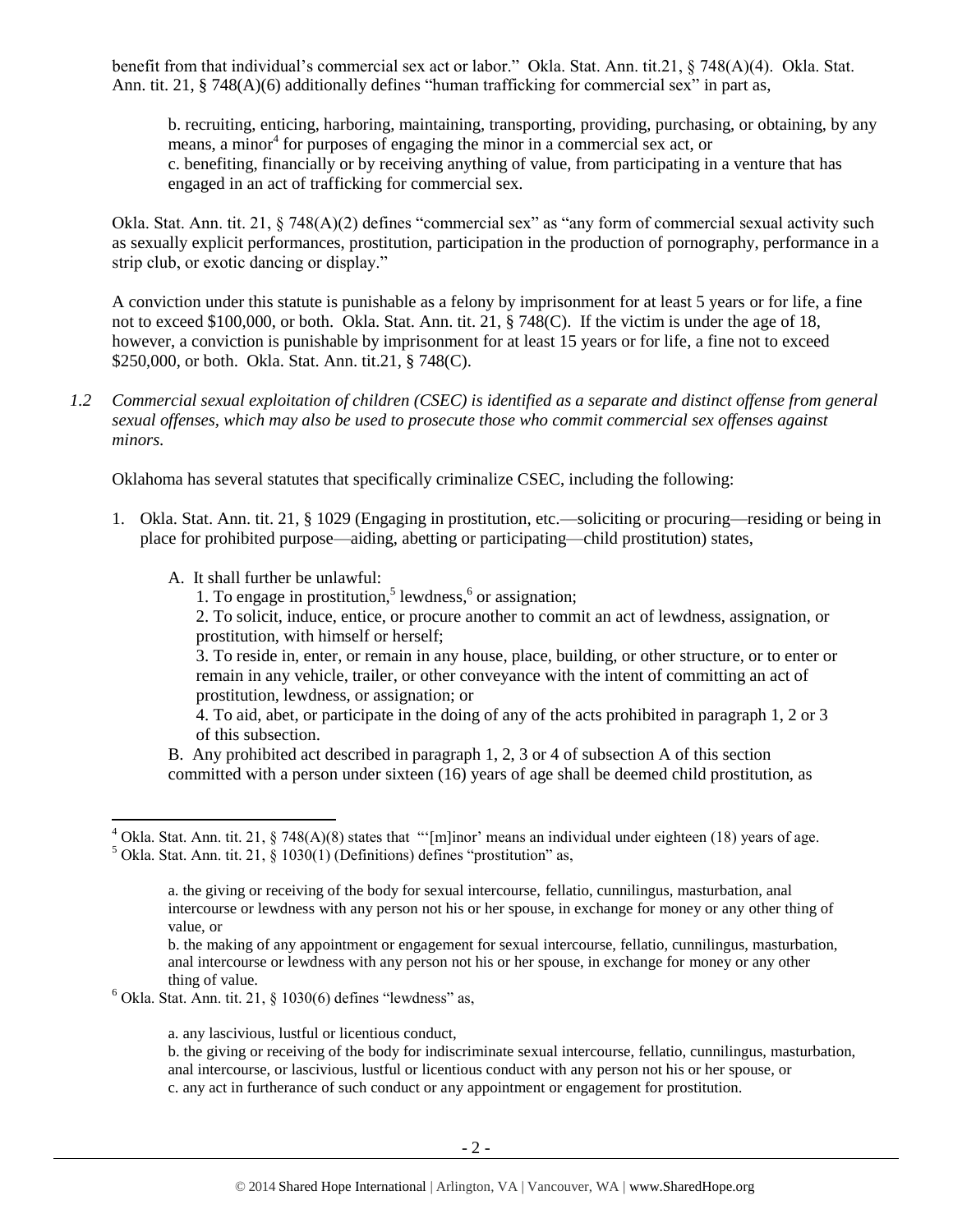<span id="page-2-0"></span>defined in Section 1030 [Definitions] of this title,<sup>7</sup> and shall be punishable as provided in Section 1031 of this title.

C. In any prosecution of a person sixteen (16) or seventeen (17) years of age for an offense described in subsection A of this section, there shall be a presumption that the actor was coerced into committing such offense by another person in violation of the human trafficking provisions set forth in Section 748 of this title.

Pursuant to Okla. Stat. Ann. tit.21, § 1031(C) (Punishment for violations), if the victim is under the age of 16, a conviction under Okla. Stat. Ann. tit. 21, § 1029(B) is punishable as a felony by imprisonment up to 10 years and a fine not to exceed \$5,000 for a first conviction, \$10,000 for a second conviction, or \$15,000 for third and subsequent convictions. In contract, if the victim is 16 years of age or older, a conviction is punishable as a misdemeanor by imprisonment in a county jail for 30 days to 1 year, a fine not to exceed \$2,500 for a first conviction, \$5,000 for a second conviction, or \$7,500 for a third and subsequent conviction, or by both fine and imprisonment. Okla. Stat. Ann. tit.21, § 1031(A). In addition, the court may also order that the offender serve  $40-80$  hours of community service.<sup>8</sup> Okla. Stat. Ann. tit.21,  $$1031(A).$ 

2. Okla. Stat. Ann. tit. 21, §1087(A) (Child under 18 years of age—Procuring for prostitution, lewdness or other indecent act—Punishment) makes it a crime to

<span id="page-2-1"></span>1. Offer, or offer to secure, a child under eighteen (18) years of age for the purpose of prostitution, or for any other lewd or indecent act, or procure or offer to procure a child for, or a place for a child as an inmate in, a house of prostitution or other place where prostitution is practiced; 2. Receive or to offer or agree to receive any child under eighteen (18) years of age into any house, place, building, other structure, vehicle, trailer, or other conveyance for the purpose of prostitution, lewdness, or assignation, or to permit any person to remain there for such purpose; or 3. Direct, take, or transport, or to offer or agree to take or transport, or aid or assist in transporting, any child under eighteen (18) years of age to any house, place, building, other structure, vehicle, trailer, or other conveyance, or to any other person with knowledge or having reasonable cause to believe that the purpose of such directing, taking, or transporting is prostitution, lewdness, or assignation.

<span id="page-2-2"></span>A conviction under Okla. Stat. Ann. tit. 21, § 1087(A) is punishable as a felony by imprisonment for 1–10 years and a possible fine not to exceed \$10,000. Okla. Stat. Ann. tit.21,  $\S\$   $1087(B)(1)$ , 64(B).<sup>9</sup> Additionally, Okla. Stat. Ann. tit. 21, § 1087(B)(2) states, "Any owner, proprietor, keeper, manager, conductor, or other person who knowingly permits any violation of this section in any house, building, room, or other premises or any conveyances under his control or of which he has possession shall, upon conviction for the first offense, be guilty of a misdemeanor" punishable by imprisonment in a county jail for 6 months to 1 year and a fine of \$500–\$5,000, with subsequent convictions punishable as felonies by imprisonment for 1–10 years, a fine of \$5,000–\$25,000, or both. Okla. Stat. Ann. tit.21, § 1087(B)(2).

l <sup>7</sup> Okla. Stat. Ann. tit. 21, § 1030(2) defines "child prostitution" as "prostitution or lewdness as defined in this section with a person under sixteen (16) years of age, in exchange for money or any other thing of value."

 $8$  Pursuant to Okla. Stat. Ann. tit. 21, § 1031(D), enhanced penalties apply if the offense occurred within 1,000 feet of a school or church. In such instances, a conviction under Okla. Stat. Ann. tit. 21, § 1028, § 1029, or § 1030 is punishable as a felony by imprisonment up to 5 years and carries the same schedule of fines and community service associated with a conviction under Okla. Stat. Ann. tit. 21, § 1029(A). The court also may order such an offender to 40–80 hours of community service.

<sup>&</sup>lt;sup>9</sup> Pursuant to Okla. Stat. Ann. tit. 21, § 64(B), "Upon a conviction for any felony punishable by imprisonment in any jail or prison, in relation to which no fine is prescribed by law, the court or a jury may impose a fine on the offender not exceeding Ten Thousand Dollars (\$ 10,000.00) in addition to the imprisonment prescribed."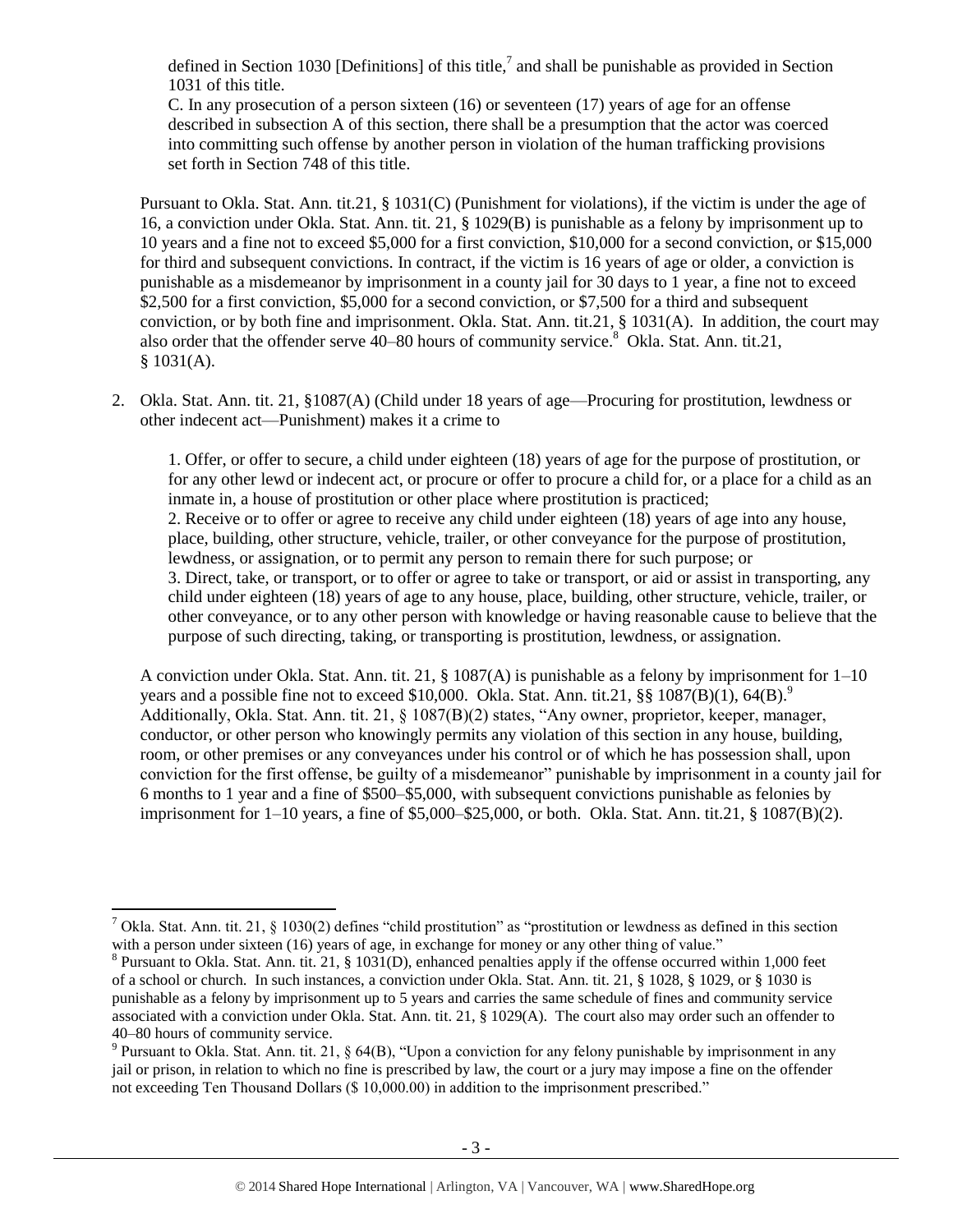3. Okla. Stat. Ann. tit. 21, § 1088(A) (Child under 18 years of age—Inducing, keeping, detaining or restraining for prostitution—Punishment) provides,

A. No person shall:

 $\overline{\phantom{a}}$ 

1. By promise, threats, violence, or by any device or scheme, including but not limited to the use of any controlled dangerous substance prohibited pursuant to the provisions of the Uniform Controlled Dangerous Substances Act, cause, induce, persuade, or encourage a child under eighteen (18) years of age to engage or continue to engage in prostitution or to become or remain an inmate of a house of prostitution or other place where prostitution is practiced;

2. Keep, hold, detain, restrain, or compel against his will, any child under eighteen (18) years of age to engage in the practice of prostitution or in a house of prostitution or other place where prostitution is practiced or allowed; or

3. Directly or indirectly keep, hold, detain, restrain, or compel or attempt to keep, hold, detain, restrain, or compel a child under eighteen (18) years of age to engage in the practice of prostitution or in a house of prostitution or any place where prostitution is practiced or allowed for the purpose of compelling such child to directly or indirectly pay, liquidate, or cancel any debt, dues, or obligations incurred, or said to have been incurred by such child.

A conviction under Okla. Stat. Ann. tit. 21, § 1088(A) is punishable as a felony by imprisonment for 1–25 years and a fine of \$5,000–\$25,000. Okla. Stat. Ann. tit.21, § 1088(B)(1). Additionally, Okla. Stat. Ann. tit. 21, § 1088(B)(2) states,

Any owner, proprietor, keeper, manager, conductor, or other person who knowingly permits a violation of this section in any house, building, room, tent, lot or premises under his control or of which he has possession, upon conviction for the first offense, shall be guilty of a misdemeanor punishable by imprisonment in the county jail for a period of not less than six (6) months nor more than one (1) year, and by a fine of not more than Five Thousand Dollars (\$ 5,000.00).

Subsequent convictions are punishable as felonies by imprisonment for  $1-10$  years and a fine of \$5,000– \$25,000. Okla. Stat. Ann. tit.21, § 1088(B)(2).

<span id="page-3-0"></span>4. Okla. Stat. Ann. tit. 21, § 1021.2(A) (Minors—Procuring for participation in pornography) states, "Any person who shall procure or cause the participation of any minor under the age of eighteen (18) years in any child pornography<sup>10</sup> or who knowingly possesses, procures, or manufactures, or causes to be sold or distributed any child pornography shall be guilty, upon conviction, of a felony . . . ." A conviction under

any visual depiction or individual image stored or contained in any format on any medium including, but not limited to, film, motion picture, videotape, photograph, negative, undeveloped film, slide, photographic product, reproduction of a photographic product, play or performance wherein a minor under the age of eighteen (18) years is engaged in any act with a person, other than his or her spouse, of sexual intercourse which is normal or perverted, in any act of anal sodomy, in any act of sexual activity with an animal, in any act of sadomasochistic abuse including, but not limited to, flagellation or torture, or the condition of being fettered, bound or otherwise physically restrained in the context of sexual conduct, in any act of fellatio or cunnilingus, in any act of excretion in the context of sexual conduct, in any lewd exhibition of the uncovered genitals in the context of masturbation or other sexual conduct, or where the lewd exhibition of the uncovered genitals, buttocks or, if such minor is a female, the breast, has the purpose of sexual stimulation of the viewer, or wherein a person under the age of eighteen (18) years observes such acts or exhibitions. Each visual depiction or individual image shall constitute a separate item and multiple copies of the same identical material shall each be counted as a separate item.

<sup>&</sup>lt;sup>10</sup> Pursuant to Okla. Stat. Ann. tit. 21, § 1024.1(A) (Definitions), "child pornography," as it is used in Okla. Stat. Ann. tit. 21, §§ 1021, 1021.1, through 1021.4, Sections 1022 through 1024, and 1040.8 through 1040.24, is defined as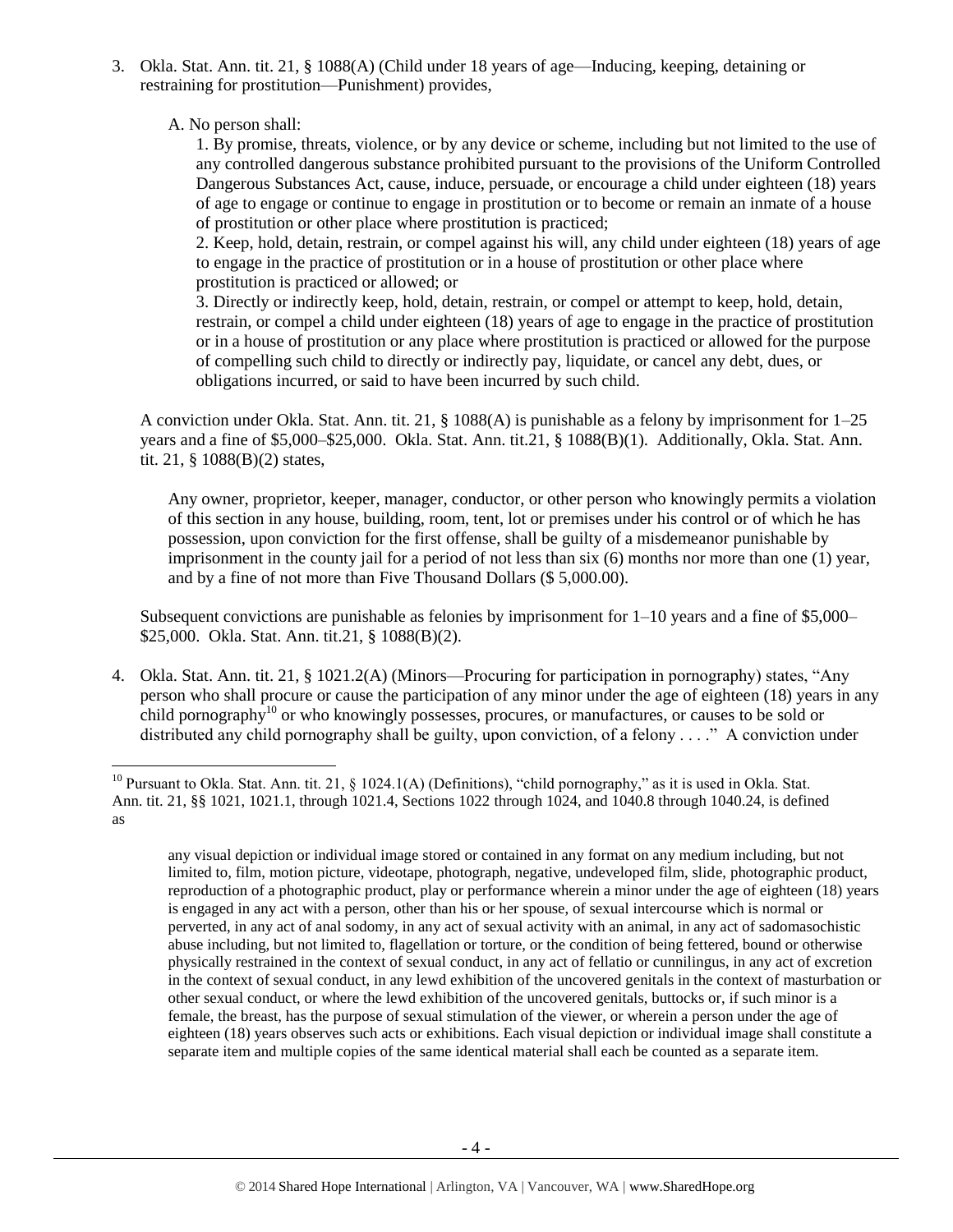this statute is punishable as a felony by imprisonment up to 20 years, a fine not to exceed \$25,000, or both. Okla. Stat. Ann. tit. 21, § 1021.2(A). Additionally, "Persons convicted under this section shall not be eligible for a deferred sentence." Okla. Stat. Ann. tit. 21, § 1021.2(A).

- 5. Okla. Stat. Ann. tit. 21, § 1021.3(A) (Guardians—Parents—Custodians—Consent to participation of minors in child pornography) makes it a crime if "[a]ny parent, guardian or individual having custody of a minor under the age of eighteen (18) years . . . knowingly permits or consents to the participation of a minor in any child pornography . . . ." A conviction under Okla. Stat. Ann. tit. 21, § 1021.3(A) is punishable as a felony by imprisonment up to 20 years, a fine not to exceed \$25,000, or both, with no eligibility for a deferred sentence. Okla. Stat. Ann. tit. 21, § 1021.3(A).
- 6. Okla. Stat. Ann. tit. 21, § 843.5(H)– $(J)^{11}$  (Child abuse—Child neglect—Child sexual abuse—Child sexual exploitation—Enabling—Penalties) states,

<span id="page-4-0"></span>H. Any parent or other person who shall willfully or maliciously engage in child sexual exploitation shall, upon conviction, be punished by imprisonment in the custody of the Department of Corrections not exceeding life imprisonment, or by imprisonment in a county jail not exceeding one (1) year, or by a fine of not less than Five Hundred Dollars (\$500.00) nor more than Five Thousand Dollars (\$5,000.00), or both such fine and imprisonment except as provided in subsection I of this section for a child victim under twelve (12) years of age. Except for persons sentenced to life or life without parole, any person sentenced to imprisonment for two (2) years or more for a violation of this subsection shall be required to serve a term of post-imprisonment supervision pursuant to subparagraph f of paragraph 1 of subsection A of Section 991aof Title 22 of the Oklahoma Statutes under conditions determined by the Department of Corrections. The jury shall be advised that the mandatory post-imprisonment supervision shall be in addition to the actual imprisonment. As used in this subsection, "child sexual exploitation" means the willful or malicious sexual exploitation which includes but is not limited to allowing, permitting, or encouraging a child under eighteen (18) years of age to engage in prostitution or allowing, permitting, encouraging or engaging in the lewd, obscene or pornographic photographing, filming, or depicting of a child under eighteen (18) years of age by another.

I. Any parent or other person who shall willfully or maliciously engage in sexual exploitation of a child under twelve (12) years of age shall, upon conviction, be punished by imprisonment in the custody of the Department of Corrections for not less than twenty-five (25) years nor more than life imprisonment, and by a fine of not less than Five Hundred Dollars (\$500.00) nor more than Five Thousand Dollars (\$5,000.00).

J. Any parent or other person who shall willfully or maliciously engage in enabling child sexual exploitation shall, upon conviction, be punished by imprisonment in the custody of the Department of Corrections not exceeding life imprisonment, or by imprisonment in a county jail not exceeding one (1) year, or by a fine of not less than Five Hundred Dollars (\$500.00) nor more than Five Thousand Dollars (\$5,000.00), or both such fine and imprisonment. As used in this subsection, "enabling child sexual exploitation" means the causing, procuring or permitting of a willful or malicious act of child sexual exploitation, which includes but is not limited to allowing, permitting, or encouraging a child under eighteen (18) years of age to engage in prostitution or allowing, permitting, encouraging or engaging in the lewd, obscene or pornographic photographing, filming, or depicting of a child under eighteen (18) years of age by another. As used in this subsection, "permit" means to authorize or allow for the care of a child by an individual when the person authorizing or allowing such care knows or reasonably should know that the child will be placed at risk of sexual exploitation as proscribed by this subsection.

7. Okla. Stat. Ann. tit. 21, § 1040.13a(A), (B)(Facilitating, encouraging, offering or soliciting sexual conduct or

l

<sup>&</sup>lt;sup>11</sup> Here and elsewhere in this report that Okla. Stat. Ann. tit. 21, § 843.5 is quoted or cited, it has been updated to reflect the amendments added by the passage of House Bill 2334. 2014 Oklahoma Sess. Laws 20 (effective May 9, 2014).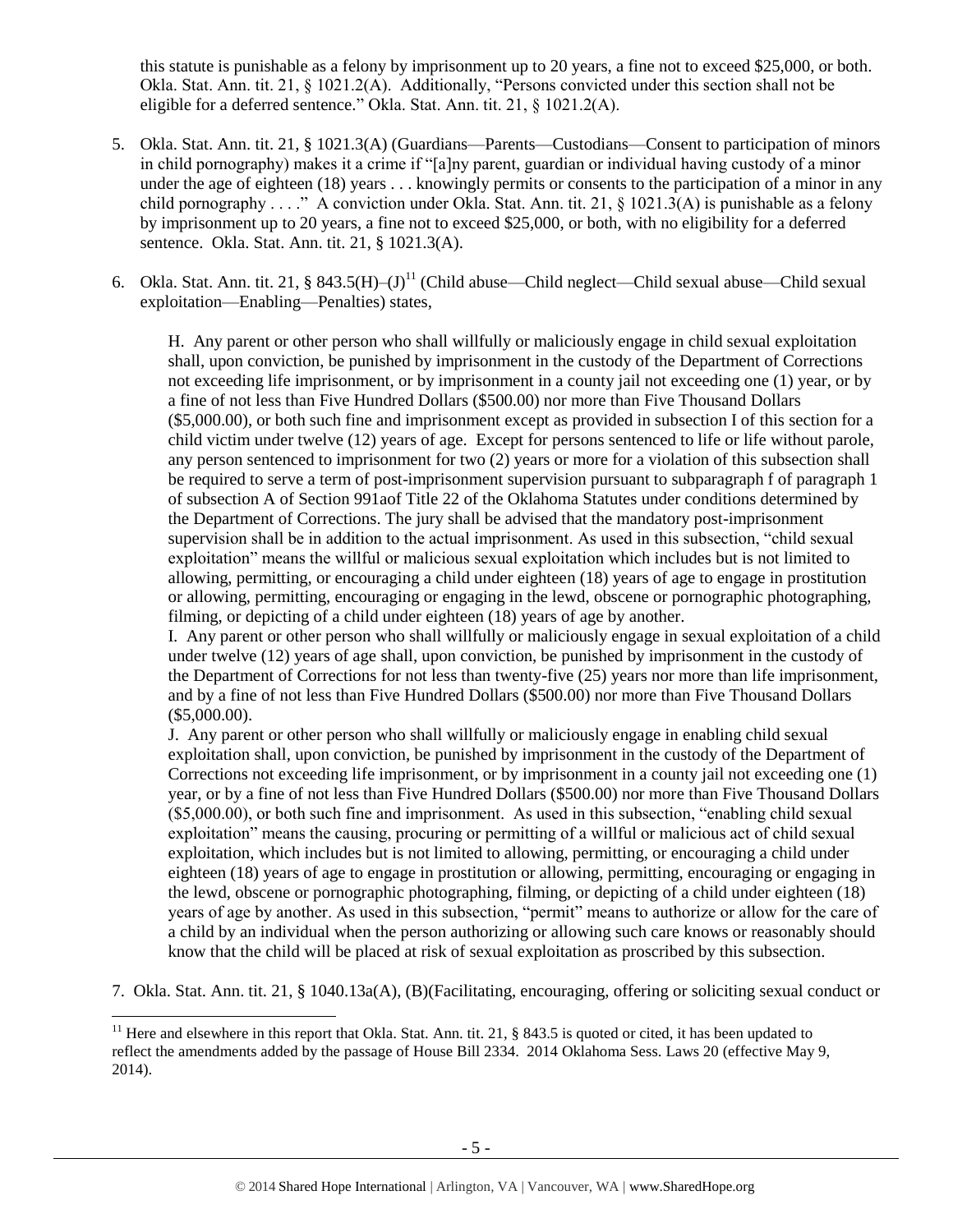engaging in sexual communication with a minor or person believed to be a minor) states,

<span id="page-5-0"></span>A. It is unlawful for any person to facilitate, encourage, offer or solicit sexual conduct with a minor, or other individual the person believes to be a minor, by use of any technology,  $^{12}$  or to engage in any communication for sexual or prurient interest with any minor, or other individual the person believes to be a minor, by use of any technology. . . .

B. A person is guilty of violating the provisions of this section if the person knowingly transmits any prohibited communication by use of any technology defined herein, or knowingly prints, publishes or reproduces by use of any technology described herein any prohibited communication, or knowingly buys, sells, receives, exchanges, or disseminates any prohibited communication or any information, notice, statement, website, or advertisement for communication with a minor or access to any name, telephone number, cell phone number, e-mail address, Internet address, text message address, place of residence, physical characteristics or other descriptive or identifying information of a minor, or other individual the person believes to be a minor.

A conviction under this statute is punishable as a felony by imprisonment up to 10 years, a fine not to exceed \$10,000, or both. Okla. Stat. Ann. tit.21, § 1040.13a(D).

Several other sexual offenses, while not expressly commercial in nature, may also be applicable in cases involving the commercial sexual exploitation of a child. Some of those statutes are as follows:

- 1. Okla. Stat. Ann. tit. 21, § 1021(A), (B) (Indecent exposure—Indecent exhibitions—Obscene material or child pornography—Solicitation of minors) states,
	- A. Every person who willfully and knowingly either:

1. Lewdly exposes his or her person or genitals in any public place, or in any place where there are present other persons to be offended or annoyed thereby . . . ;

2. Procures, counsels, or assists any person to expose such person, or to make any other exhibition of such person to public view or to the view of any number of persons, for the purpose of sexual stimulation of the viewer;

3. Writes, composes, stereotypes, prints, photographs, designs, copies, draws, engraves, paints, molds, cuts, or otherwise prepares, publishes, sells, distributes, keeps for sale, knowingly downloads on a computer, or exhibits any obscene material or child pornography; or

4. Makes, prepares, cuts, sells, gives, loans, distributes, keeps for sale, or exhibits any disc record, metal, plastic, or wax, wire or tape recording, or any type of obscene material or child pornography, shall be guilty, upon conviction, of a felony  $\dots$ 

- B. Every person who:
	- 1. Willfully solicits or aids a minor child to perform; or

2. Shows, exhibits, loans, or distributes to a minor child any obscene material or child pornography for the purpose of inducing said minor to participate in, any act specified in paragraphs 1, 2, 3 or 4 of subsection A of this section shall be guilty of a felony. . . .

l

 $12$  Okla. Stat. Ann. tit. 21, § 1040.13a(A) states,

For purposes of this subsection, "by use of any technology" means the use of any telephone or cell phone, computer disk (CD), digital video disk (DVD), recording or sound device, CD-ROM, VHS, computer, computer network or system, Internet or World Wide Web address including any blog site or personal web address, e-mail address, Internet Protocol address (IP), text messaging or paging device, any video, audio, photographic or camera device of any computer, computer network or system, cell phone, any other electrical, electronic, computer or mechanical device, or any other device capable of any transmission of any written or text message, audio or sound message, photographic, video, movie, digital or computergenerated image, or any other communication of any kind by use of an electronic device.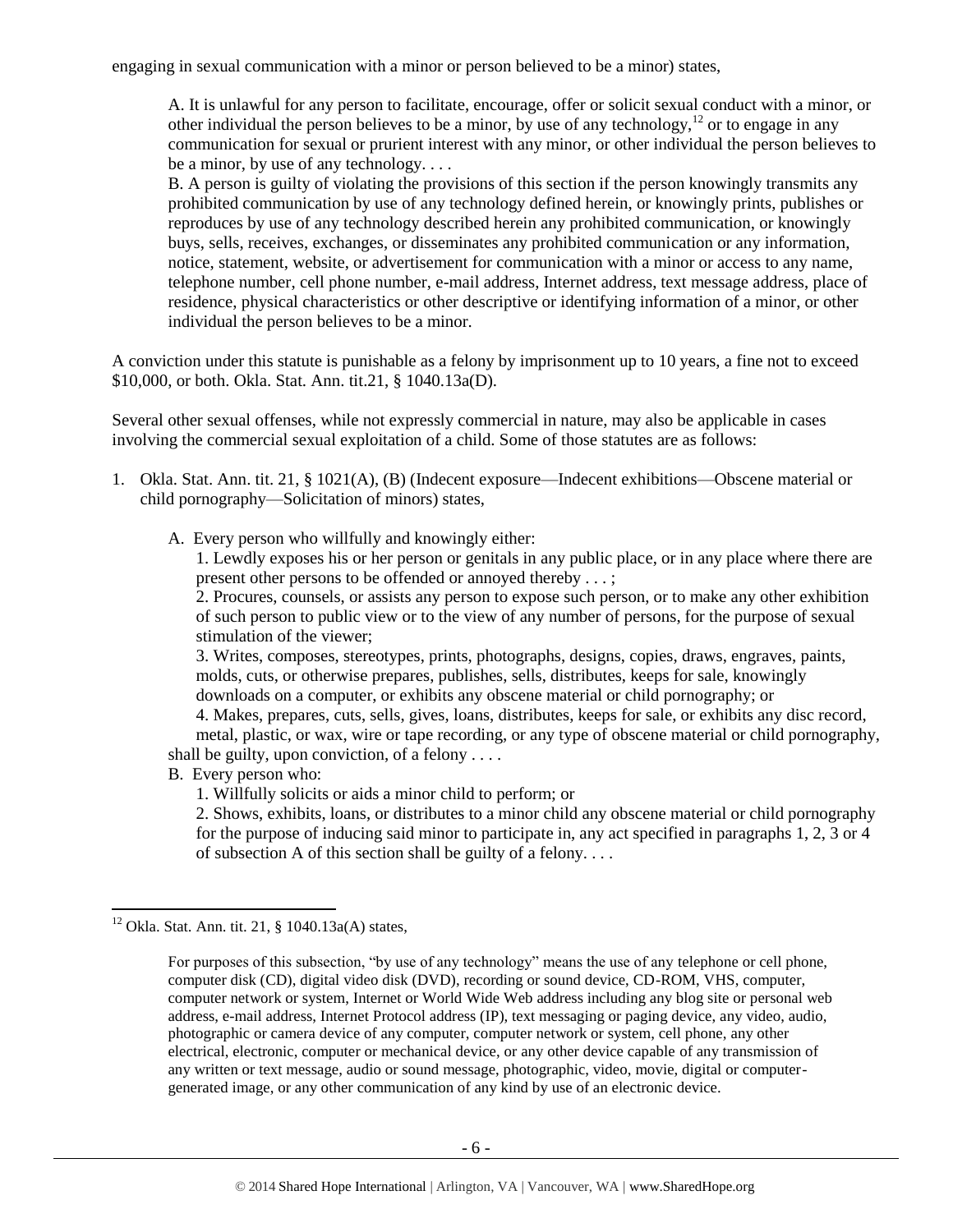A conviction under Okla. Stat. Ann. tit. 21, § 1021(A) is punishable as a felony by imprisonment for 30 days to 10 years, a fine of \$500–\$20,000, or both. Okla. Stat. Ann. tit.21, § 1021(A)(4). A conviction under Okla. Stat. Ann. tit. 21, § 1021(B) is punishable as a felony by imprisonment for 10–30 years and a possible fine not to exceed \$10,000. Okla. Stat. Ann. tit.21,  $\S$ § 1021(B)(2), 64(B). If the victim is under the age of 12, however, a conviction under Okla. Stat. Ann. tit. 21, § 1021(B) is punishable as a felony by imprisonment for at least 25 years and a possible fine not to exceed \$10,000. Okla. Stat. Ann. tit.21, §§ 1021(B)(2), 64(B). In addition, a person convicted under this statute is not eligible for a deferred sentence. Okla. Stat. Ann. tit.21, § 1021(C).

2. Pursuant to Okla. Stat. Ann. tit. 21, § 1123(A) (Lewd or indecent proposals or acts as to child under 16) (Second version),

A. It is a felony for any person to knowingly and intentionally:

1. Make any oral, written or electronically or computer-generated lewd or indecent proposal to any child under sixteen (16) years of age, or other individual the person believes to be a child under sixteen (16) years of age, for the child to have unlawful sexual relations or sexual intercourse with any person; or

2. Look upon, touch, maul, or feel the body or private parts of any child under sixteen (16) years of age in any lewd or lascivious manner by any acts against public decency and morality, as defined by law; or

3. Ask, invite, entice, or persuade any child under sixteen (16) years of age, or other individual the person believes to be a child under sixteen (16) years of age, to go alone with any person to a secluded, remote, or secret place, with the unlawful and willful intent and purpose then and there to commit any crime against public decency and morality, as defined by law, with the child; or 4. In any manner lewdly or lasciviously look upon, touch, maul, or feel the body or private parts of any child under sixteen (16) years of age in any indecent manner or in any manner relating to sexual matters or sexual interest; or

5. In a lewd and lascivious manner and for the purpose of sexual gratification:

a. urinate or defecate upon a child under sixteen (16) years of age,

b. ejaculate upon or in the presence of a child,

c. cause, expose, force or require a child to look upon the body or private parts of another person,

d. force or require any child under sixteen (16) years of age or other individual the person believes to be a child under sixteen(16) years of age, to view any obscene materials, child pornography or materials deemed harmful to minors as such terms are defined by Sections 1024.1 and 1040.75 of this title,

e. cause, expose, force or require a child to look upon sexual acts performed in the presence of the child, or

<span id="page-6-0"></span>f. force or require a child to touch or feel the body or private parts of said child or another person.

. . . .

 $\overline{\phantom{a}}$ 

A first conviction<sup>13</sup> under this statute is punishable as a felony by imprisonment for  $3-20$  years and a possible fine not to exceed \$10,000. Okla. Stat. Ann. tit. 21, §§ 1123(A), 64(B). If the victim is under the age of 12, however, a first conviction is punishable as a felony by imprisonment for at least 25 years and a possible fine not to exceed \$10,000. Okla. Stat. Ann. tit. 21, §§ 1123(A), 64(B). Second convictions are punishable by the same penalties, but the offender "shall not be eligible for probation, suspended or deferred sentence." Okla. Stat. Ann. tit. 21, § 1123(A). In addition to not being eligible for probation, suspension or a deferred sentence, third and subsequent convictions are punishable as a felony by

<sup>&</sup>lt;sup>13</sup> Pursuant to Okla. Stat. Ann. tit. 21, § 1123(A), "The provisions of this subsection shall not apply unless the accused is at least three (3) years older than the victim, except when accomplished by the use of force or fear."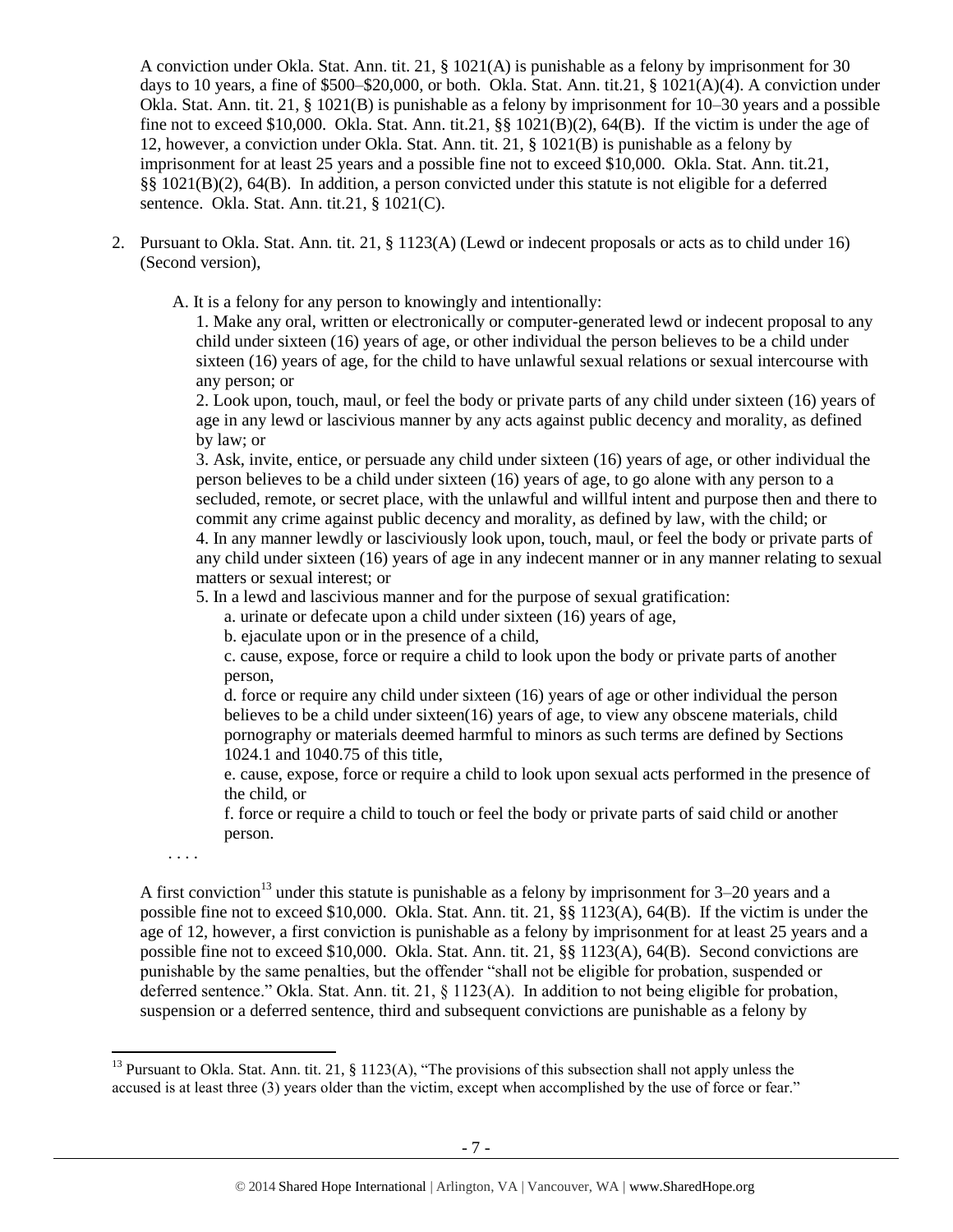imprisonment for life or life without the possibility of parole and a possible fine not to exceed \$10,000. Okla. Stat. Ann. tit. 21, §§ 1123(A), 64(B). Additionally, a conviction under this statute by a person who has two prior convictions for any violation or attempted violation of Okla. Stat. Ann. tit. 21, § 1114(A) (Rape in the first degree), § 888 (Forcible sodomy), or § 843.5 (Child sexual abuse) is punishable as a felony by imprisonment for life or life without the possibility of parole and a possible fine not to exceed \$10,000. Okla. Stat. Ann. tit. 21, §§ 1123(A), 64(B).

3. Okla. Stat. Ann. tit. 21, § 1111(A)(1) (Rape defined) states,

A. Rape is an act of sexual intercourse involving vaginal or anal penetration accomplished with a male or female who is not the spouse of the perpetrator and who may be of the same or the opposite sex as the perpetrator under any of the following circumstances:

1. Where the victim is under sixteen (16) years of age.

A conviction under this statute is rape in the first degree if, among other things, the victim is under the age of 14 and the offender is either 18 years of age or older or force or threat of force was used in the commission of the crime. Okla. Stat. Ann. tit. 21,  $\S$ [  $111(A)(1)$ ,  $111(4(A)(1)$ ,  $(A)(5)$ . Rape, in the absence of the factors listed in Okla. Stat. Ann. tit. 21, § 1114(A) is rape in the second degree. Okla. Stat. Ann. tit. 21, § 1114(B).

Pursuant to Okla. Stat. Ann. tit. 21, § 1115 (Punishment for rape in first degree) (Second version), <sup>14</sup>a first conviction for rape in the first degree is punishable as a felony by death or imprisonment for 5 years to life without the possibility of parole and a possible fine not to exceed \$10,000. Okla. Stat. Ann. tit. 21, §§1115, 64(B). Second convictions are punishable by the same penalties, but the offender "shall not be eligible for any form of probation." Okla. Stat. Ann. tit. 21, § 1115. Additionally, a conviction under this statute by a person who has two prior convictions for any violation or attempted violation of Okla. Stat. Ann. tit. 21, § 1114(A) (Rape in first degree), §888 (Forcible sodomy), § 1123 (Lewd or indecent proposals or acts as to child under 16), or § 843.5 (Child sexual abuse) is punishable as a felony and "shall be punished by imprisonment in the custody of the Department of Corrections for life or life without parole" and face a possible fine not to exceed \$10,000. Okla. Stat. Ann. tit. 21, §§ 1115, 64(B). In contrast, pursuant to Okla. Stat. Ann. tit. 21, § 1116 (Rape in second degree a felony) rape in the second degree is punishable as a felony by imprisonment for  $1-15$  years and a possible fine not to exceed \$10,000. Okla. Stat. Ann. tit. 21, §§ 1116, 64(B).

4. Okla. Stat. Ann. tit. 21, § 1111.1 (Rape by instrumentation) provides,

 $\overline{\phantom{a}}$ 

Rape by instrumentation is an act within or without the bonds of matrimony in which any inanimate object or any part of the human body, not amounting to sexual intercourse is used in the carnal knowledge of another person without his or her consent and penetration of the anus or vagina occurs to that person. Provided, further, that at least one of the circumstances specified in Section 1111 [Rape defined] of this title has been met . . . .

If the victim is under the age of 14 or the offense results in bodily harm, a conviction under this statute is rape in the first degree. Okla. Stat. Ann. tit. 21,  $\S$  1114(A)(1), (6). If the victim is 14 years of age or older, however, and the offense does not result in bodily harm, a conviction is rape in the second degree. Okla. Stat. Ann. tit. 21, § 1114(B). Pursuant to Okla. Stat. Ann. tit. 21, § 1115 (Punishment for rape in first

<sup>&</sup>lt;sup>14</sup> Two different versions of Okla. Stat. Ann. tit. 21,  $\S$  1115 are currently in effect. The first version was amended by 2002 Okla. Sess. Laws 455, § 5, and the second version was amended by 2009 Okla. Sess. Laws 234, § 241. Although the differences between these two current versions are not substantive, the second version does include additional penalties for subsequent convictions, and, therefore, is the only version referenced throughout this report. This report also recommends that the first version (2002 Okla. Sess. Laws 455, § 5) be repealed, and any additional recommendations solely be applied to the second version (2009 Okla. Sess. Laws 234, § 241).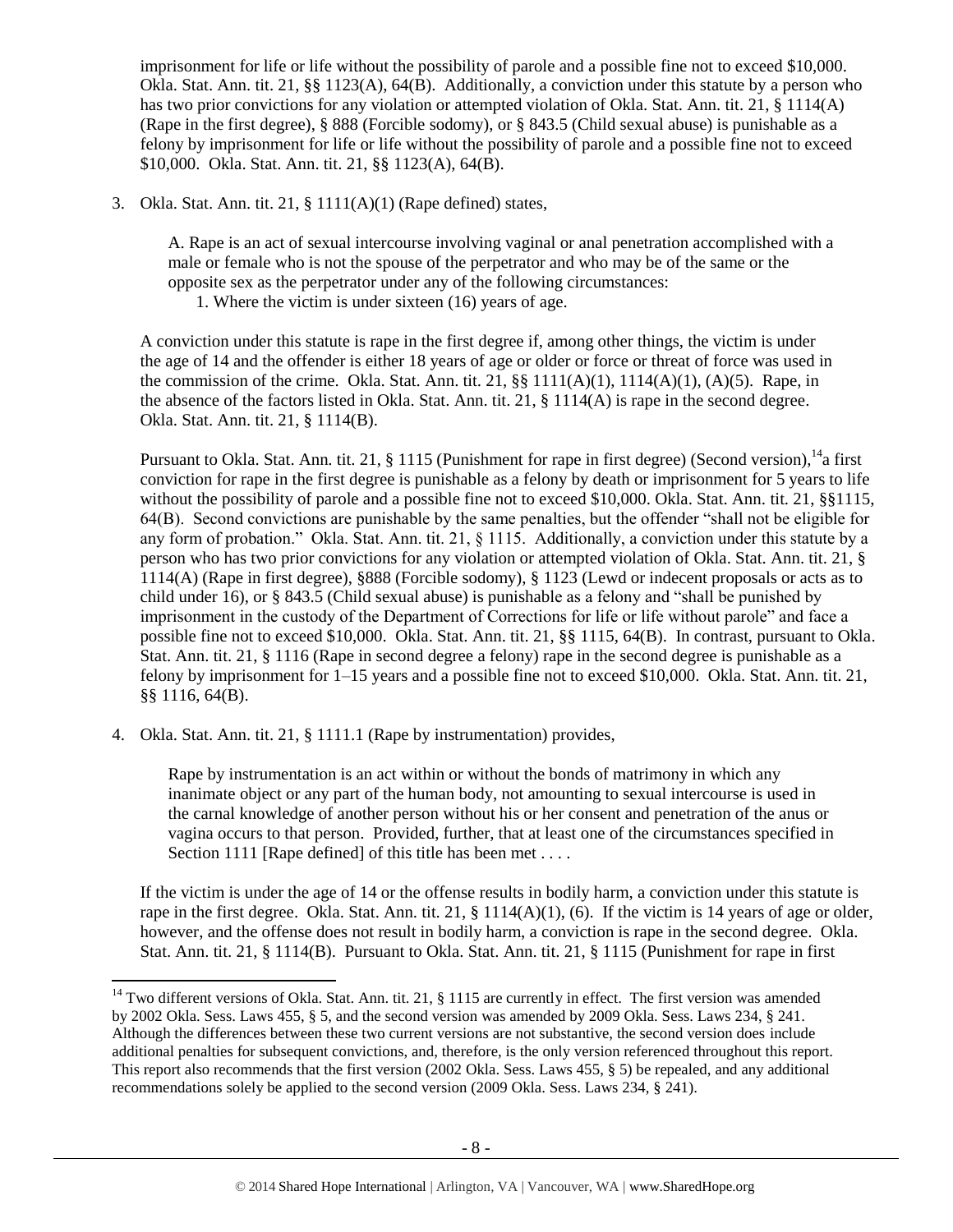degree) (Second version), a first conviction for rape in the first degree is punishable as a felony by death or imprisonment for 5 years to life without the possibility of parole and a possible fine not to exceed \$10,000. Okla. Stat. Ann. tit.21, §§ 1115, 64(B). Second convictions are punishable by the same penalties, but the offender "shall not be eligible for any form of probation." Okla. Stat. Ann. tit. 21, § 1115. Additionally, a conviction under this statute by a person who has two prior convictions for any violation or attempted violation of Okla. Stat. Ann. tit. 21, § 1114(A) (Rape in first degree), § 888 (Forcible sodomy), § 1123 (Lewd or indecent proposals or acts as to child under 16), or § 843.5 (Child sexual abuse) is punishable as a felony and "shall be punished by imprisonment in the custody of the Department of Corrections for life or life without parole" and face a possible fine not to exceed \$10,000. Okla. Stat. Ann. tit. 21, §§ 1115, 64(B). In contrast, pursuant to Okla. Stat. Ann. tit. 21, § 1116 (Rape in second degree a felony), rape in the second degree is punishable as a felony by imprisonment for  $1-15$  years and a possible fine not to exceed \$10,000. Okla. Stat. Ann. tit. 21, §§ 1116, 64(B).

5. Okla. Stat. Ann. tit. 21, § 843.5(E)–(G)<sup>15</sup> (Child abuse—Child neglect—Child sexual abuse—Child sexual exploitation—Enabling—Penalties) states,

E. Any parent or other person who shall willfully or maliciously engage in child sexual abuse shall, upon conviction, be punished by imprisonment in the custody of the Department of Corrections not exceeding life imprisonment, or by imprisonment in a county jail not exceeding one (1) year, or by a fine of not less than Five Hundred Dollars (\$500.00) nor more than Five Thousand Dollars (\$5,000.00), or both such fine and imprisonment, except as provided in Section 51.1a of [Title 21 of the Oklahoma Statutes] or as otherwise provided in subsection F of this section for a child victim under twelve (12) years of age. . . . As used in this section, "child sexual abuse" means the willful or malicious sexual abuse,<sup>16</sup> which includes but is not limited to rape, incest, and lewd or indecent acts or proposals, of a child under eighteen (18) years of age by another.

F. Any parent or other person who shall willfully or maliciously engage in sexual abuse to a child under twelve (12) years of age shall, upon conviction, be punished by imprisonment in the custody of the Department of Corrections for not less than twenty-five (25) years nor more than life imprisonment, and by a fine of not less than Five Hundred Dollars (\$500.00) nor more than Five Thousand Dollars (\$5,000.00).

G. Any parent or other person who shall willfully or maliciously engage in enabling child sexual abuse shall, upon conviction, be punished by imprisonment in the custody of the Department of Corrections not exceeding life imprisonment, or by imprisonment in a county jail not exceeding one (1) year, or by a fine of not less than Five Hundred Dollars (\$500.00) nor more than Five Thousand Dollars  $($5,000.00)$ , or both such fine and imprisonment. . . .<sup>17</sup>

*1.3 Prostitution statutes refer to the sex trafficking statute to identify the commercially sexually exploited minor as a trafficking victim.* 

 $\overline{\phantom{a}}$ 

b. "Sexual abuse" includes but is not limited to rape, incest, and lewd or indecent acts or proposals made to a child, as defined by law, by a person responsible for the health, safety, or welfare of the child.

<sup>17</sup> Okla. Stat. Ann. tit. 21, § 843.5(G) goes on to state,

As used in this subsection, "enabling child sexual abuse" means the causing, procuring or permitting of a willful or malicious act of child sexual abuse, which includes but is not limited to rape, incest, and

lewd or indecent acts or proposals, of a child under the age of eighteen (18) by another. As used in this subsection, "permit" means to authorize or allow for the care of a child by an individual when the person authorizing or allowing such care knows or reasonably should know that the child will be placed at risk of sexual abuse as proscribed by this subsection.

<sup>15</sup> *See supra* note [11.](#page-4-0) 

<sup>&</sup>lt;sup>16</sup> Pursuant to Okla. Stat. Ann. tit.  $10A$ , §  $1-1-105(2)(b)$  (Definitions),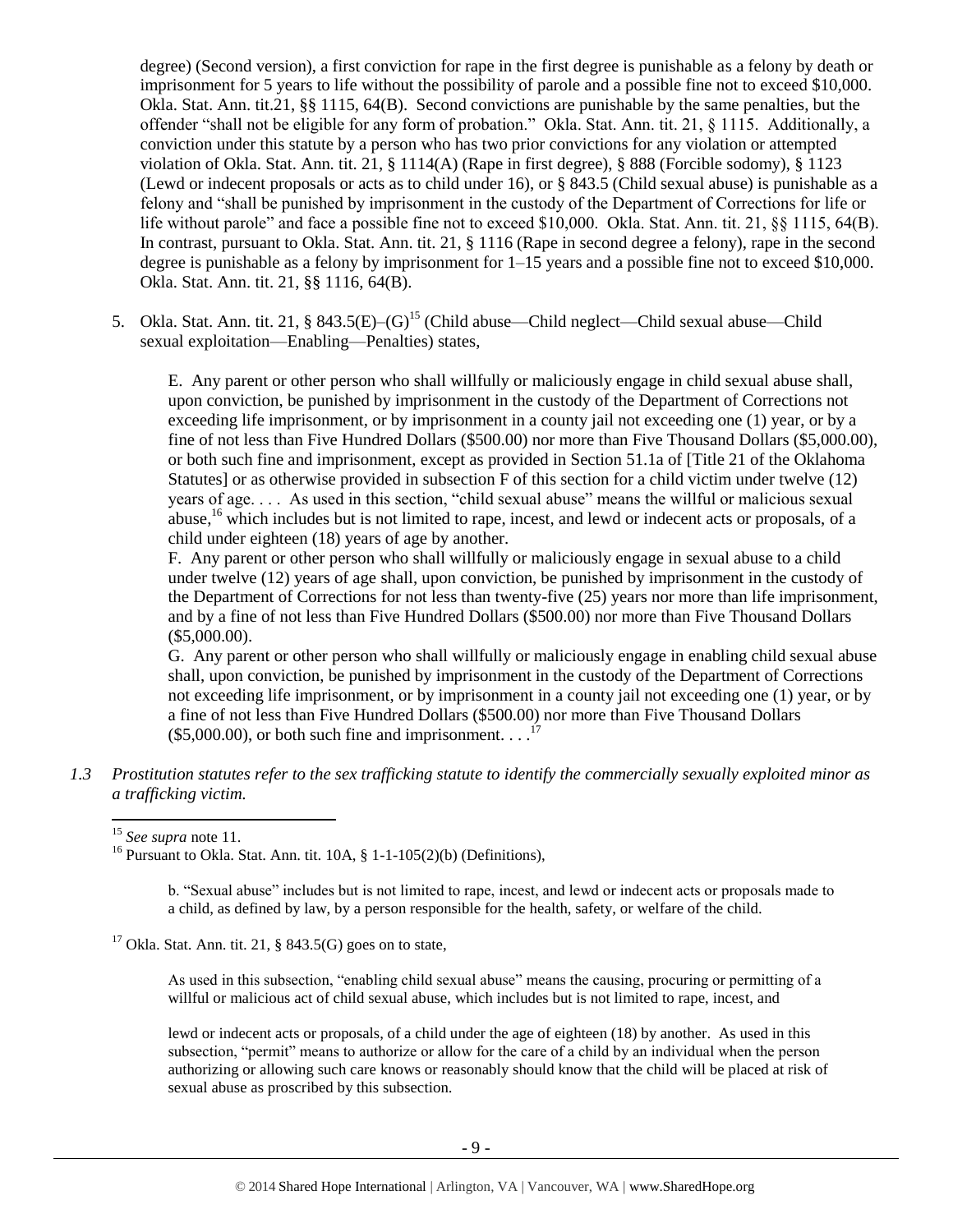Okla. Stat. Ann. tit. 21, § 1029(C) (Engaging in prostitution, etc.), refers to Okla. Stat. Ann. tit. 21, § 748(B) (Human trafficking). The statute stipulates "In any prosecution of a person sixteen (16) or seventeen (17) years of age for an offense described in subsection A of this section, there shall be a presumption that the actor was coerced into committing such offense by another person in violation of the human trafficking provisions set forth in Section 748 of this title." Okla. Stat. Ann. tit. 21, § 1029 (B).

In the event of prosecution, however, the law does offer all minors an affirmative defense. Okla. Stat. Ann. tit. 21, § 1029 (C). Pursuant to Okla. Stat. Ann. tit. 21, § 748(D)<sup>18</sup> (Human trafficking), "It is an affirmative defense to prosecution for a criminal offense that, during the time of the alleged commission of the offense, the defendant was a victim of human trafficking."

*1.4 The state racketeering or gang crimes statute includes sex trafficking and commercial sexual exploitation of children (CSEC) offenses as predicate acts allowing the statute to be used to prosecute trafficking crimes.* 

Oklahoma's laws related to racketeering are codified at Okla. Stat. Ann. tit. 22, § 1403(A)–(D) (Participation in pattern of racketeering activity or collection of unlawful debt prohibited) which states,

A. No person employed by or associated with any enterprise<sup>19</sup> shall conduct or participate in, directly or indirectly, the affairs of the enterprise through a pattern of racketeering activity<sup>20</sup> or the collection of an unlawful debt.

B. No person, through a pattern of racketeering activity or through the collection of an unlawful debt, shall acquire or maintain, directly or indirectly, any interest in or control of any enterprise or real property.

C. No person who has received any proceeds derived, directly or indirectly, from a pattern of racketeering activity, or through the collection of any unlawful debt, in which the person participated as a principal, shall use or invest, directly or indirectly, any part of the proceeds or any proceeds derived from the investment or use of any of those proceeds in the acquisition of any right, title, or interest in real property or in the establishment or operation of any enterprise. . . .

[A]ny individual, sole proprietorship, partnership, corporation, trust, governmental entity, or other legal entity, or any union, association, unincorporated association or group of persons, associated in fact although not a legal entity, involved in any lawful or unlawful project or undertaking or any foreign organization that the United States Secretary of State has designated a foreign terrorist organization pursuant to Title 8 U.S.C.A., Section 1189.

<sup>20</sup> Pursuant to Okla. Stat. Ann. tit. 22,  $\S$  1402(5),

5. "Pattern of racketeering activity" means two or more occasions of conduct:

- a. that include each of the following:
	- (1) constitute racketeering activity,
	- (2) are related to the affairs of the enterprise,
	- (3) are not isolated, and

(4) are not so closely related to each other and connected in point of time and place that they constitute a single event, and

b. where each of the following is present:

(1) at least one of the occasions of conduct occurred after November 1, 1988,

(2) the last of the occasions of conduct occurred within three (3) years, excluding any period of imprisonment served by any person engaging in the conduct, of a prior occasion of conduct, and (3) for the purposes of Section 1403 of this title each of the occasions of conduct constituted a felony pursuant to the laws of this state.

 $\overline{\phantom{a}}$ <sup>18</sup> *See supra* note [2.](#page-0-0)

<sup>&</sup>lt;sup>19</sup> Okla. Stat. Ann. tit. 22, § 1402(2) (Definitions) defines "enterprise" to include,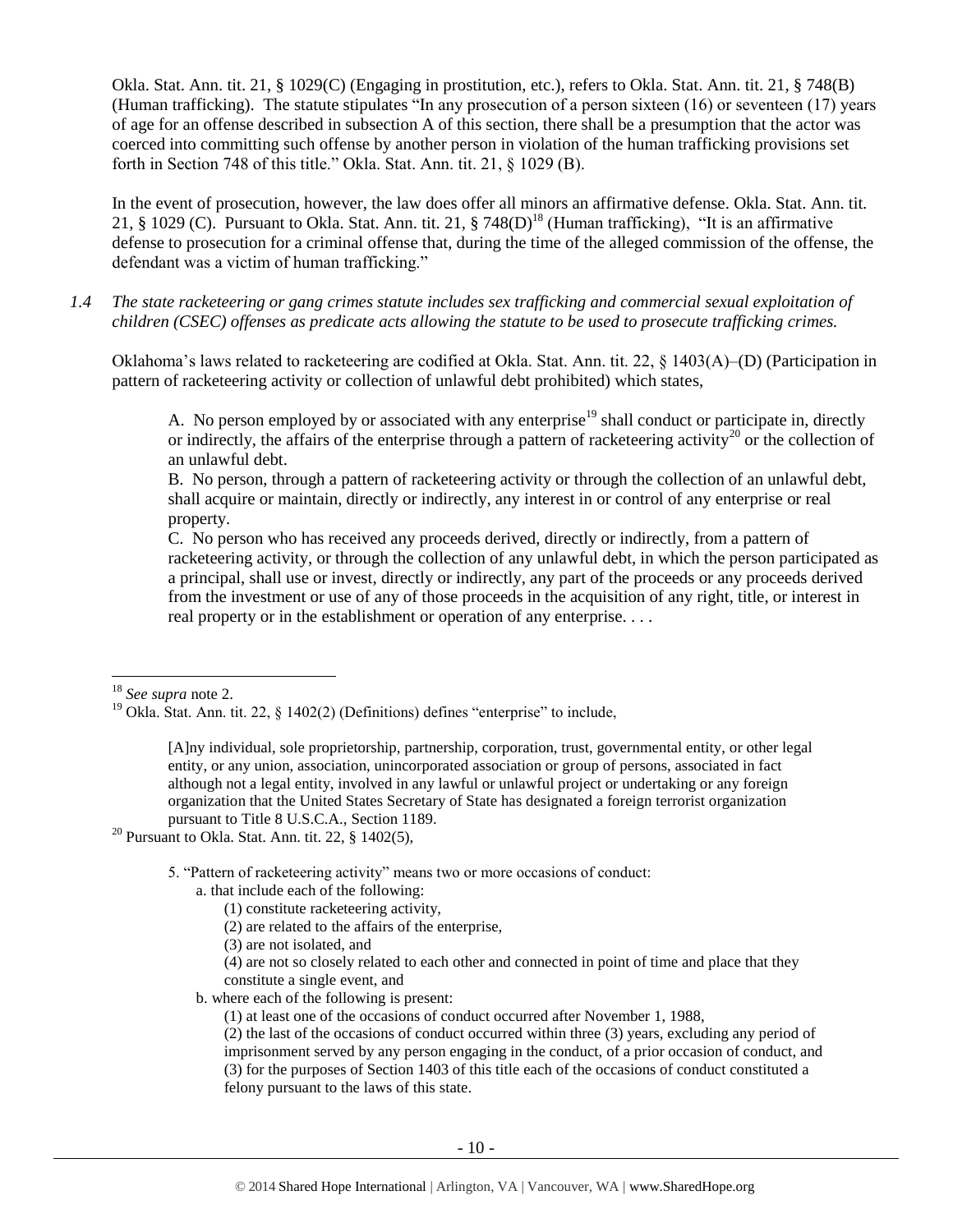D. No person shall attempt to violate or conspire with others to violate the provisions of subsection A, B or C of this section.

Okla. Stat. Ann. tit. 22, § 1402(10) (Definitions) defines "racketeering activity" as "engaging in, attempting to engage in, conspiring to engage in, or soliciting, coercing, or intimidating another person to engage in any conduct which is chargeable or indictable as constituting a felony violation of," among other offenses, Okla. Stat. Ann. tit. 21, § 748 (Human trafficking), § 866 (Elements of offense), § 867 (Trafficking in children a felony), § 1021 (Indecent exposure—Indecent exhibitions—Obscene material or child pornography— Solicitation of minors), § 1021.2 (Minors—Procuring for participation in pornography), § 1087 (Child under 18 years of age—Procuring for prostitution, lewdness or other indecent act—Punishment), § 1088 (Child under 18 years of age—Inducing, keeping, detaining or restraining for prostitution—Punishment), § 1123 (Lewd or indecent proposals or acts as to child under 16).

Pursuant to Okla. Stat. Ann. tit. 22, § 1404(A), (B) (Penalties for violating § 1403), a conviction under this statute is punishable by imprisonment for at least 10 years, which "shall not be eligible for a deferred sentence, probation, suspension, work furlough, or release from confinement on any other basis until the person has served one-half  $(1/2)$  of the sentence," and, if the offender "derived pecuniary value, or ... caused personal injury, or property damage or other loss," a possible "fine that does not exceed three times the gross value gained or three times the gross loss caused, whichever is greater, plus court costs and the costs of investigation and prosecution reasonably incurred, less the value of any property ordered forfeited pursuant to the provisions of subsection A of Section 1405 of this title. . . ."

Lastly, offenders convicted of violating the racketeering statute are subject to asset forfeiture. Okla. Stat. Ann. tit. 22, § 1405(A) (Criminal forfeiture procedures) states that a person convicted of racketeering under Okla. Stat. Ann. tit. 22, § 1403 must "forfeit to the state . . . any real or personal property used in the course of, intended for use in the course of, derived from, or realized through" the course of the illegal conduct. Also, traffickers who violate Okla. Stat. Ann. tit. 22, § 1403 may be ordered to pay a civil penalty not to exceed \$100,000. Okla. Stat. Ann. tit. 22, § 1409(A), (B).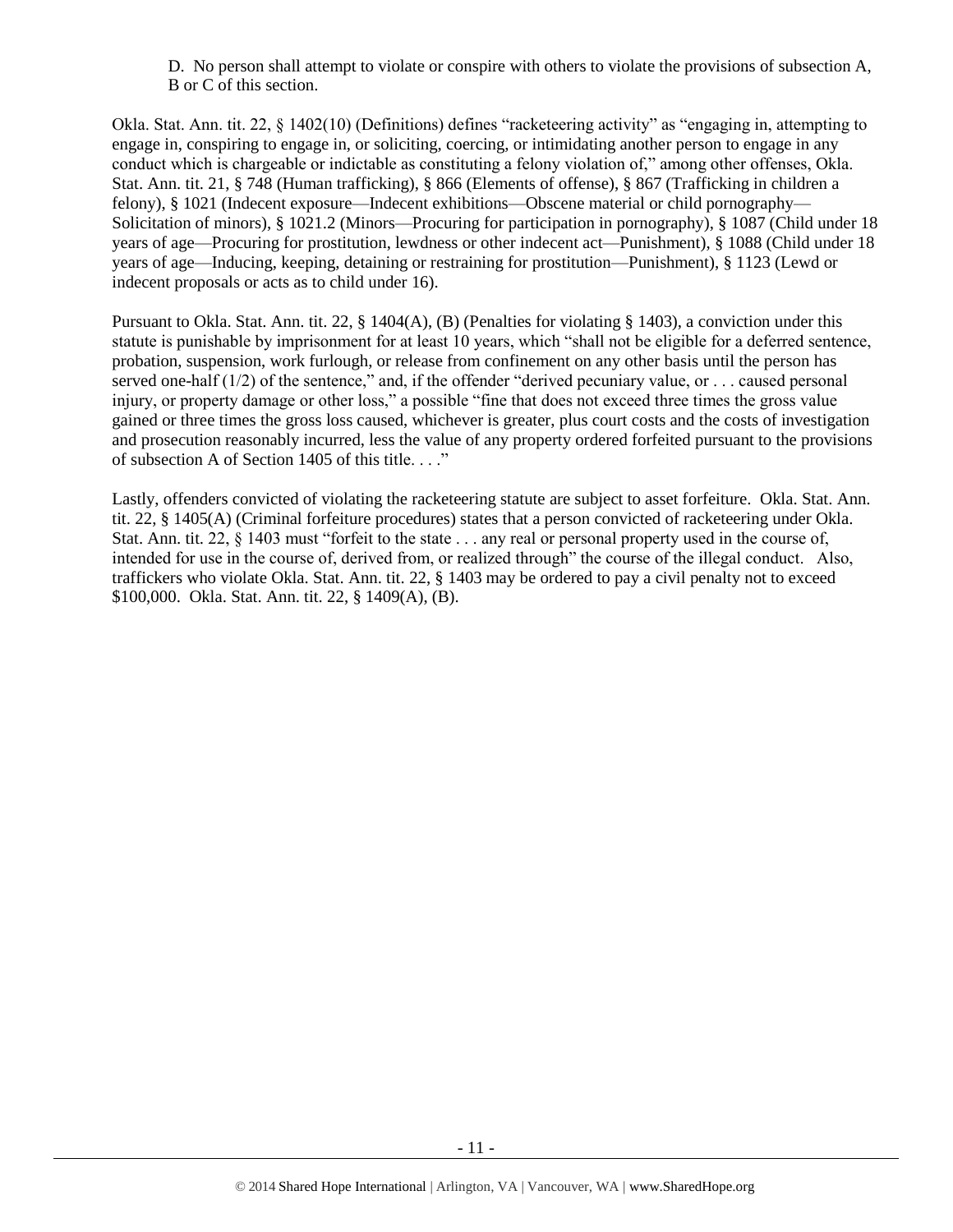#### **FRAMEWORK ISSUE 2: CRIMINAL PROVISIONS FOR DEMAND**

#### *Legal Components:*

- *2.1 The state sex trafficking law can be applied to the buyers of commercial sex acts with a victim of domestic minor sex trafficking.*
- *2.2 Buyers of commercial sex acts with a minor can be prosecuted under commercial sexual exploitation of children (CSEC) laws.*
- *2.3 Solicitation laws differentiate buying sex acts with an adult and buying sex acts with a minor under 18.*
- *2.4 Penalties for buyers of commercial sex acts with minors are as high as federal penalties.*
- *2.5 Using the Internet to lure, entice, or purchase, or attempt to lure, entice, or purchase commercial sex acts with a minor is a separate crime or results in an enhanced penalty for buyers.*
- *2.6 No age mistake defense is permitted for a buyer of commercial sex acts with any minor under 18.*
- *2.7 Base penalties for buying sex acts with a minor under 18 are sufficiently high and not reduced for older minors.*
- *2.8 Financial penalties for buyers of commercial sex acts with minors are sufficiently high to make it difficult for buyers to hide the crime.*
- *2.9 Buying and possessing child pornography carries penalties as high as similar federal offenses.*
- *2.10 Convicted buyers of commercial sex acts with minors and child pornography are required to register as sex offenders.*

\_\_\_\_\_\_\_\_\_\_\_\_\_\_\_\_\_\_\_\_\_\_\_\_\_\_\_\_\_\_\_\_\_\_\_\_\_\_\_\_\_\_\_\_\_\_\_\_\_\_\_\_\_\_\_\_\_\_\_\_\_\_\_\_\_\_\_\_\_\_\_\_\_\_\_\_\_\_\_\_\_\_\_\_\_\_\_\_\_\_\_\_\_\_

## *Legal Analysis:*

*2.1 The state sex trafficking law can be applied to the buyers of commercial sex acts with a victim of domestic minor sex trafficking.*

Okla. Stat. Ann. tit. 21, § 748(B)<sup>21</sup> (Human trafficking) may be applied to buyers of commercial sex with minors. Okla. Stat. Ann. tit. 21, § 748(B) states, "It shall be unlawful to knowingly engage in human trafficking." Okla. Stat. Ann. tit. 21, § 748(A)(6)(b) defines "human trafficking for commercial sex," in part, as ". . . purchasing . . . by any means, a minor for purposes of engaging the minor in a commercial sex act." This language could extend to a buyer who purchases a victim of domestic minor sex trafficking in order to engage in commercial sex with the victim. Okla. Stat. Ann. tit. 21, § 748(A)(2) defines "commercial sex" as "any form of commercial sexual activity such as sexually explicit performances, prostitution, participation in the production of pornography, performance in a strip club, or exotic dancing or display."

*2.2 Buyers of commercial sex acts with a minor can be prosecuted under commercial sexual exploitation of children (CSEC) laws.*

Oklahoma's CSEC law expressly prohibits buying sex with minors under the age of 16. Okla. Stat. Ann. tit. 21, § 1029(A)(2) (Engaging in prostitution, etc.) makes it illegal for a person "[t]o solicit, induce, entice, or procure another to commit an act of . . . prostitution. . . ." If the victim is under 16 years of age, a violation of Okla. Stat. Ann. tit. 21,  $\S$  1029(A)(2) is deemed "child prostitution"<sup>22</sup> and punishable in accordance with Okla. Stat. Ann. tit. 21, § 1031 (Punishment for violations). Okla. Stat. Ann. tit. 21, § 1029(B). Pursuant to Okla. Stat. Ann. tit. 21, § 1031(C), a conviction under Okla. Stat. Ann. tit. 21, § 1029(B) is punishable as a felony by imprisonment up to 10 years and a fine not to exceed \$5,000 for a first conviction, \$10,000 for a second conviction, or \$15,000 for third and subsequent convictions. In contrast, if the victim is 16 years of age or older, a conviction is punishable as a misdemeanor by imprisonment in a county jail for 30 days to 1 year, a fine not to exceed \$2,500 for a first conviction, \$5,000 for a second conviction, or \$7,500 for third and subsequent

<sup>21</sup> *See supra* note [2.](#page-0-0)

<sup>22</sup> *See supra* note [7.](#page-2-0)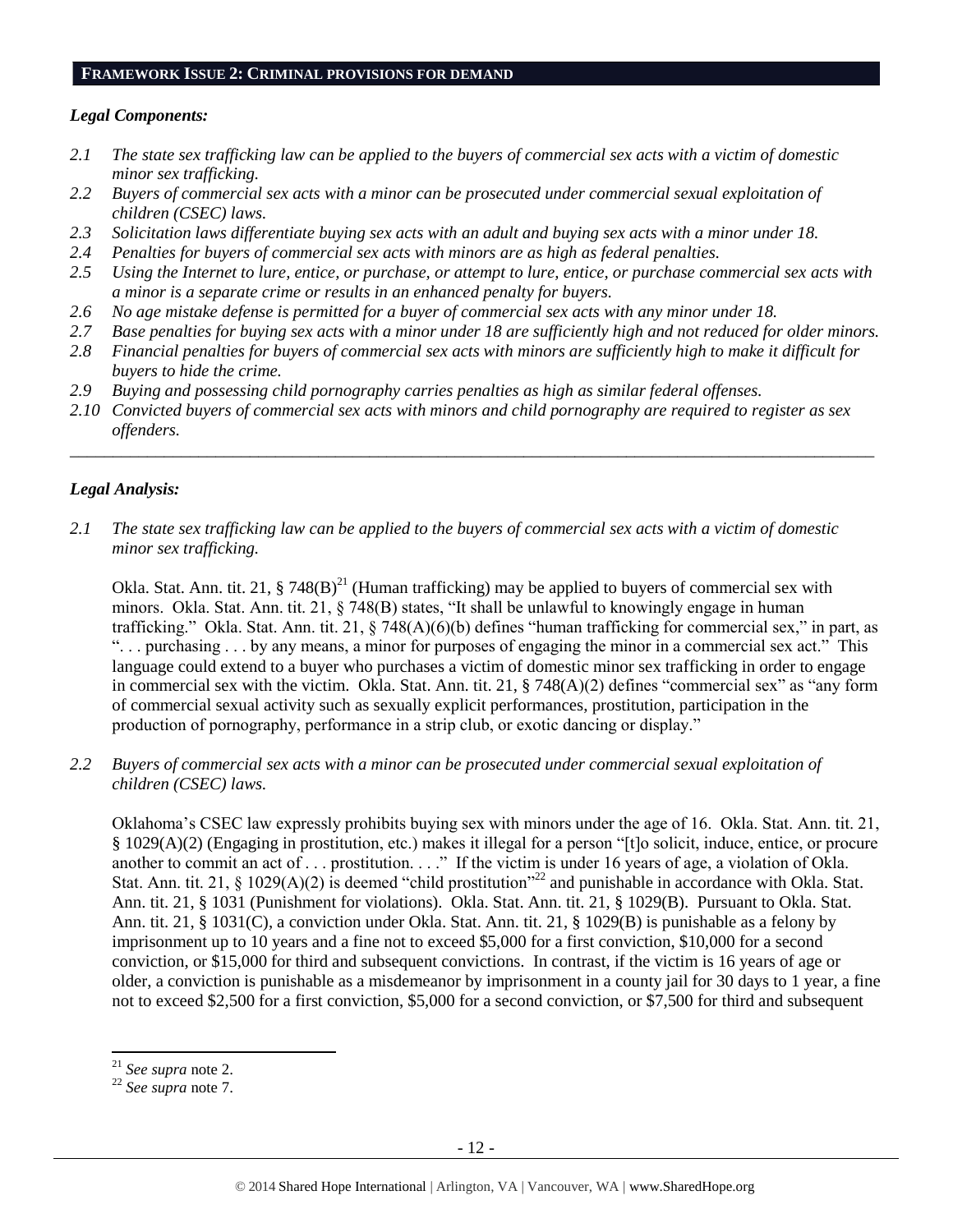convictions, or by both fine and imprisonment. Okla. Stat. Ann. tit. 21, § 1031(A). In addition, the court may also order that the offender serve  $40-80$  hours of community service.<sup>23</sup> Okla. Stat. Ann. tit. 21, § 1031(A).

Several sexual offenses could be used to prosecute certain buyers of commercial sex acts with a minor but do not specifically criminalize the commercial sexual exploitation of a child, and do not refer to the human trafficking statute to bring these criminal offenses within the ambit of human trafficking under Okla. Stat. Ann. tit. 21, § 748 (Human trafficking).

## *2.3 Solicitation laws differentiate buying sex acts with an adult and buying sex acts with a minor under 18.*

Oklahoma's solicitation law differentiates between buying sex with an adult and buying sex with a minor under the age of 16. Okla. Stat. Ann. tit. 21, § 1029(A)(2) (Engaging in prostitution, etc.) makes it illegal for a person to "solicit . . . another to commit an act of . . . prostitution. . . ." If the victim is a minor under 16 years of age, a violation of Okla. Stat. Ann. tit. 21, § 1029(A)(2) is deemed "child prostitution"<sup>24</sup> and is punishable in accordance with Okla. Stat. Ann. tit. 21, § 1031 (Punishment for violations).

2.3.1 Recommendation: Amend Okla. Stat. Ann. tit. 21, § 1029(B) (Engaging in prostitution, etc.) and § 1030(2) (Definitions) to apply to all minors under 18 years of age.

## *2.4 Penalties for buyers of commercial sex acts with minors are as high as federal penalties.*

If the victim is under the age of 18, a buyer convicted under Okla. Stat. Ann. tit. 21,  $\S 748(B)^{25}$  (Human trafficking) is guilty of a felony punishable by imprisonment for at least 15 years or for life, a fine not to exceed \$250,000, or both. Okla. Stat. Ann. tit. 21, § 748(C). A buyer convicted under Okla. Stat. Ann. tit. 21, § 1029(B) (Engaging in prostitution, etc.) for purchasing sex with a minor under 16 years of age is guilty of a felony punishable by imprisonment up to 10 years and a fine not to exceed \$5,000 for a first conviction, \$10,000 for a second conviction, or \$15,000 for third and subsequent convictions. Okla. Stat. Ann. tit. 21, § 1031(C). If the victim is 16 years of age or older, however, a conviction is punishable as a misdemeanor by imprisonment in a county jail for 30 days to 1 year, a fine not to exceed \$2,500 for a first conviction, \$5,000 for a second conviction, or \$7,500 for third and subsequent convictions, or by both fine and imprisonment. Okla. Stat. Ann. tit. 21, § 1031(A). In addition, the court may also order that the offender serve 40–80 hours of community service.<sup>26</sup> Okla. Stat. Ann. tit. 21, § 1031(A).

In comparison, if the victim is under the age of 14, a conviction under the TVPA for child sex trafficking is punishable by 15 years to life imprisonment and a fine not to exceed \$250,000. 18 U.S.C. §§ 1591(b)(1),  $3559(a)(1)$ ,  $3571(b)(3)$ . If the victim is between the ages of  $14-17$ , a conviction is punishable by 10 years to life imprisonment and a fine not to exceed \$250,000. 18 U.S.C. §§ 1591(b)(2), 3559(a)(1), 3571(b)(3). A conviction is punishable by mandatory life imprisonment, however, if the buyer has a prior conviction for a federal sex offense<sup>27</sup> against a minor. 18 U.S.C. § 3559(e)(1). To the extent buyers can be prosecuted under

<span id="page-12-0"></span> $\overline{a}$ 

<sup>23</sup> *See supra* note [8.](#page-2-1)

<sup>24</sup> *See supra* note [7.](#page-2-0)

<sup>25</sup> *See supra* note [2.](#page-0-0)

<sup>26</sup> *See supra* note [8.](#page-2-1)

<sup>&</sup>lt;sup>27</sup> Pursuant to 18 U.S.C. § 3559(e)(2), "federal sex offense" is defined as

an offense under section 1591 [18 USCS § 1591] (relating to sex trafficking of children), 2241 [18 USCS § 2241] (relating to aggravated sexual abuse), 2242 [18 USCS  $\S$  2242] (relating to sexual abuse), 2244(a)(1) [18 USCS  $\S$  2244(a)(1)] (relating to abusive sexual contact), 2245 [18 USCS  $\S$  2245] (relating to sexual abuse resulting in death), 2251 [18 USCS § 2251] (relating to sexual exploitation of children), 2251A [18 USCS § 2251A] (relating to selling or buying of children), 2422(b) [18 USCS § 2422(b)] (relating to coercion and enticement of a minor into prostitution), or 2423(a) [18 USCS § 2423(a)] (relating to transportation of minors).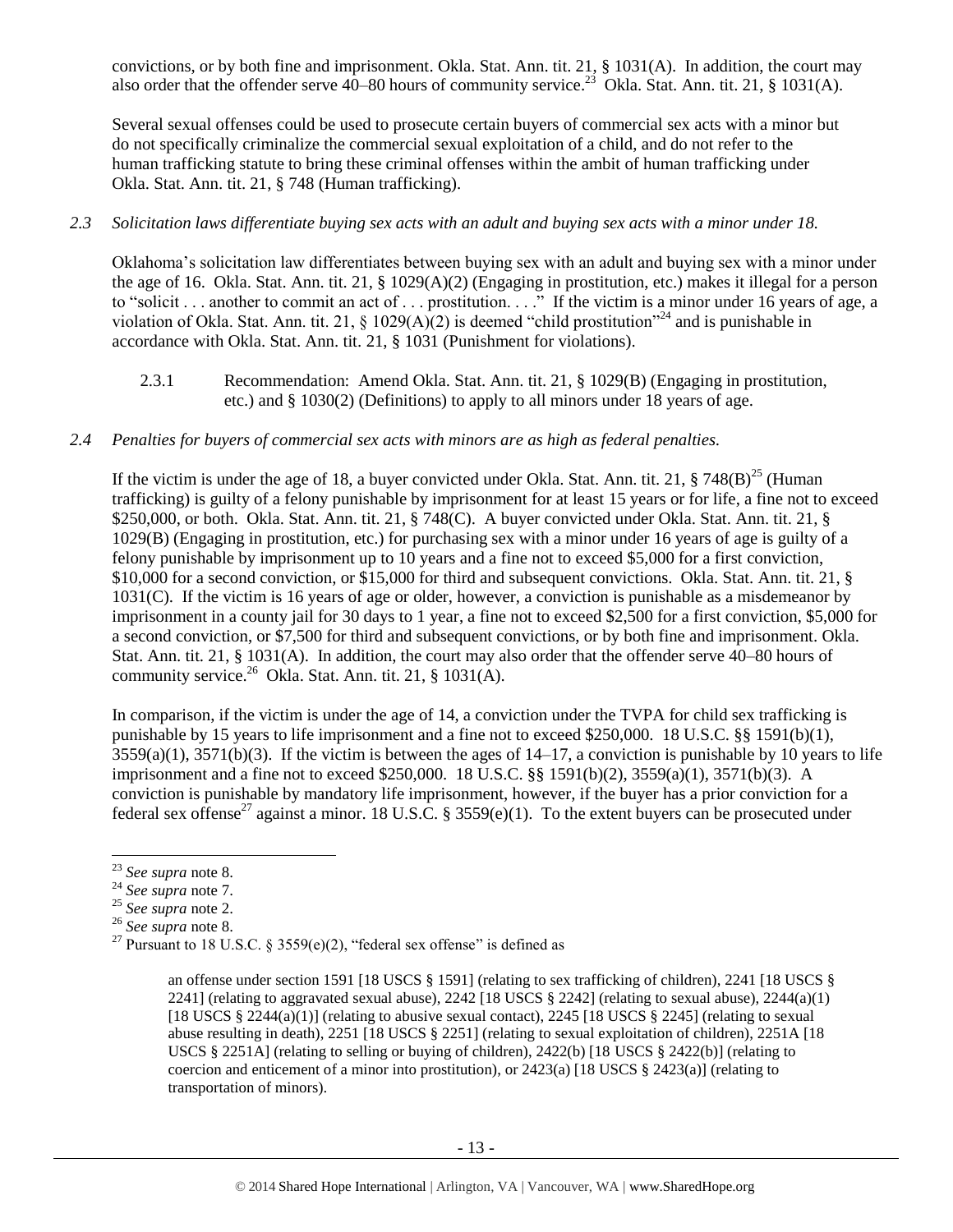other federal CSEC laws,  $^{28}$  a conviction is punishable by penalties ranging from a fine not to exceed \$250,000 to life imprisonment and a fine not to exceed  $$250,000$ .

*2.5 Using the Internet to lure, entice, or purchase, or attempt to lure, entice, or purchase commercial sex acts with a minor is a separate crime or results in an enhanced penalty for buyers.*

While not expressly commercial, Okla. Stat. Ann. tit. 21, § 1040.13a(A), (B) (Facilitating, encouraging, offering or soliciting sexual conduct or engaging in sexual communication with a minor or person believed to be a minor) makes it illegal for a person to use the Internet to "facilitate, encourage, offer or solicit sexual conduct with a minor." Specifically, Okla. Stat. Ann. tit. 21, 8 1040.13a states,

A. It is unlawful for any person to facilitate, encourage, offer or solicit sexual conduct with a minor, or other individual the person believes to be a minor, by use of any technology,  $30$  or to engage in any communication for sexual or prurient interest with any minor, or other individual the person believes to be a minor, by use of any technology....

B. A person is guilty of violating the provisions of this section if the person knowingly transmits any prohibited communication by use of any technology defined herein, or knowingly prints, publishes or reproduces by use of any technology described herein any prohibited communication, or knowingly buys, sells, receives, exchanges, or disseminates any prohibited communication or any information, notice, statement, website, or advertisement for communication with a minor or access to any name, telephone number, cell phone number, e-mail address, Internet address, text message address, place of residence, physical characteristics or other descriptive or identifying information of a minor, or other individual the person believes to be a minor.

A conviction under this statute is punishable as a felony by imprisonment up to 10 years, a fine not to exceed \$10,000, or both. Okla. Stat. Ann. tit.21, § 1040.13a(D).

Additionally, Okla. Stat. Ann. tit. 21, § 1123(A)(1) (Lewd or indecent proposals or acts as to child under 16) prohibits a person from making "any oral, written or electronically or computer-generated lewd or indecent proposal to any child under sixteen (16) years of age . . . for the child to have unlawful sexual relations or sexual intercourse with any person." A first conviction<sup>31</sup> under this statute is punishable as a felony by imprisonment for 3–20 years and a possible fine not to exceed \$10,000. Okla. Stat. Ann. tit. 21, §§ 1123(A), 64(B). If the victim is under the age of 12, however, a first conviction is punishable as a felony by imprisonment for at least 25 years and a possible fine not to exceed \$10,000. Okla. Stat. Ann. tit. 21,

§§ 1123(A), 64(B). Second convictions are punishable by the same penalties, but the offender "shall not be eligible for probation, suspended or deferred sentence." Okla. Stat. Ann. tit. 21, § 1123(A). In addition to not being eligible for probation, suspension or a deferred sentence, third and subsequent convictions are punishable as a felony by imprisonment for life or life without the possibility of parole and a possible fine not to exceed \$10,000. Okla. Stat. Ann. tit. 21, §§ 1123(A), 64(B). Additionally, a conviction under this statute by a person who has two prior convictions for any violation or attempted violation of Okla. Stat. Ann. tit. 21, § 1114(A)

See supra note [12](#page-5-0) for the definition of "by any use of any technology."

<sup>31</sup> *See supra* note [13.](#page-6-0) 

<sup>28</sup> 18 U.S.C. §§ 2251A(b) (Selling or buying of children), 2251(a) (Sexual exploitation of children), 2423(a) (Transportation of a minor with intent for minor to engage in criminal sexual activity), 2422(a) (Coercion and enticement), 2252(a)(2), (a)(4) (Certain activities relating to material involving the sexual exploitation of minors). <sup>29</sup> 18 U.S.C. §§ 2251A(b) (conviction punishable by imprisonment for 30 years to life and a fine), 2251(e) (conviction punishable by imprisonment for 15–30 years and a fine), 2423(a) (conviction punishable by imprisonment for 10 years to life and a fine), 2422(a) (conviction punishable by a fine, imprisonment up to 20 years, or both),  $2252(a)(2)$ , (4) (stating that a conviction under subsection (a)(2) is punishable by imprisonment for  $5-20$ years and a fine, while a conviction under subsection (a)(4) is punishable by imprisonment up to 10 years, a fine, or both); *see also* 18 U.S.C. §§ 3559(a)(1) (classifying all of the above listed offenses as felonies), 3571(b)(3) (providing a fine up to \$250,000 for any felony conviction).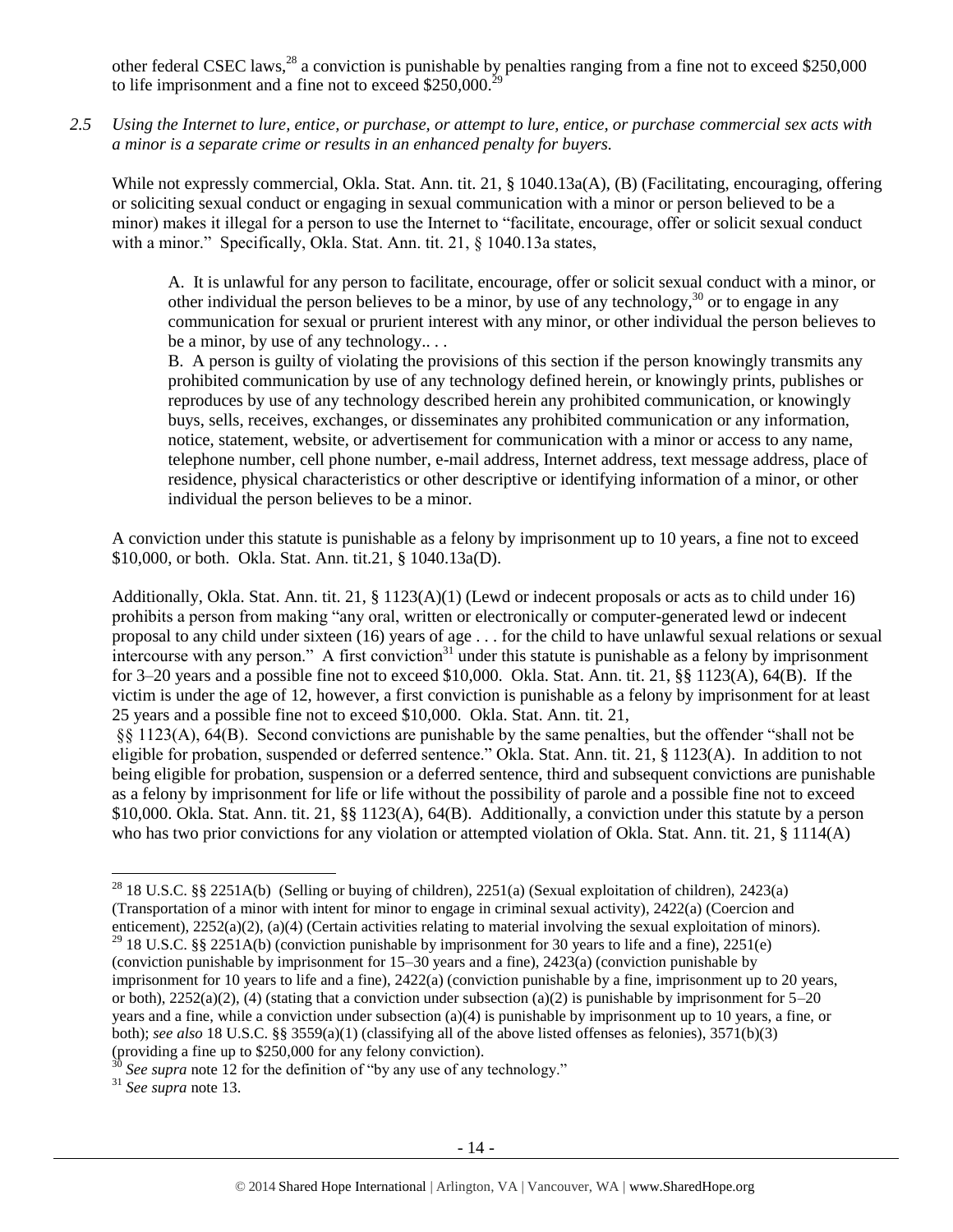(Rape in the first degree), tit. 21, § 888 (Forcible sodomy), or tit. 21, § 843.5 (Child sexual abuse) is punishable as a felony by imprisonment for life or life without the possibility of parole and a possible fine not to exceed \$10,000. Okla. Stat. Ann. tit. 21, §§ 1123(A), 64(B).

- 2.5.1 Recommendation: Amend Okla. Stat. Ann. tit. 21, § 1123 (Lewd or indecent proposals or acts as to child under 16) to include all minors under 18.
- *2.6 No age mistake defense is permitted for a buyer of commercial sex acts with any minor under 18.*

Neither Okla. Stat. Ann. tit. 21, § 748<sup>32</sup> (Human trafficking) nor Oklahoma's CSEC laws expressly prohibit an offender from asserting a mistake of age defense.

- 2.6.1 Recommendation: Amend Okla. Stat. Ann. tit. 21, § 748 (Human trafficking) and Oklahoma's CSEC laws to prohibit a defendant from asserting a defense based on age mistake.
- *2.7 Base penalties for buying sex acts with a minor under 18 are sufficiently high and not reduced for older minors.*

Okla. Stat. Ann. tit. 21,  $\S$  748 (Human trafficking)<sup>33</sup> applies the same penalties in all cases where the victim is a minor under the age of 18. Specifically, if the victim is a minor under the age of 18, a conviction under Okla. Stat. Ann. tit. 21, § 748(B) is punishable by imprisonment for a minimum of 15 years or for life. Okla. Stat. Ann. tit. 21, § 748(C).

In contrast, Okla. Stat. Ann. tit. 21, § 1029(B) (Engaging in prostitution, etc.) imposes heightened penalties only when the victim is under the age of 16, in which case the offense is deemed "child prostitution." Pursuant to Okla. Stat. Ann. tit. 21, § 1030(2): "'Child prostitution' means prostitution or lewdness . . . with a person under sixteen (16) years of age, in exchange for money or any other thing of value."

- 2.7.1 Recommendation: Amend Okla. Stat. Ann. tit. 21, § 1030(2) to expand the definition of "child prostitution" to include all minors under the age of 18.
- *2.8 Financial penalties for buyers of commercial sex acts with minors are sufficiently high to make it difficult for buyers to hide the crime.*

Buyers convicted under Okla. Stat. Ann. tit. 21, § 748(B) (Human trafficking) or Oklahoma's CSEC laws are subject to fines ranging from \$2,500–\$250,000. Pursuant to Okla. Stat. Ann. tit. 21, § 748(C), if the victim is a minor under the age of 18, a conviction under Okla. Stat. Ann. tit. 21, § 748(B) is punishable by a possible fine not to exceed \$250,000. Pursuant to Okla. Stat. Ann. tit. 21, § 1031(C) (Punishment for violations), if the victim is under the age of 16, a conviction under Okla. Stat. Ann. tit. 21, § 1029(B) (Engaging in prostitution, etc.) is punishable by a fine not to exceed \$5,000 for a first conviction, \$10,000 for a second conviction, or \$15,000 for third and subsequent convictions. In contrast, if the victim is 16 years of age or older, a conviction under Okla. Stat. Ann. tit. 21, § 1029(A) is punishable by a possible fine not to exceed \$2,500 for a first conviction, \$5,000 for a second conviction, or \$7,500 for third and subsequent convictions. Okla. Stat. Ann. tit. 21, § 1031(A).

Additionally, buyers are subject to mandatory restitution orders. Specifically, Okla. Stat. Ann. tit. 21, § 748(C) (Human trafficking) provides, "The court shall also order the defendant to pay restitution<sup>34</sup> to the victim<sup>35</sup> as

<span id="page-14-1"></span><span id="page-14-0"></span> $\overline{\phantom{a}}$ <sup>32</sup> *See supra* note [2.](#page-0-0)

<sup>33</sup> *See supra* note [2.](#page-0-0)

 $34$  Okla. Stat. Ann. tit. 22, § 991f(A)(1) (Restitution) defines "restitution" as "the sum to be paid by the defendant to the victim of the criminal act to compensate that victim for up to three times the amount of the economic loss suffered as a direct result of the criminal act of the defendant." Okla. Stat. Ann. tit. 22, § 991f(A)(3) defines "economic loss" as,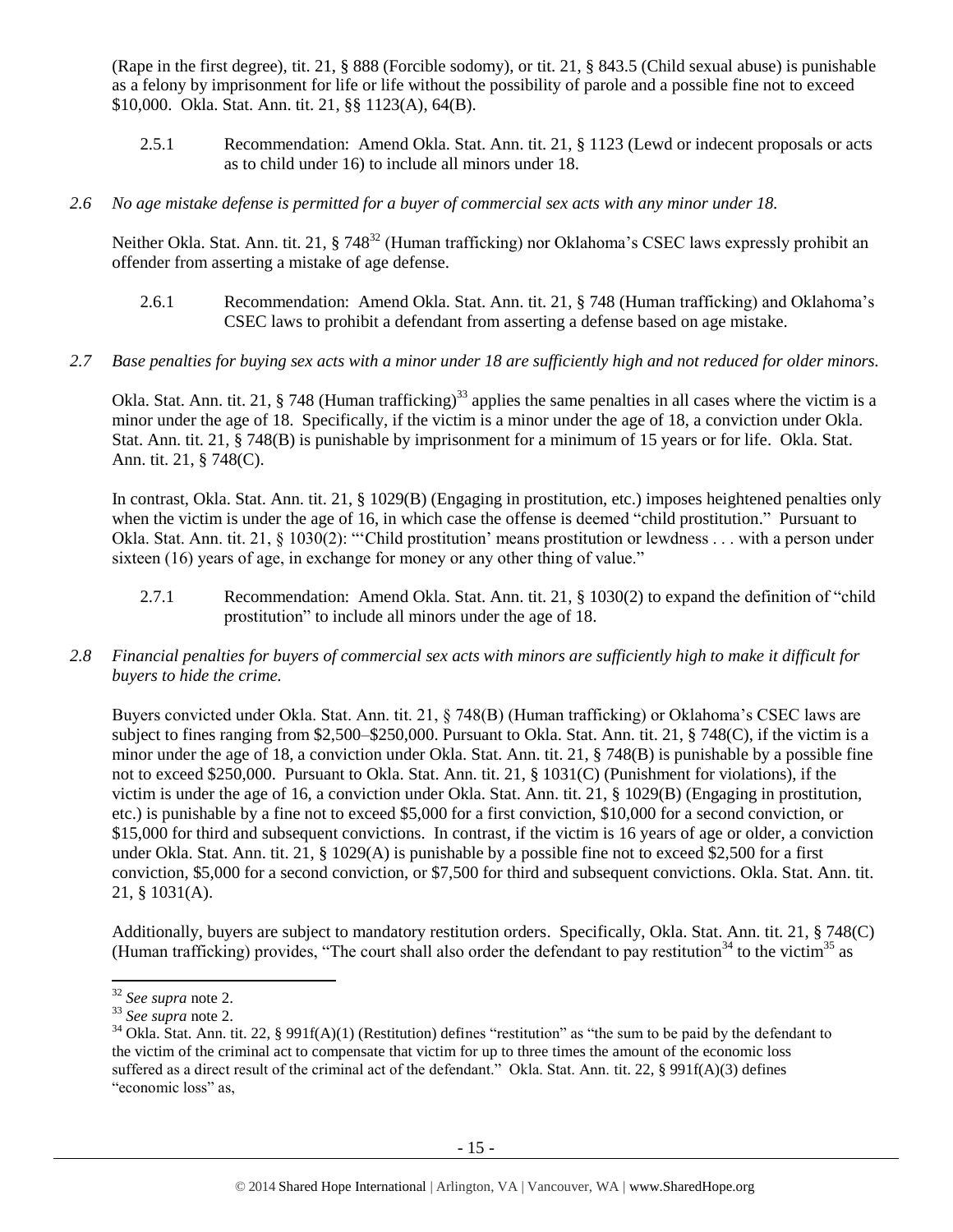provided in Section 991f [Restitution] of Title 22 [Criminal procedure] of the Oklahoma Statutes." Buyers convicted of other crimes that cause injury to the victim are also required to make restitution under Okla. Stat. Ann. tit. 22, § 991f(C)(1) (Restitution), which provides,

Upon conviction for any crime wherein property has been stolen, converted or otherwise unlawfully obtained, or its value substantially decreased as a direct result of the crime, or wherein the crime victim suffered injury, loss of income, or out-of-pocket loss, the individuals criminally responsible shall be sentenced to make restitution. Restitution may be ordered in addition to the punishments prescribed by law.

Okla. Stat. Ann. tit. 21, § 68 (Conviction does not work forfeiture) prohibits asset forfeiture unless it "is expressly imposed by law." Okla. Stat. Ann. tit. 21, § 1738(A)(1) (Seizure and forfeiture proceedings— Vehicles, airplanes, vessels, etc. used in attempt or commission of certain crimes) expressly authorizes equipment and vehicle forfeiture for violations of Okla. Stat. Ann. tit. 21, § 748 (Human trafficking), tit. 21, § 1029 (Engaging in prostitution, etc.), or tit. 21, § 1030 (Definitions), but limiting language in Okla. Stat. Ann. tit. 21, § 1738(A)(1) makes the forfeiture provisions for the CSEC offenses inapplicable to buyers. Okla. Stat. Ann. tit. 21, § 1738(A)(1) specifically provides,

Any commissioned peace officer of this state is authorized to seize any equipment, vehicle, airplane, vessel or any other conveyance that is used in the commission of . . . any human trafficking offense in violation of Section 748 [Human trafficking] of this title, or used by any defendant when such vehicle or other conveyance is used in any manner by a prostitute, pimp or panderer to facilitate or participate in the commission of any prostitution offense in violation of Sections . . . 1029 [Engaging in prostitution, etc.] or 1030 [Definitions] of this title; provided, however, that the vehicle or conveyance of a customer or anyone merely procuring the services of a prostitute shall not be included.

Buyers may, however, face asset forfeiture under Okla. Stat. Ann. tit. 21, § 1738(B), (9)–(12) which states,

In addition to the property described in subsection A of this section, the following property is also subject to forfeiture pursuant to this section: . . .

9. All property used in the commission of, or in any manner to facilitate, a violation of Section 1040.12a [Aggravated possession of child pornography] of this title;

10. All conveyances, including aircraft, vehicles or vessels, monies, coins and currency, or other instrumentality used or intended to be used, in any manner or part, to commit a violation of paragraph 1 of subsection A of Section 1021 [Indecent exposure—Indecent exhibitions—Obscene material or child pornography—Solicitation of minors] of this title, where the victim of the crime is a minor child, subsection B of Section 1021 of this title, Section 1021.2 [Minors—Procuring for participation in pornography] of this title, paragraph 1 of subsection A of Section 1111 [Rape defined] of this title, or paragraphs 2 and 3 of subsection A of Section 1123 [Lewd or indecent proposals or acts as to child under 16] of this title;

11. All conveyances, including aircraft, vehicles or vessels, monies, coins and currency, or other instrumentality used in any manner or part, to commit any violation of the provisions set forth in Section 748 [Human trafficking] of this title;

[A]ctual financial detriment suffered by the victim consisting of medical expenses actually incurred, damage to or loss of real and personal property and any other out-of-pocket expenses, including loss of earnings, reasonably incurred as the direct result of the criminal act of the defendant. No other elements of damage shall be included as an economic loss for purposes of this section.

<sup>35</sup> Okla. Stat. Ann. tit. 22, § 991f(A)(2) defines a "victim" as "any person, partnership, corporation or legal entity that suffers an economic loss as a direct result of the criminal act of another person."

l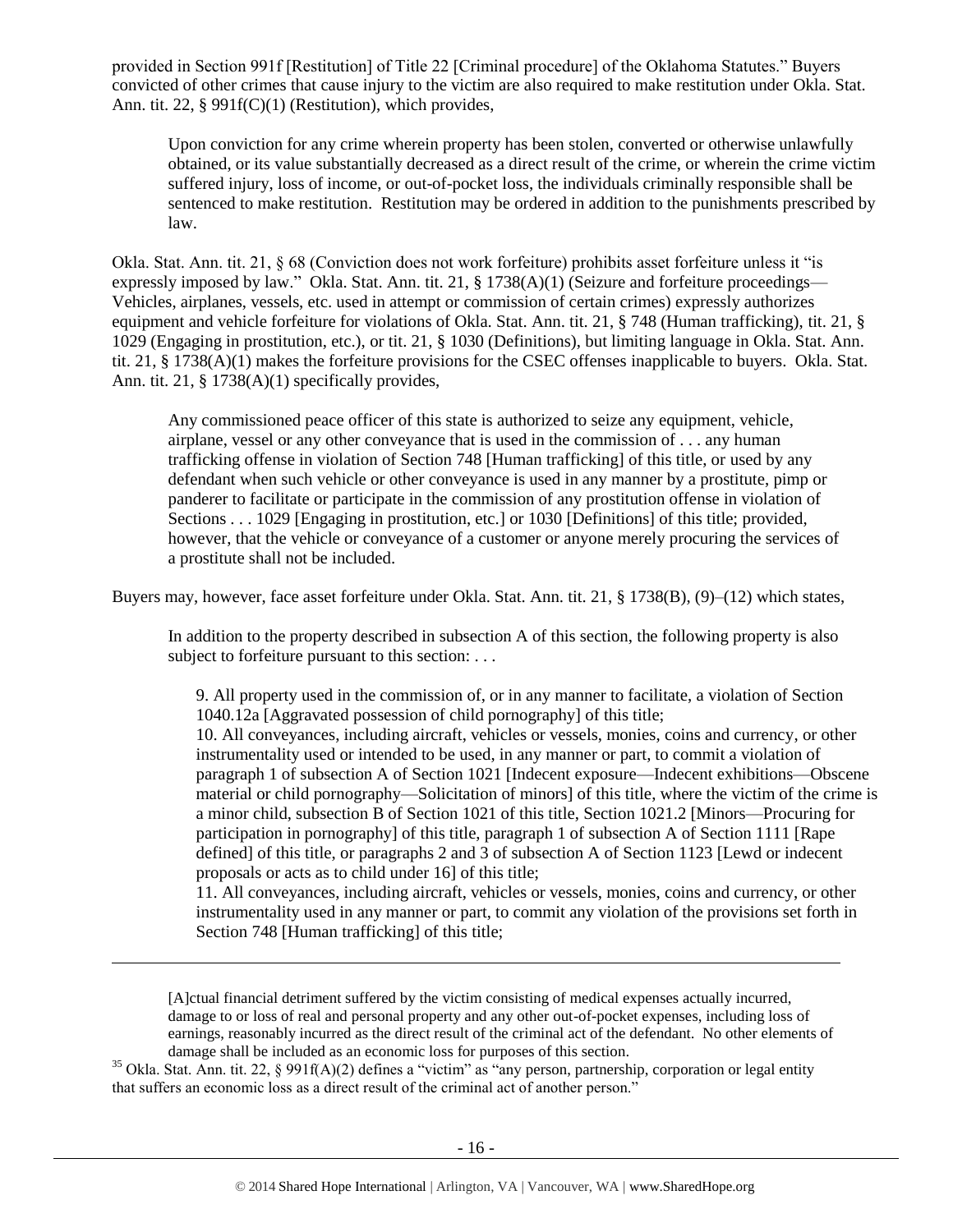12. Any and all property used in any manner or part to facilitate, participate or further the commission of a human trafficking offense in violation of Section 748 of this title, and all property, including monies, real estate, or any other tangible assets or property of or derived from or used by a prostitute, pimp or panderer in any manner or part to facilitate, participate or further the commission of any prostitution offense in violation of Sections 1028 [Setting up or operating place of prostitution], 1029 [Engaging in prostitution, etc.] or 1030 [Definitions] of this title; provided, however, any monies, real estate or any other tangible asset or property of a customer or anyone merely procuring the services of a prostitute shall not be included.

Forfeiture actions under this section are discretionary and civil in nature. "Forfeiture actions under this section may be brought by the district attorney in the proper county of venue as petitioner." Okla. Stat. Ann. tit. 21, §1738(C). Procedure governing forfeiture proceedings and the disposition of property forfeited are detailed in Okla. Stat. Ann. tit. 21, §1738.

Additional contraband may be seized, incident to a criminal arrest, pursuant to Okla. Stat. Ann. tit. 21, § 1024.3 (Seizure of evidentiary copy of obscene material or all copies of explicit child pornography), which authorizes the seizure of "all copies of explicit child pornography found in the possession or under the control of" a person arrested for a violation of Okla. Stat. Ann. tit. 21, § 1024.2 (Purchase, procurement or possession of child pornography).

#### *2.9 Buying and possessing child pornography carries penalties as high as similar federal offenses.*

Okla. Stat. Ann. tit. 21, § 1024.2 (Purchase, procurement or possession of child pornography) makes it illegal for a person to buy or possess child pornography. Okla. Stat. Ann. tit. 21, § 1024.2 states, "It shall be unlawful for any person to buy, procure, or possess child pornography<sup>36</sup> in violation of Sections 1024.1 [Definitions] through 1024.4 [Destruction of obscene material or child pornography upon conviction] . . . ." A conviction under this statute is punishable as a felony by imprisonment up to 5 years, a fine not to exceed \$5,000, or both. Okla. Stat. Ann. tit. 21, § 1024.2. Additionally, Okla. Stat. Ann. tit. 21, § 1021.2 (Minors—Procuring for participation in pornography) makes it a crime if a person "knowingly" possesses child pornography. A conviction under this statute is punishable as a felony by imprisonment up to 20 years without the possibility of a deferred sentence, a fine not to exceed \$25,000, or both. Okla. Stat. Ann. tit. 21, § 1021.2(A). Lastly, "[a]ny person who, with knowledge of its contents, possesses one hundred (100) or more separate materials depicting child pornography shall be, upon conviction, guilty of aggravated possession of child pornography." A conviction under this statute is punishable by imprisonment up to life and a fine not to exceed \$10,000. Okla. Stat. Ann. tit. 21, §1040.12a(A).

In comparison, a federal conviction for possession of child pornography<sup>37</sup> is generally punishable by imprisonment for 5–20 years and a fine not to exceed  $$250,000$ .<sup>38</sup> Subsequent convictions, however, are punishable by imprisonment up to 40 years and a fine not to exceed  $$250,000.<sup>39</sup>$ 

<sup>36</sup> *See supra* note [10](#page-3-0) for the definition of "child pornography."

 $37$  18 U.S.C. §§ 2252(a)(2), (a)(4) (Certain activities relating to material involving the sexual exploitation of minors),  $2252A(a)(2)$ –(3) (Certain activities relating to material constituting or containing child pornography), 1466A(a), (b) (Obscene visual representations of the sexual abuse of children).

 $38$  18 U.S.C. §§ 2252(b) (stating that a conviction under subsection (a)(2) is punishable by imprisonment for 5–20 years and a fine, while a conviction under subsection (a)(4) is punishable by imprisonment up to 10 years, a fine, or both), 2252A(b)(1) (a conviction is punishable by imprisonment for 5–20 years and a fine), 1466A(a), (b) (stating that a conviction under subsection (a) is "subject to the penalties provided in section  $2252A(b)(1)$ ," imprisonment for 5–20 years and a fine, while a conviction under subsection (b) is "subject to the penalties provided in section 2252A(b)(2)," imprisonment up to 10 years, a fine, or both); *see also* 18 U.S.C. §§ 3559(a)(1) (classifying all of the above listed offenses as felonies), 3571(b)(3) (providing a fine up to \$250,000 for any felony conviction).

 $39$  18 U.S.C. §§ 2252(b) (stating if a person has a prior conviction under subsection (a)(2), or a list of other statutes, a conviction is punishable by a fine and imprisonment for 15–40 years, but if a person has a prior conviction under subsection (a)(4), or a list of other statutes, a conviction is punishable by a fine and imprisonment for  $10-20$  years),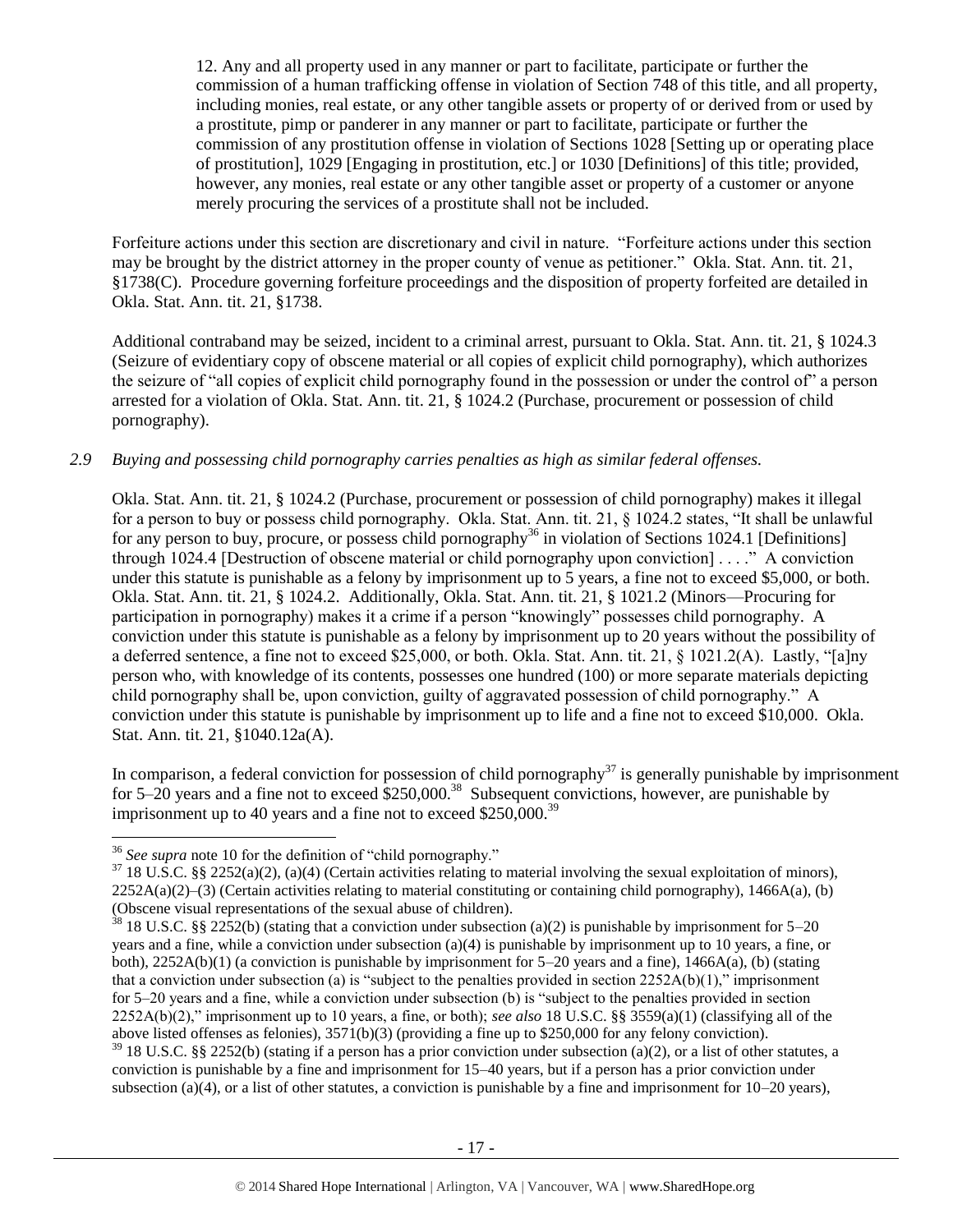<span id="page-17-0"></span>2.9.1 Recommendation: Increase the penalties for a violation of Okla. Stat. Ann. tit. 21, § 1024.2 (Purchase, procurement or possession of child pornography) to correspond with those provided under federal law.

#### *2.10 Convicted buyers of commercial sex acts with minors and child pornography are required to register as sex offenders.*

Pursuant to Oklahoma's Sex Offenders Registration Act,<sup>40</sup> Okla. Stat. Ann. tit. 57, § 582(A)<sup>41</sup> (Persons and crimes to which act applies) states that a person "residing, working or attending school within the State of Oklahoma" with any of the following convictions after November 1, 1989 must register as a sex offender: Okla. Stat. Ann. tit. 21, § 748 (Human trafficking) "if the offense involved human trafficking for commercial sex", tit. 21, §1021.2 (Minors—Procuring for participation in pornography), tit. 21, § 1024.2 (Purchase, procurement or possession of child pornography), tit. 21, §1040.12a (Aggravated possession of child pornography—Penalties—Definitions), tit. 21, §1040.13a (Facilitating, encouraging, offering or soliciting sexual conduct or engaging in sexual communication with a minor or person believed to be a minor), tit. 21, §1111.1 (Rape by instrumentation), tit. 21, §1114 (Rape in the first degree—Second degree), or tit. 21, §1123 (Lewd or indecent proposals or acts as to child under 16).

Pursuant to this statute, buyers convicted under Okla. Stat. Ann. tit. 21, § 1029 (Engaging in prostitution, etc.) are not required to register as sex offenders.

2.10.1 Recommendation: Amend Okla. Stat. Ann. tit. 57, § 582(A) (Persons and crimes to which act applies) to require sex offender registration for convictions under Okla. Stat. Ann. tit. 21, § 1029 (Engaging in prostitution, etc.) when the victim is a minor under 18.

 $2252A(b)(1)$  (stating if a person has a prior conviction under subsection (a)(2), (a)(3), or a list of other statutes, a conviction is punishable by a fine and imprisonment for  $15-40$  years),  $1466A(a)$ , (b) (stating that the penalty scheme for section 2252A(b) applies); *see also* 18 U.S.C. §§ 3559(a)(1) (classifying all of the above listed offenses as felonies), 3571(b)(3) (providing a fine up to \$250,000 for any felony conviction).

<sup>40</sup> Okla. Stat. Ann. tit. 57, §§ 581–590.2.

<sup>&</sup>lt;sup>41</sup> Here and elsewhere in this report that Okla. Stat. Ann. tit. 57, § 582 is quoted or cited, it has been updated to reflect the amendments added by the passage of House Bill 1431. 2014 Oklahoma Sess. Laws 20 (effective November 1, 2014).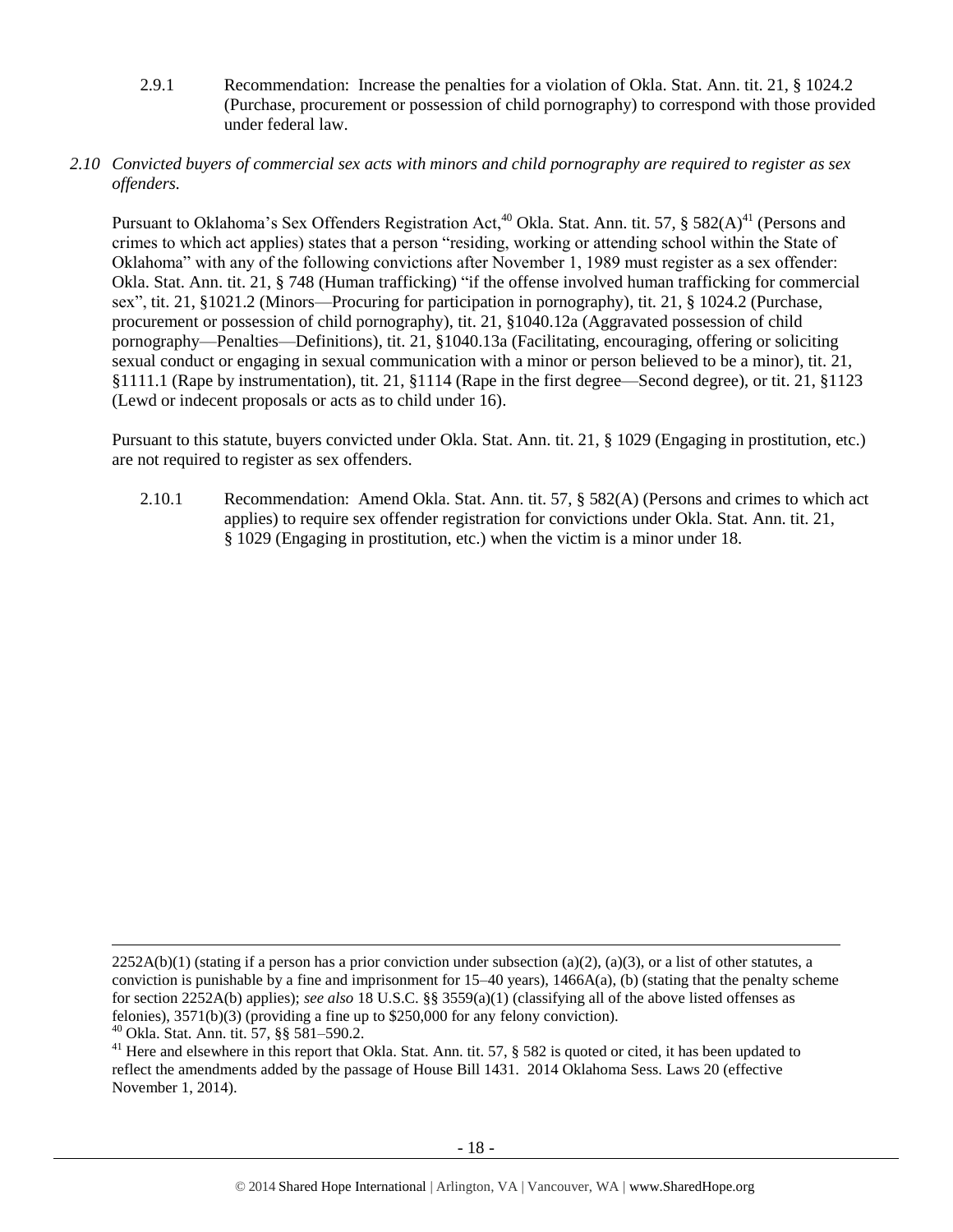#### **FRAMEWORK ISSUE 3: CRIMINAL PROVISIONS FOR TRAFFICKERS**

#### *Legal Components:*

- *3.1 Penalties for trafficking a child for sexual exploitation are as high as federal penalties.*
- *3.2 Creating and distributing child pornography carries penalties as high as similar federal offenses.*
- *3.3 Using the Internet to lure, entice, recruit or sell commercial sex acts with a minor is a separate crime or results in an enhanced penalty for traffickers.*
- *3.4 Financial penalties for traffickers, including asset forfeiture, are sufficiently high.*
- *3.5 Convicted traffickers are required to register as sex offenders.*
- *3.6 Laws relating to termination of parental rights for certain offenses include sex trafficking or commercial sexual exploitation of children (CSEC) offenses in order to remove the children of traffickers from their control and potential exploitation.*

*\_\_\_\_\_\_\_\_\_\_\_\_\_\_\_\_\_\_\_\_\_\_\_\_\_\_\_\_\_\_\_\_\_\_\_\_\_\_\_\_\_\_\_\_\_\_\_\_\_\_\_\_\_\_\_\_\_\_\_\_\_\_\_\_\_\_\_\_\_\_\_\_\_\_\_\_\_\_\_\_\_\_\_\_\_\_\_\_\_\_\_\_\_\_*

#### *Legal Analysis:*

*3.1 Penalties for trafficking a child for sexual exploitation are as high as federal penalties.* 

If the victim is under the age of 18, a trafficker's conviction under Okla. Stat. Ann. tit. 21,  $\S 748(B)^{42}$  (Human trafficking)<sup>43</sup> is punishable by imprisonment for at least 15 years or for life, a fine not to exceed \$250,000, or both. Okla. Stat. Ann. tit. 21, § 748(C).

Traffickers may be convicted under Okla. Stat. Ann. tit. 21,  $\S$  1029(B) (Engaging in prostitution, etc.)<sup>44</sup>for aiding or abetting a person to "solicit, induce, entice, or procure" a minor under the age of 16 to commit an act of prostitution. Okla. Stat. Ann. tit. 21, § 1029(A)(2), (4), (B). Pursuant to Okla. Stat. Ann. tit. 21, § 1031(C) (Punishment for violations), if the victim is under the age of 16, a conviction under Okla. Stat. Ann. tit. 21, § 1029(B) is punishable as a felony by imprisonment up to 10 years and a fine not to exceed \$5,000 for a first conviction, \$10,000 for a second conviction, or \$15,000 for third and subsequent convictions. In contrast, if the victim is 16 years of age or older, a conviction is punishable as a misdemeanor by imprisonment in a county jail for 30 days to 1 year, a fine not to exceed \$2,500 for a first conviction, \$5,000 for a second conviction, or \$7,500 for third and subsequent convictions, or by both fine and imprisonment. Okla. Stat. Ann. tit. 21, § 1031(A). In addition, the court may also order that the offender serve 40–80 hours of community service.<sup>45</sup> Okla. Stat. Ann. tit. 21, § 1031(A).

A trafficker convicted under Okla. Stat. Ann. tit. 21, § 1087(A)(1), (A)(2) (Child under 18 years of age— Procuring for prostitution, lewdness or other indecent act—Punishment),<sup>46</sup> a felony, may be punished by imprisonment for 1–10 years and a possible fine not to exceed \$10,000. Okla. Stat. Ann. tit. 21, §§ 1087(B)(1), 64(B). While a trafficker convicted under Okla. Stat. Ann. tit. 21, § 1088(A)(2), (A)(3) (Child under 18 years of age—Inducing, keeping, detaining or restraining for prostitution—Punishment), also a felony,<sup>47</sup> may be punished by imprisonment for 1–25 years and a fine of \$5,000–\$25,000. Okla. Stat. Ann. tit. 21, § 1088(B)(1). Additionally, a trafficker may be convicted of Okla. Stat. Ann. tit. 21, § 1040.13a(B) (Facilitating, encouraging, offering or soliciting sexual conduct or engaging in sexual communication with a minor or person believed to be a minor), which is punishable as a felony by imprisonment up to 10 years, a fine not to exceed \$10,000, or both. Okla. Stat. Ann. tit. 21, § 1040.13a(D).

<sup>42</sup> *See supra* note [2.](#page-0-0)

<sup>&</sup>lt;sup>43</sup> See supra Section 1.1 for the specific provisions of Okla. Stat. Ann. tit. 21, § 748(B).

<sup>44</sup> *See supra* Section 1.2 for the specific provisions of Okla. Stat. Ann. tit. 21, § 1029.

<sup>45</sup> *See supra* note [8.](#page-2-1)

<sup>46</sup> *See supra* Section 1.2 for the substantive provisions of Okla. Stat. Ann. tit. 21, § 1087.

<sup>47</sup> *See supra* Section 1.2 for the substantive provisions of Okla. Stat. Ann. tit. 21, § 1088.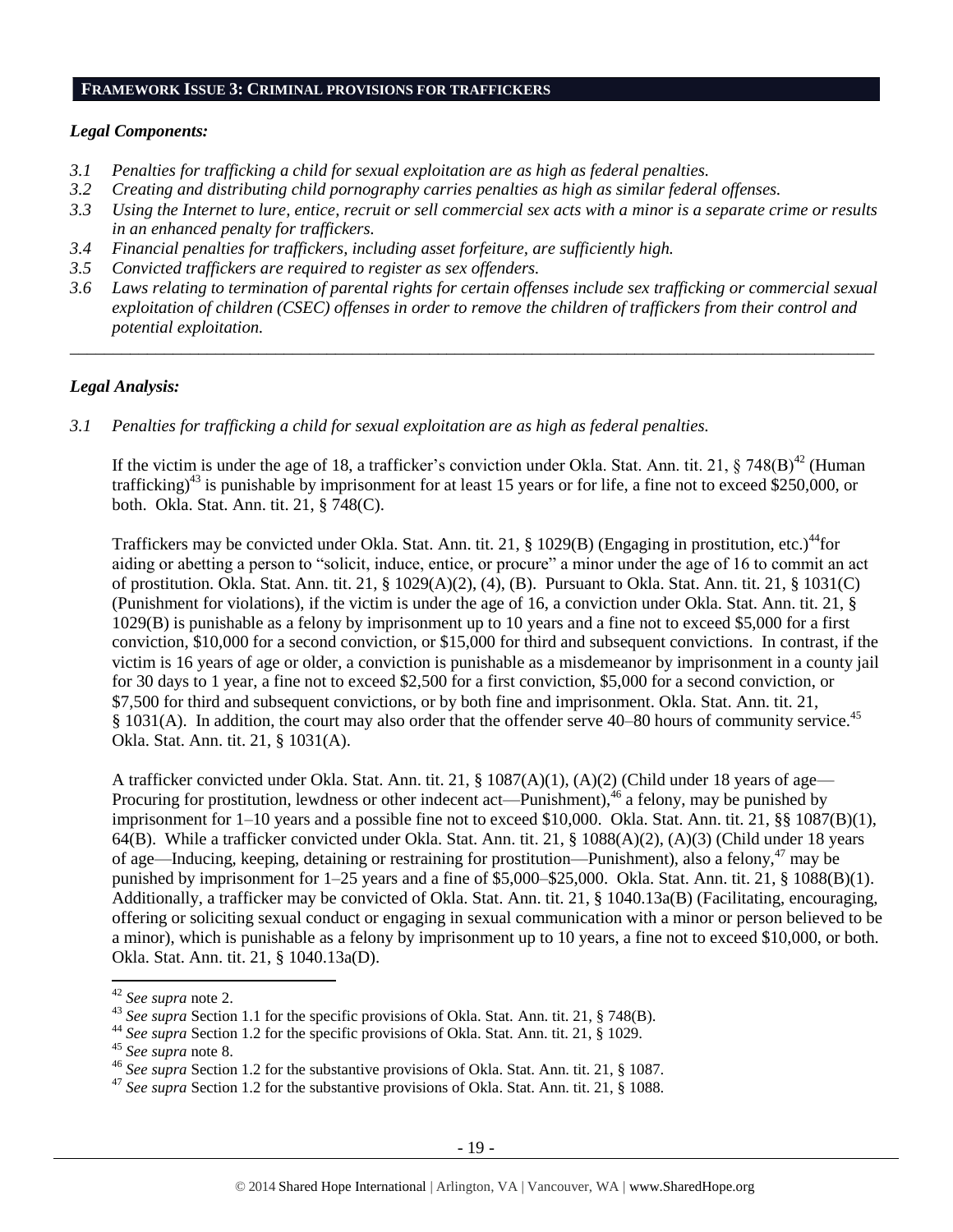Although not specifically oriented towards sexual exploitation, a trafficker may be prosecuted under Okla. Stat. Ann. tit. 21, §  $866(A)(1)(a)$  (Elements of offense)<sup>48</sup> for the "acceptance, solicitation, offer, payment or transfer of any compensation, in money, property or other thing of value, at any time, by any person in connection with the acquisition or transfer of the legal or physical custody or adoption of a minor child  $\dots$ ."<sup>49</sup> A first conviction under this statute is punishable as a felony by imprisonment for  $1-3$  years and a possible fine not to exceed \$10,000. Okla. Stat. Ann. tit. 21, §§ 867(A), 64(B). A subsequent conviction, however, is punishable as a felony by imprisonment for at least 3 years, with no suspension of judgment or sentence permitted, and a possible fine not to exceed \$10,000. Okla. Stat. Ann. tit. 21, §§ 867(B), 64(B).

Additionally, "[a]ny parent or other person who shall willfully or maliciously engage in sexual exploitation of a child under twelve (12) years of age shall, upon conviction, be punished by imprisonment" for at least 25 years and by a fine of \$500–\$5,000. Okla. Stat. Ann. tit. 21, §  $843.5(1)^{50}$  (Child sexual abuse). Furthermore, "[a]ny parent or other person who shall willfully of maliciously engage in enabling child sexual exploitation shall, upon conviction, be punished by imprisonment. . ." for life in the Department of corrections or up to one year in a county jail, a possible fine of  $$500–$5,000$ , or both. Okla. Stat. Ann. tit. 21, § 843.5(J).<sup>51</sup>

In comparison, if the victim is under the age of 14, a conviction under the Trafficking Victims Protection Act  $(TVPA)<sup>52</sup>$  for child sex trafficking is punishable by 15 years to life imprisonment and a fine not to exceed \$250,000.18 U.S.C. §§ 1591(b)(1), 3559(a)(1), 3571(b)(3). If the victim is between the ages of 14–17, a conviction is punishable by 10 years to life imprisonment and a fine not to exceed \$250,000. 18 U.S.C. §§ 1591(b)(2), 3559(a)(1), 3571(b)(3). A conviction is punishable by mandatory life imprisonment, however, if the trafficker has a prior conviction for a federal sex offense<sup>53</sup> against a minor.

## *3.2 Creating and distributing child pornography carries penalties as high as similar federal offenses.*

Oklahoma prohibits both the creation and distribution of child pornography. Okla. Stat. Ann. tit. 21, § 1021(A)(4) (Indecent exposure—Indecent exhibitions—Obscene material or child pornography—Solicitation of minors) makes it a crime if a person "[m]akes, prepares, [or] . . . distributes . . . child pornography."<sup>54</sup>A conviction under Okla. Stat. Ann. tit. 21, § 1021(A) is punishable as a felony by imprisonment for 30 days to 10 years, a fine of \$500–\$20,000, or both. Okla. Stat. Ann. tit. 21, § 1021(A). Additionally, Okla. Stat. Ann. tit. 21, § 1021.2(A) (Minors—Procuring for participation in pornography)<sup>55</sup> makes it a crime if a person "procure[s] or cause[s] the participation of any minor under the age of eighteen (18) years in any child pornography or  $\dots$ knowingly . . . manufactures, or causes to be sold or distributed any child pornography . . . ." A conviction under this statute is punishable as a felony by imprisonment up to 20 years without the possibility of a deferred sentence, a fine not to exceed \$25,000, or both. Okla. Stat. Ann. tit. 21, § 1021.2(A).

<span id="page-19-0"></span>Similarly, Okla. Stat. Ann. tit. 21, § 1040.8(A)<sup>56</sup> (Publication, distribution or participation in preparation of obscene material or child pornography—Unsolicited mailings) provides,

 $\overline{a}$ 

<sup>48</sup> *See supra* Section 1.2 for the substantive provisions of Okla. Stat. Ann. tit. 21, § 866.

<sup>&</sup>lt;sup>49</sup> Pursuant to Okla. Stat. Ann. tit. 21, § 865(1), "'Child' means an unmarried or unemancipated person under the age of eighteen (18) years."

<sup>50</sup> *See supra* note [11.](#page-4-0) 

<sup>51</sup> *See supra* Section 1.2 for the substantive provision of Okla. Stat. Ann. tit. 21, § 843.5.

<sup>&</sup>lt;sup>52</sup> Trafficking Victims Protection Act (TVPA) of 2000, Pub. L. No. 106-386, 114 Stat. 1464, 1466 (codified in scattered sections of 18 and 22 U.S.C.).

<sup>53</sup> *See supra* note [27.](#page-12-0)

<sup>54</sup> *See supra* note [10.](#page-3-0) 

<sup>55</sup> *See supra* Section 1.2 for the substantive provisions of Okla. Stat. Ann. tit. 21, § 1021.2(A).

<sup>&</sup>lt;sup>56</sup> Here and elsewhere in this report that Okla. Stat. Ann. tit. 21, § 1040.8 is quoted or cited, it has been updated to reflect the amendments added by the passage of House Bill 2349. 2014 Oklahoma Sess. Laws 20 (effective November 1, 2014).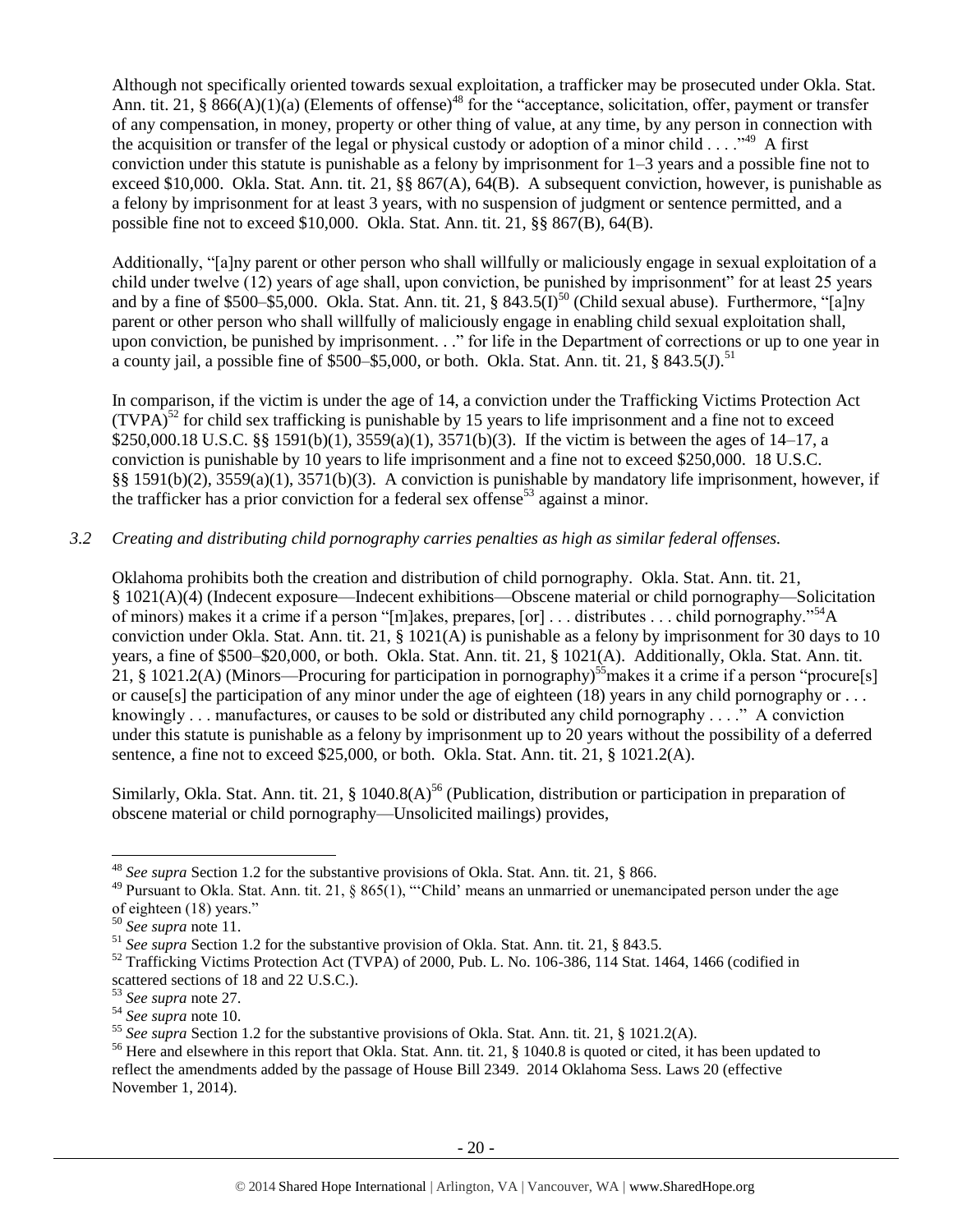No person shall knowingly photograph, act in, pose for, model for, print, sell, offer for sale, give away, exhibit, publish, offer to publish, or otherwise distribute, display, or exhibit any book, magazine, story, pamphlet, paper, writing, card, advertisement, circular, print, picture, photograph, motion picture film, electronic video game or recording, image, cast, slide, figure, instrument, statue, drawing, presentation, or other article which is obscene material or child pornography, as defined in Section 1024.1 of this title. . . .

A conviction under this statute that involves child pornography<sup>57</sup> is punishable as a felony by imprisonment up to 20 years, a fine of not less than \$10,000, or both. Okla. Stat. Ann. tit. 21, § 1040.8(C).

A person who is a parent, guardian, or has custody of a child under the age of 18, may also be prosecuted under Okla. Stat. Ann. tit. 21, § 1021.3(A) (Guardians—Parents—Custodians—Consent to participation of minors in child pornography) if the person "knowingly permits or consents to the participation of a minor in any child pornography. . . ." A conviction under this statute is punishable as a felony by imprisonment up to 20 years, a fine not to exceed \$25,000, or both, and is not eligible for a deferred sentence. Okla. Stat. Ann. tit. 21, § 1021.3(A).

In comparison, if the victim is under the age of 14, a conviction under the TVPA for child sex trafficking is punishable by 15 years to life imprisonment and a fine not to exceed \$250,000. 18 U.S.C. §§ 1591(b)(1),  $3559(a)(1)$ ,  $3571(b)(3)$ . If the victim is between the ages of  $14-17$ , a conviction is punishable by 10 years to life imprisonment and a fine not to exceed \$250,000. 18 U.S.C. §§ 1591(b)(2), 3559(a)(1), 3571(b)(3). A conviction is punishable by mandatory life imprisonment, however, if the trafficker has a prior conviction for a federal sex offense<sup>58</sup> against a minor. Additionally, a federal conviction for distribution of child pornography<sup>59</sup> is generally punishable by imprisonment for  $5-20$  years and a fine not to exceed \$250,000.<sup>60</sup> Subsequent convictions, however, are punishable by imprisonment up to 40 years and a fine not to exceed \$250,000.<sup>61</sup>

*3.3 Using the Internet to lure, entice, recruit or sell commercial sex acts with a minor is a separate crime or results in an enhanced penalty for traffickers.*

Although not expressly commercial, Okla. Stat. Ann. tit. 21, § 1040.13a(A),(B) (Facilitating, encouraging, offering or soliciting sexual conduct or engaging in sexual communication with a minor or person believed to be a minor) makes it illegal for a person to use the Internet to "facilitate, encourage, offer or solicit sexual conduct with a minor." Specifically, Okla. Stat. Ann. tit. 21, § 1040.13a(A),(B) states,

<sup>57</sup> *See supra* note [10.](#page-3-0)

<sup>58</sup> *See supra* note [27.](#page-12-0)

 $59$  18 U.S.C. §§ 2252(a)(1), (a)(2), (a)(3) (Certain activities relating to material involving the sexual exploitation of minors),  $2252A(a)(2)$ ,  $(a)(3)$  (Certain activities relating to material constituting or containing child pornography), 1466A(a) (Obscene visual representations of the sexual abuse of children).

<sup>&</sup>lt;sup>60</sup> 18 U.S.C. §§ 2252(b) (stating that a conviction under subsection (a)(1), (a)(2), or (a)(3) is punishable by imprisonment for  $5-20$  years and a fine),  $2252A(b)(1)$  (a conviction is punishable by imprisonment for  $5-20$  years and a fine), 1466A(a), (b) (stating that a conviction under subsection (a) is "subject to the penalties provided in section 2252A(b)(1)," imprisonment for 5–20 years and a fine, while a conviction under subsection (b) is "subject to the penalties provided in section 2252A(b)(2)," imprisonment up to 10 years, a fine, or both); *see also* 18 U.S.C. §§  $3559(a)(1)$  (classifying all of the above listed offenses as felonies),  $3571(b)(3)$  (providing a fine up to \$250,000 for any felony conviction).

<sup>&</sup>lt;sup>61</sup> 18 U.S.C. §§ 2252(b) (stating if a person has a prior conviction under subsection (a)(1), (a)(2), or (a)(3) or a list of other statutes, a conviction is punishable by a fine and imprisonment for 15–40 years), 2252A(b)(1) (stating if a person has a prior conviction under subsection (a)(2), (a)(3), or a list of other statutes, a conviction is punishable by a fine and imprisonment for 15–40 years), 1466A(a), (b) (stating that the penalty scheme for section 2252A(b) applies); *see also* 18 U.S.C. §§ 3559(a)(1) (classifying all of the above listed offenses as felonies), 3571(b)(3) (providing a fine up to \$250,000 for any felony conviction).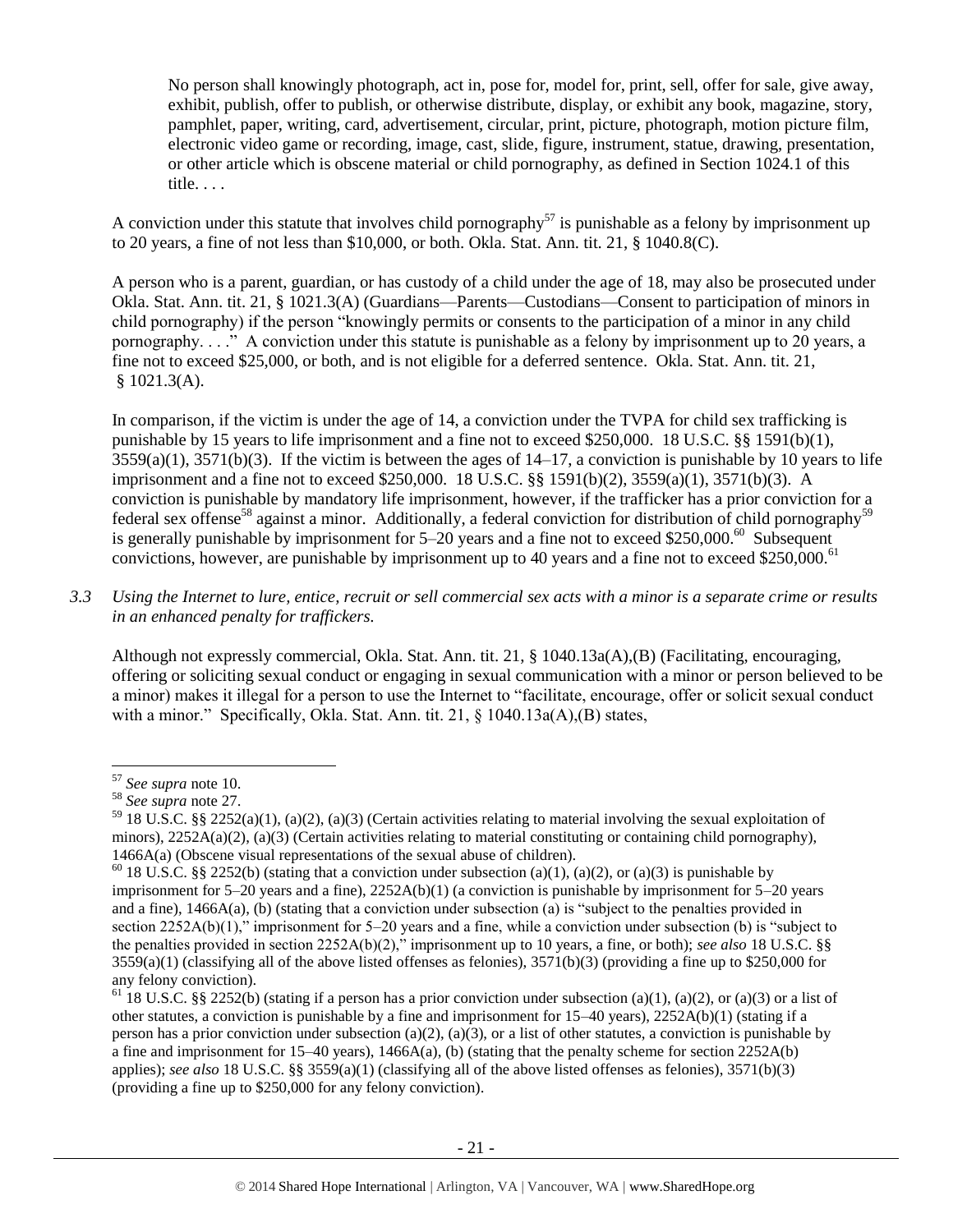A. It is unlawful for any person to facilitate, encourage, offer or solicit sexual conduct with a minor, or other individual the person believes to be a minor, by use of any technology, or to engage in any communication for sexual or prurient interest with any minor, or other individual the person believes to be a minor, by use of any technology<sup>62</sup>...

B. A person is guilty of violating the provisions of this section if the person knowingly transmits any prohibited communication by use of any technology defined herein, or knowingly prints, publishes or reproduces by use of any technology described herein any prohibited communication, or knowingly buys, sells, receives, exchanges, or disseminates any prohibited communication or any information, notice, statement, website, or advertisement for communication with a minor or access to any name, telephone number, cell phone number, e-mail address, Internet address, text message address, place of residence, physical characteristics or other descriptive or identifying information of a minor, or other individual the person believes to be a minor.

A conviction under this statute is punishable as a felony by imprisonment up to 10 years, a fine not to exceed \$10,000, or both. Okla. Stat. Ann. tit. 21, § 1040.13a(D).

Additionally, Okla. Stat. Ann. tit. 21, § 1123(A)(1) (Lewd or indecent proposals or acts as to child under 16) prohibits a person from making "any oral, written or electronically or computer-generated lewd or indecent proposal to any child under sixteen (16) years of age." A first conviction<sup>63</sup> under this statute is punishable as a felony by imprisonment for 3–20 years and a possible fine not to exceed \$10,000. Okla. Stat. Ann. tit. 21, §§ 1123(A), 64(B). If the victim is under the age of 12, however, a first conviction is punishable as a felony by imprisonment for at least 25 years and a possible fine not to exceed \$10,000. Okla. Stat. Ann. tit. 21, §§ 1123(A), 64(B). Second convictions are punishable by the same penalties, but the offender "shall not be eligible for probation, suspended or deferred sentence." Okla. Stat. Ann. tit. 21, § 1123(A). In addition to not being eligible for probation, suspension or a deferred sentence, third and subsequent convictions are punishable as a felony by imprisonment for life or life without the possibility of parole and a possible fine not to exceed \$10,000. Okla. Stat. Ann. tit. 21, §§ 1123(A), 64(B). Additionally, a conviction under this statute by a person who has two prior convictions for any violation or attempted violation of Okla. Stat. Ann. tit. 21, § 1114(A) (Rape in the first degree), tit. 21, § 888 (Forcible sodomy), or tit. 21, § 843.5 (Child sexual abuse) is punishable as a felony by imprisonment for life or life without the possibility of parole and a possible fine not to exceed \$10,000. Okla. Stat. Ann. tit. 21, §§ 1123(A), 64(B).

- 3.3.1 Recommendation: Amend Okla. Stat. Ann. tit. 21, § 1123 (Lewd or indecent proposals or acts as to child under 16) to expressly include commercial sexual activity and raise the age to protect all minors under 18.
- *3.4 Financial penalties for traffickers, including asset forfeiture, are sufficiently high.*

Traffickers convicted under Okla. Stat. Ann. tit. 21, § 748(B)<sup>64</sup> (Human trafficking) or Oklahoma's CSEC laws are subject to fines ranging from \$2,500–\$250,000. A trafficker convicted under Okla. Stat. Ann. tit. 21, § 748(B) (Human trafficking), if the victim is under the age of 18, is subject to a possible fine not to exceed \$250,000. Okla. Stat. Ann. tit.21, § 748(C). Pursuant to Okla. Stat. Ann. tit. 21, § 1031(C) (Punishment for violations), if the victim is under the age of 16, a conviction under Okla. Stat. Ann. tit. 21, § 1029(B) (Engaging in prostitution, etc.) is punishable by a fine not to exceed \$5,000 for a first conviction, \$10,000 for a second conviction, or \$15,000 for third and subsequent convictions. In contrast, if the victim is 16 years of age or older, a conviction under Okla. Stat. Ann. tit. 21, § 1029(A) is punishable by a possible fine not to exceed \$2,500 for a first conviction, \$5,000 for a second conviction, or \$7,500 for third and subsequent convictions. Okla. Stat. Ann. tit.21, § 1031(A).

 $\overline{\phantom{a}}$ <sup>62</sup> *See supra* note [12.](#page-5-0) 

<sup>63</sup> *See supra* note [13.](#page-6-0) 

<sup>64</sup> *See supra* note [2.](#page-0-0)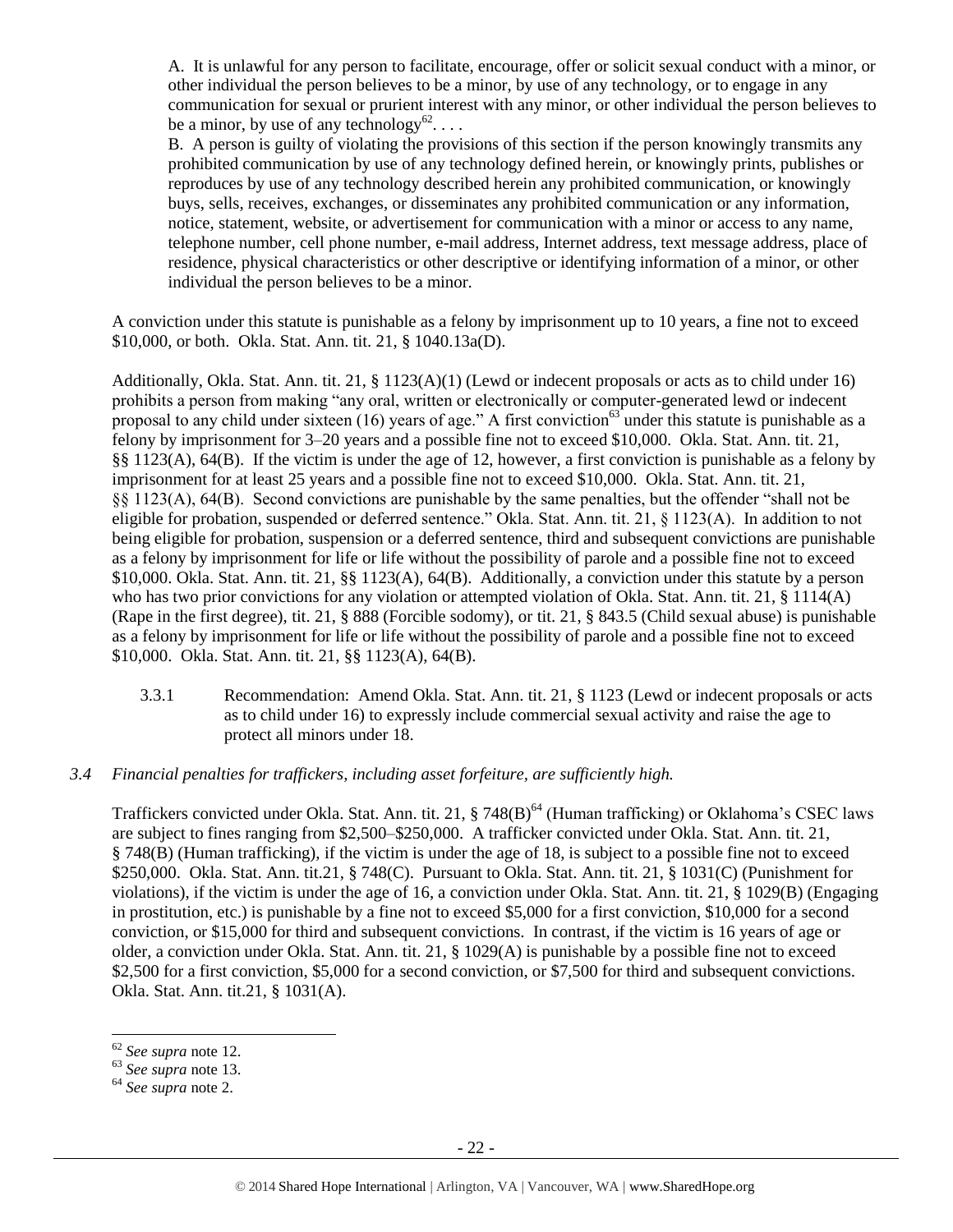Although traffickers convicted under Okla. Stat. Ann. tit. 21, § 1087(A) (Child under 18 years of age— Procuring for prostitution, lewdness or other indecent act—Punishment) are not expressly required to pay a fine, they are subject to a possible fine not to exceed \$10,000 pursuant to Okla. Stat. Ann. tit. 21, § 64(B).<sup>65</sup> Additionally, traffickers convicted under Okla. Stat. Ann. tit. 21, § 1088(A) (Child under 18 years of age—Inducing, keeping, detaining or restraining for prostitution—Punishment) are subject to a fine of \$5,000– \$25,000. Okla. Stat. Ann. tit. 21, § 1088(B)(1).

Additionally, the court shall require a convicted trafficker to make restitution. Specifically, Okla. Stat. Ann. tit. 21, § 748(C) (Human trafficking) provides, "The court shall also order the defendant to pay restitution<sup>66</sup> to the victim<sup>67</sup> as provided in Section 991f [Restitution] of Title 22 [Criminal procedure] of the Oklahoma Statutes." Additionally, traffickers who are convicted of other crimes that cause injury to the victim are also required to make restitution under Okla. Stat. Ann. tit. 22, § 991f(C)(1) (Restitution).

Although Okla. Stat. Ann. tit. 21, § 68 (Conviction does not work forfeiture) prohibits asset forfeiture unless it "is expressly imposed by law," Okla. Stat. Ann. tit. 21,  $\S$  1738(A)(1) (Seizure and forfeiture proceedings— Vehicles, airplanes, vessels, etc. used in attempt or commission of certain crimes) authorizes equipment and vehicle forfeiture for violations of Okla. Stat. Ann. tit.21, § 748 (Human trafficking) or §1029 (Engaging in prostitution, etc.). Additionally, Okla. Stat. Ann. tit. 21, § 1738(B)(10)–(12) states,

B. In addition to the property described in subsection A of this section, the following property is also subject to forfeiture pursuant to this section:...

10. All conveyances, including aircraft, vehicles or vessels, monies, coins and currency, or other instrumentality used or intended to be used, in any manner or part, to commit a violation of paragraph 1 of subsection A of Section 1021 [Indecent exposure—Indecent exhibitions—Obscene material or child pornography—Solicitation of minors] of this title, where the victim of the crime is a minor child, . . . Section 1021.2 [Minors—Procuring for participation in pornography] of this title, . . . ;

11. All conveyances, including aircraft, vehicles or vessels, monies, coins and currency, or other instrumentality used in any manner or part, to commit any violation of the provisions set forth in Section 748 [Human trafficking] of this title; and

12. Any and all property used in any manner or part to facilitate, participate or further the commission of a human trafficking offense in violation of Section 748 of this title, and all property, including monies, real estate, or any other tangible assets or property of or derived from or used by a prostitute, pimp or panderer in any manner or part to facilitate, participate or further the commission of any prostitution offense in violation of Sections 1028 [Setting up or operating place of prostitution], 1029 [Engaging in prostitution, etc.] or 1030 [Definitions] of this title; provided, however, any monies, real estate or any other tangible asset or property of a customer or anyone merely procuring the services of a prostitute shall not be included.

Forfeiture actions under this section are discretionary and civil in nature. "Forfeiture actions under this section may be brought by the district attorney in the proper county of venue as petitioner." Okla. Stat. Ann. tit. 21, §1738(C). Procedure governing forfeiture proceedings and the disposition of property forfeited are detailed in Okla. Stat. Ann. tit. 21, §1738.

Lastly, Okla. Stat. Ann. tit. 21, § 1040.54(A) (Seizure and forfeiture of equipment used in certain offenses relating to obscene material or child pornography) authorizes asset forfeiture for "any equipment which is used, or intended for use in the preparing, photographing, printing, selling, exhibiting, publishing, distributing, displaying, advertising, filming, copying, recording, or mailing of . . . child pornography, as defined in subsection A of Section 1024.1 [Definitions] of this title."

 $\overline{\phantom{a}}$ <sup>65</sup> *See supra* note [9.](#page-2-2)

<sup>66</sup> *See supra* note [34.](#page-14-0) 

<sup>67</sup> *See supra* note [35.](#page-14-1)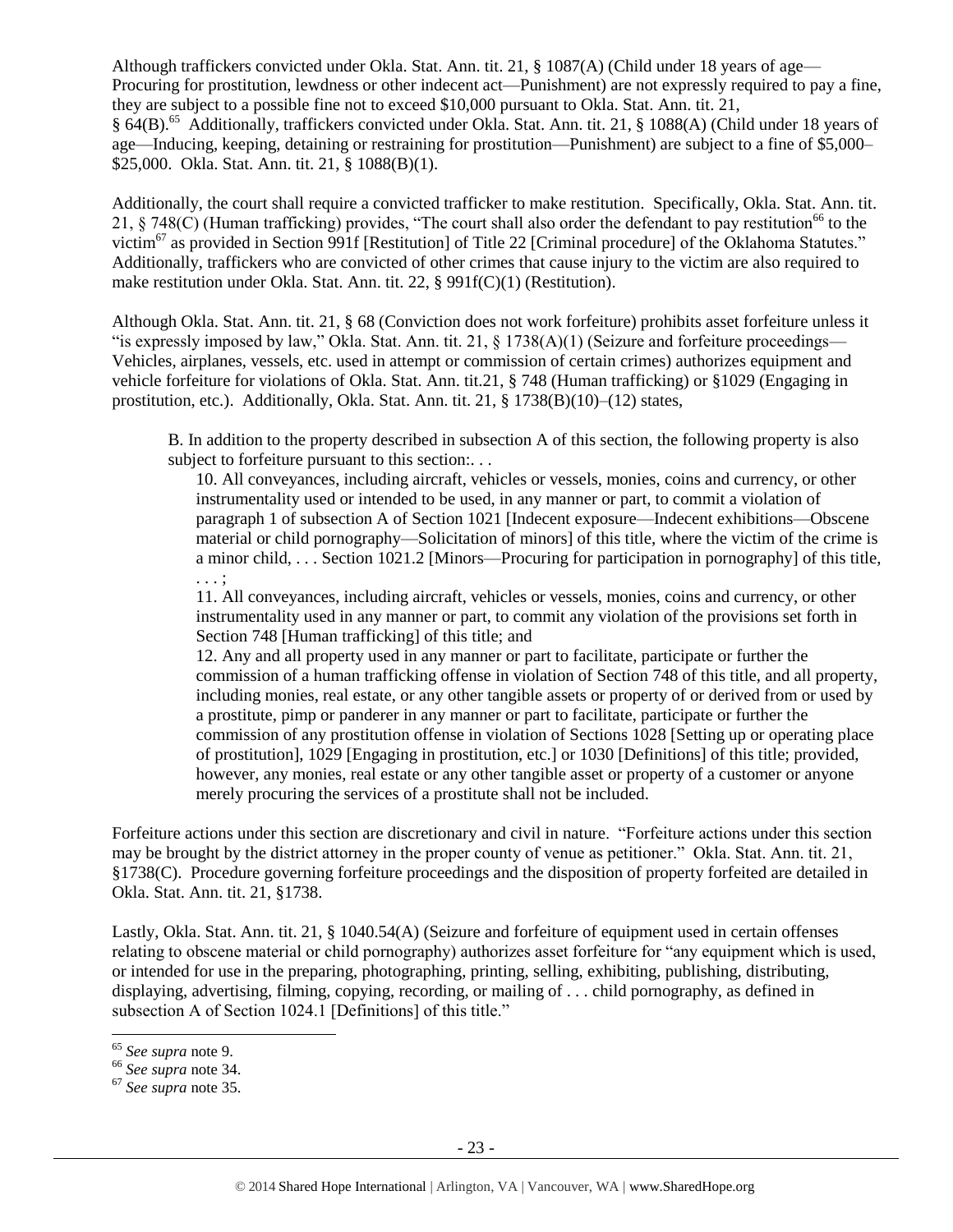## *3.5 Convicted traffickers are required to register as sex offenders.*

Pursuant to Oklahoma's Sex Offenders Registration Act,<sup>68</sup> Okla. Stat. Ann. tit. 57, § 582(A)<sup>69</sup> (Persons and crimes to which act applies) states that a person "residing, working or attending school within the State of Oklahoma" with any of the following convictions or a conviction of an attempt to commit the following crimes must register as a sex offender: Okla. Stat. Ann. tit. 21, § 748 (Human trafficking) "if the offense involved human trafficking for commercial sex", tit. 21, §1021.2(A)(Minors—Procuring for participation in pornography), tit. 21, § 1021.3(A) (Guardians—Parents—Custodians—Consent to participation of minors in child pornography), tit. 21, § 1024.2 (Purchase, procurement or possession of child pornography), §1040.12a(A) (Aggravated possession of child pornography—Penalties—Definitions), tit. 21, §1040.13a (Facilitating, encouraging, offering or soliciting sexual conduct or engaging in sexual communication with a minor or person believed to be a minor), tit. 21, § 1087 (Child under 18 years of age—Procuring for prostitution, lewdness or other indecent act—Punishment), or tit. 21, § 1088 (Child under 18 years of age—Inducing, keeping, detaining or restraining for prostitution—Punishment). Additionally, traffickers "currently serving a sentence or any form of probation or parole for a crime or an attempt to commit a crime provided for in Section 843.5 [Child sexual abuse] of Title 21 of the Oklahoma Statutes if the offense involved sexual abuse or sexual exploitation as those terms are defined in Section 1-1-105 of Title 10A of the Oklahoma Statutes" are required to register as sex offenders. Okla. Stat. Ann. tit. 57, § 582(A). Additionally, an offender convicted of Okla. Stat. Ann. tit. 21, §  $1040.8(A)^{70}$  (Publication, distribution or participation in preparation of obscene material or child pornography— Unsolicited mailings) is "required to register as a sex offender under the Sex Offenders Registration Act." Okla. Stat. Ann. tit. 21, § 1040.8(C).

Okla. Stat. Ann. tit. 57, § 582(A) does not require traffickers convicted under Okla. Stat. Ann. tit. 21, § 1029 (Engaging in prostitution, etc.), or tit. 21, § 1028 (Setting up or operating place of prostitution) to register as sex offenders.

- 3.5.1 Recommendation: Amend Okla. Stat. Ann. tit.57, § 582(A) (Persons and crimes to which act applies) to include Okla. Stat. Ann. tit. 21, § 1029 (Engaging in prostitution, etc.), and tit. 21, § 1040.8(A) (Publication, distribution or participation in preparation of obscene material or child pornography—Unsolicited mailings) if the offense involves a commercially sexually exploited minor under the age of 18.
- *3.6 Laws relating to termination of parental rights for certain offenses include sex trafficking or commercial sexual exploitation of children (CSEC) offenses in order to remove the children of traffickers from their control and potential exploitation.*

A conviction under Okla. Stat. Ann. tit. 21, § 748 (Human trafficking) is not included as a ground for terminating parental rights under Okla. Stat. Ann. tit. 10A, § 1-4-904(B)(8) (Termination of parental rights in certain situations). Instead, Okla. Stat. Ann. tit. 10A, § 1-4-904(B) provides,

B. The court may terminate the rights of a parent to a child based upon the following legal grounds:

8. A finding that the parent has been convicted in a court of competent jurisdiction in any state of any of the following acts:

- a. permitting a child to participate in pornography,
- b. rape, or rape by instrumentation,
- c. lewd molestation of a child under sixteen (16) years of age,

. . . .

 $\overline{\phantom{a}}$ <sup>68</sup> Okla. Stat. Ann. tit. 57, §§ 581–590.2.

<sup>69</sup> *See supra* note [41.](#page-17-0)

<sup>70</sup> *See supra* note [56.](#page-19-0)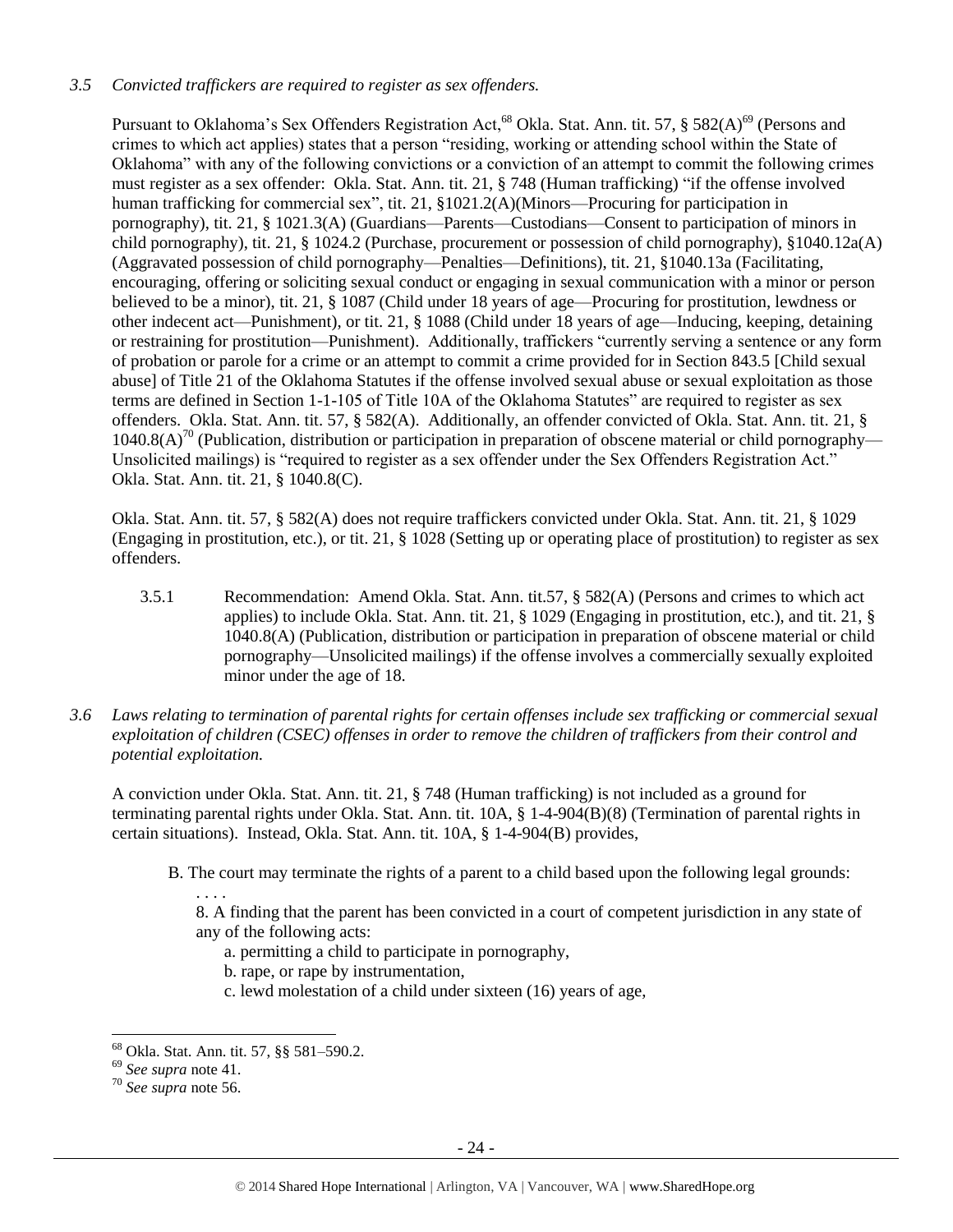d. child abuse<sup>71</sup> or neglect,

e. enabling child abuse or neglect,

9. A finding that the parent has abused or neglected the child or a sibling of the child or failed to protect the child or a sibling of the child from abuse or neglect that is heinous or shocking; 10. A finding that the parent has previously abused or neglected the child or a sibling of the child or failed to protect the child or a sibling of the child from abuse or neglect and the child or a sibling of the child has been subjected to subsequent abuse;

11. A finding that the child was conceived as a result of rape perpetrated by the parent whose rights are sought to be terminated;

12. A finding that the parent whose rights are sought to be terminated is incarcerated, and the continuation of parental rights would result in harm to the child based on consideration of . . . [several listed]factors. . . .

. . . . . . . .

. . .

l

<sup>71</sup> *See infra* Section 5.6 for the definition of "abuse."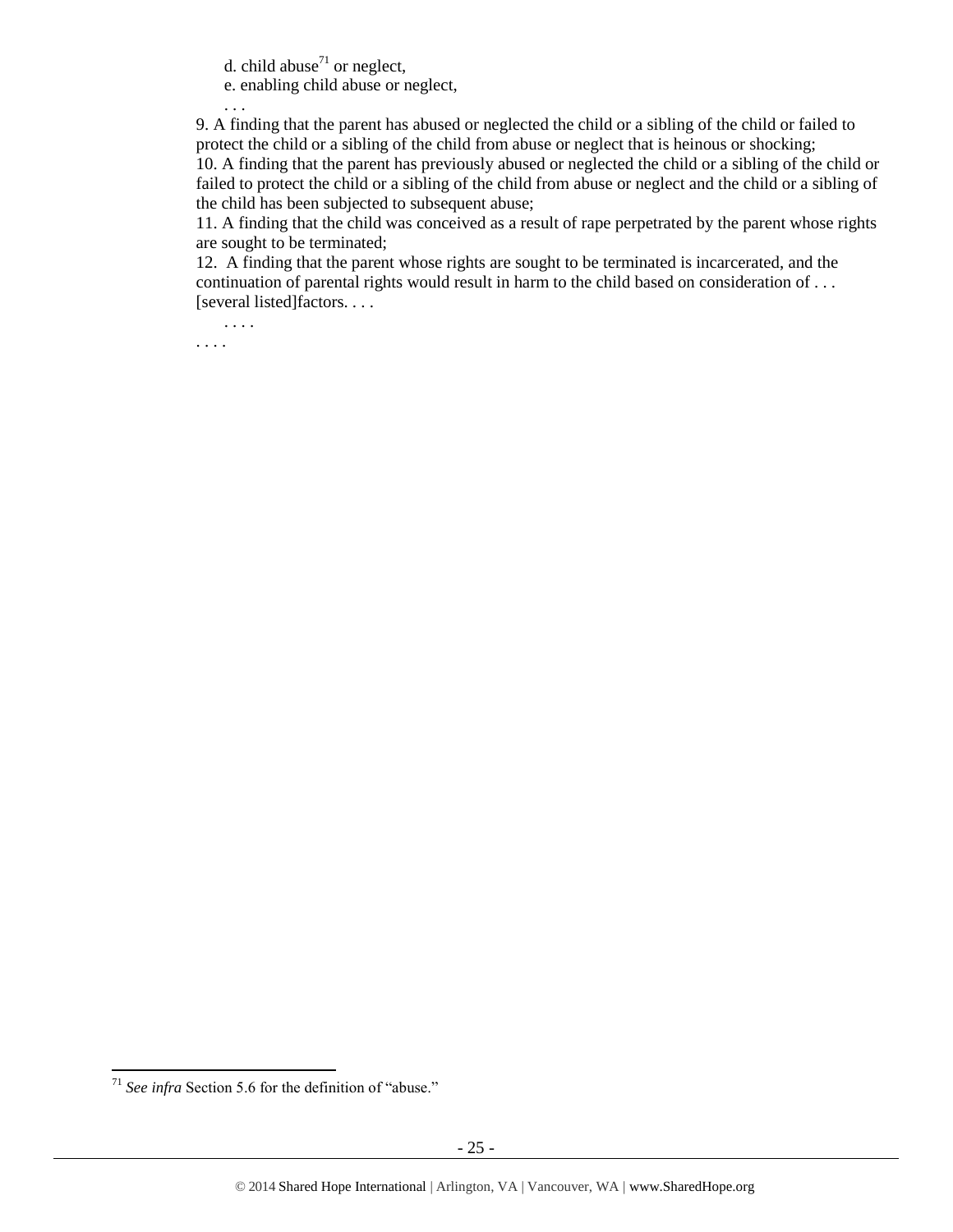#### *Legal Components:*

- *4.1 The acts of assisting, enabling, or financially benefitting from child sex trafficking are included as criminal offenses in the state sex trafficking statute.*
- *4.2 Financial penalties, including asset forfeiture laws, are in place for those who benefit financially from or aid and assist in committing domestic minor sex trafficking.*

*\_\_\_\_\_\_\_\_\_\_\_\_\_\_\_\_\_\_\_\_\_\_\_\_\_\_\_\_\_\_\_\_\_\_\_\_\_\_\_\_\_\_\_\_\_\_\_\_\_\_\_\_\_\_\_\_\_\_\_\_\_\_\_\_\_\_\_\_\_\_\_\_\_\_\_\_\_\_\_\_\_\_\_\_\_\_\_\_\_\_\_\_\_\_*

- *4.3 Promoting and selling child sex tourism is illegal.*
- *4.4 Promoting and selling child pornography is illegal.*

#### *Legal Analysis:*

*4.1 The acts of assisting, enabling, or financially benefitting from child sex trafficking are included as criminal offenses in the state sex trafficking statute.*

Oklahoma's state human trafficking law applies to facilitators who benefit financially from sex trafficking, as well as to facilitators who assist or enable trafficking by harboring or transporting a victim of human trafficking. Okla. Stat. Ann. tit. 21, § 748(A)(6)(c)<sup>72</sup> (Human trafficking)<sup>73</sup> states that "human trafficking for commercial sex" means "benefiting, financially or by receiving anything of value, from participating in a venture that has engaged in an act of trafficking for commercial sex." Additionally, "human trafficking for commercial sex" applies to a facilitator who harbors or transports "by any means, a minor for purposes of engaging the minor in a commercial sex act." Okla. Stat. Ann. tit. 21, § 748(A)(6)(b). If the victim is a minor under the age of 18, a conviction for "human trafficking for commercial sex" is punishable as a felony by imprisonment for at least 15 years or for life, a fine not to exceed \$250,000, or both. Okla. Stat. Ann. tit.21, § 748(C).

Several of Oklahoma's CSEC laws may also be used to prosecute facilitators. Facilitators may be convicted under Okla. Stat. Ann. tit. 21, § 1029(A)(4) (Engaging in prostitution, etc.)<sup>74</sup> for aiding or abetting the acts set out in tit. 21, § 1029(A)(1)–(3). If the victim is under the age of 16, a conviction is punishable as a felony by imprisonment up to 10 years and a fine not to exceed \$5,000 for a first conviction, \$10,000 for a second conviction, or \$15,000 for third and subsequent convictions. Okla. Stat. Ann. tit. 21, §§ 1029(B), 1031(A). In contrast, if the victim is 16 years of age or older, a conviction is punishable as a misdemeanor by imprisonment in a county jail for 30 days to 1 year, a fine not to exceed \$2,500 for a first conviction, \$5,000 for a second conviction, or \$7,500 for third and subsequent convictions, or by both fine and imprisonment. Okla. Stat. Ann. tit. 21, § 1031(A). In addition, the court may also order that the offender serve 40–80 hours of community service.<sup>75</sup> Okla. Stat. Ann. tit. 21, § 1031(A).

Facilitators may also be prosecuted under either Okla. Stat. Ann. tit. 21, § 1087(B)(2) (Child under 18 years of age—Procuring for prostitution, lewdness or other indecent act—Punishment) or tit. 21, § 1088(B)(2) (Child under 18 years of age—Inducing, keeping, detaining or restraining for prostitution— Punishment).<sup>76</sup> An offender's first conviction under either of these statutes is punishable as a misdemeanor by 6 months to 1 year imprisonment and a fine not to exceed \$5,000,<sup>77</sup> while subsequent convictions are punishable as felonies by imprisonment for 1–10 years, a fine of \$5,000–\$25,000. Okla. Stat. Ann. tit.21, §§ 1087(B)(2), 1088(B)(2).

<sup>72</sup> *See supra* note [2.](#page-0-0)

<sup>73</sup> *See supra* Section 1.1 for the substantive provisions of Okla. Stat. Ann. tit. 21, § 748(A)(6)(c).

<sup>74</sup> *See supra* Section 1.2 for the substantive provisions of Okla. Stat. Ann. tit. 21, § 1029.

<sup>75</sup> *See supra* note [8.](#page-2-1)

<sup>76</sup> *See supra* Section 1.2 for the substantive provisions of Okla. Stat. Ann. tit. 21, §§ 1087(B)(2), 1088(B)(2).

<sup>&</sup>lt;sup>77</sup> Okla. Stat. Ann. tit. 21, § 1087(B)(2) also has a mandatory minimum fine of \$500.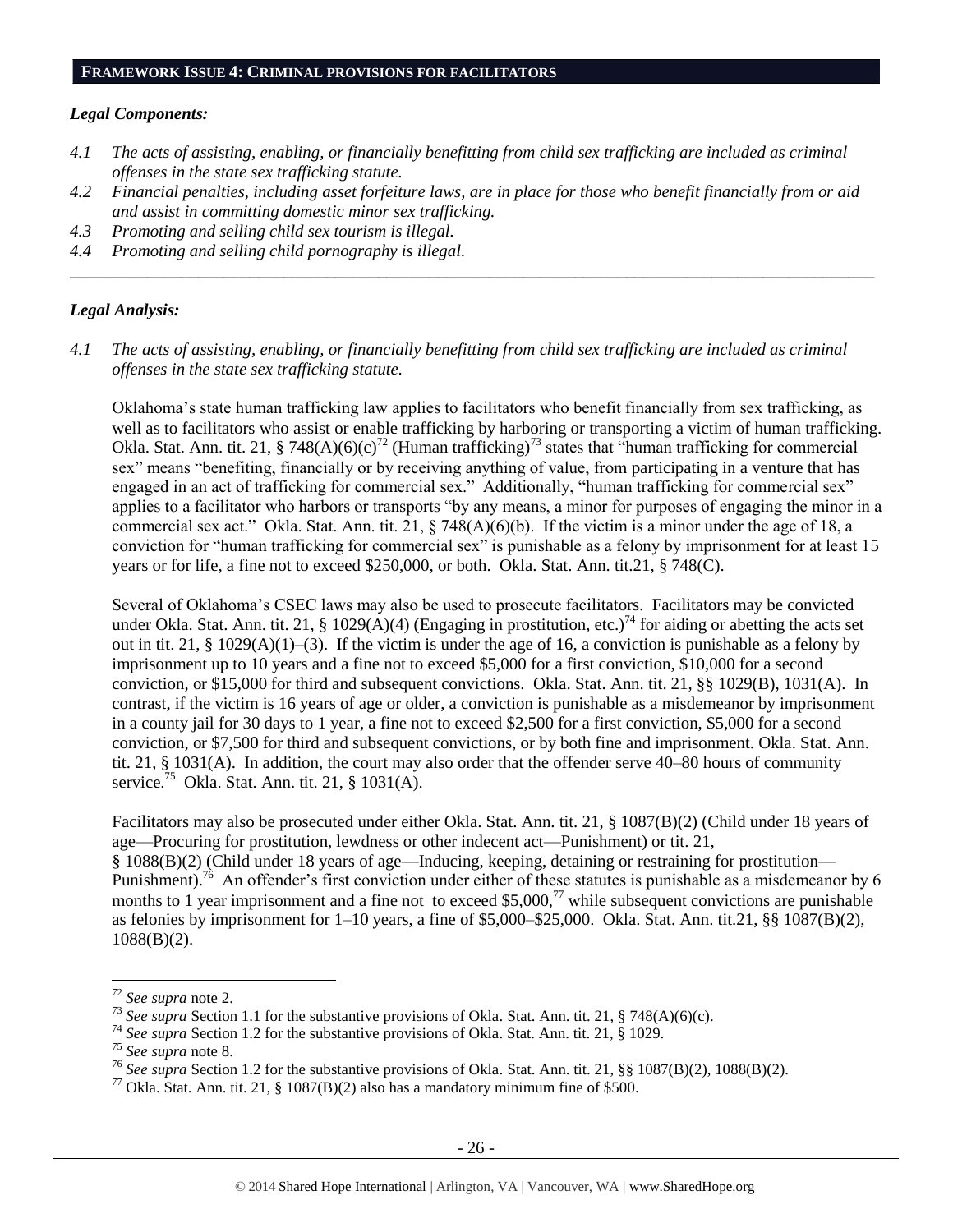*4.2 Financial penalties, including asset forfeiture laws, are in place for those who benefit financially from or aid and assist in committing domestic minor sex trafficking.*

Facilitators convicted under Oklahoma's laws relating to human trafficking and the commercial sexual exploitation of children are subject to fines ranging from \$500–\$25,000. A facilitator convicted under Okla. Stat. Ann. tit. 21, § 748(B)<sup>78</sup> (Human trafficking), if the victim is under the age of 18, is subject to a possible fine not to exceed \$250,000. Okla. Stat. Ann. tit. 21, § 748(C). Pursuant to Okla. Stat. Ann. tit. 21, § 1031(C) (Punishment for violations), if the victim is under the age of 16, a conviction under Okla. Stat. Ann. tit. 21, § 1029(A)(4), (B) (Engaging in prostitution, etc.) is punishable by a fine not to exceed \$5,000 for a first conviction, \$10,000 for a second conviction, or \$15,000 for third and subsequent convictions. In contrast, if the victim is 16 years of age or older, a conviction under Okla. Stat. Ann. tit. 21, § 1029(A)(4), (B) is punishable by a possible fine not to exceed \$2,500 for a first conviction, \$5,000 for a second conviction, or \$7,500 for third and subsequent convictions. Okla. Stat. Ann. tit. 21, § 1031(A).

Facilitators convicted under either Okla. Stat. Ann. tit. 21, § 1087(B)(2) or § 1088(B)(2) are subject to a possible fine of \$500–\$5,000 for a first conviction, and a possible fine of \$5,000–\$25,000for a subsequent conviction.

Additionally, facilitators are subject to mandatory orders of restitution for human trafficking offenses. . Okla. Stat. Ann. tit. 21, § 748(C) (Human trafficking) states, "The court shall also order the defendant to pay restitution<sup>79</sup> to the victim<sup>80</sup> as provided in Section 991f [Restitution] of Title 22 [Criminal procedure] of the Oklahoma Statutes." Facilitators convicted of other crimes that caused injury to the victim, shall be subject to make restitution under Okla. Stat. Ann. tit. 22, § 991 $f(C)(1)$  (Restitution).<sup>81</sup>

Although Okla. Stat. Ann. tit. 21, § 68 (Conviction does not work forfeiture) prohibits asset forfeiture unless it "is expressly imposed by law," Okla. Stat. Ann. tit. 21,  $\S$  1738(A)(1) (Seizure and forfeiture proceedings— Vehicles, airplanes, vessels, etc. used in attempt or commission of certain crimes) authorizes the forfeiture of assets "used in any manner to facilitate or participate in the commission of any human trafficking offense in violation of" Okla. Stat. Ann. tit. 21, § 748 (Human trafficking) or tit. 21, § 1029 (Engaging in prostitution, etc.). Additionally, Okla. Stat. Ann. tit. 21, § 1738(B)(10)–(12) states,

B. In addition to the property described in subsection A of this section, the following property is also subject to forfeiture pursuant to this section:...

10. All conveyances, including aircraft, vehicles or vessels, monies, coins and currency, or other instrumentality used or intended to be used, in any manner or part, to commit a violation of paragraph 1 of subsection A of Section 1021 [Indecent exposure—Indecent exhibitions—Obscene material or child pornography—Solicitation of minors] of this title, where the victim of the crime is a minor child, . . . Section 1021.2 [Minors—Procuring for participation in pornography] of this title, . . . ;

11. All conveyances, including aircraft, vehicles or vessels, monies, coins and currency, or other instrumentality used in any manner or part, to commit any violation of the provisions set forth in Section 748 [Human trafficking] of this title; and

12. Any and all property used in any manner or part to facilitate, participate or further the commission of a human trafficking offense in violation of Section 748 of this title, and all property, including monies, real estate, or any other tangible assets or property of or derived from or used by a prostitute, pimp or panderer in any manner or part to facilitate, participate or further the

l

<sup>78</sup> *See supra* note [2.](#page-0-0)

<sup>79</sup> *See supra* note [34.](#page-14-0) 

<sup>80</sup> *See supra* note [35.](#page-14-1) 

<sup>&</sup>lt;sup>81</sup> *See supra* Section 2.8 for the substantive provisions of Okla. Stat. Ann. tit. 22, § 991f(C)(1).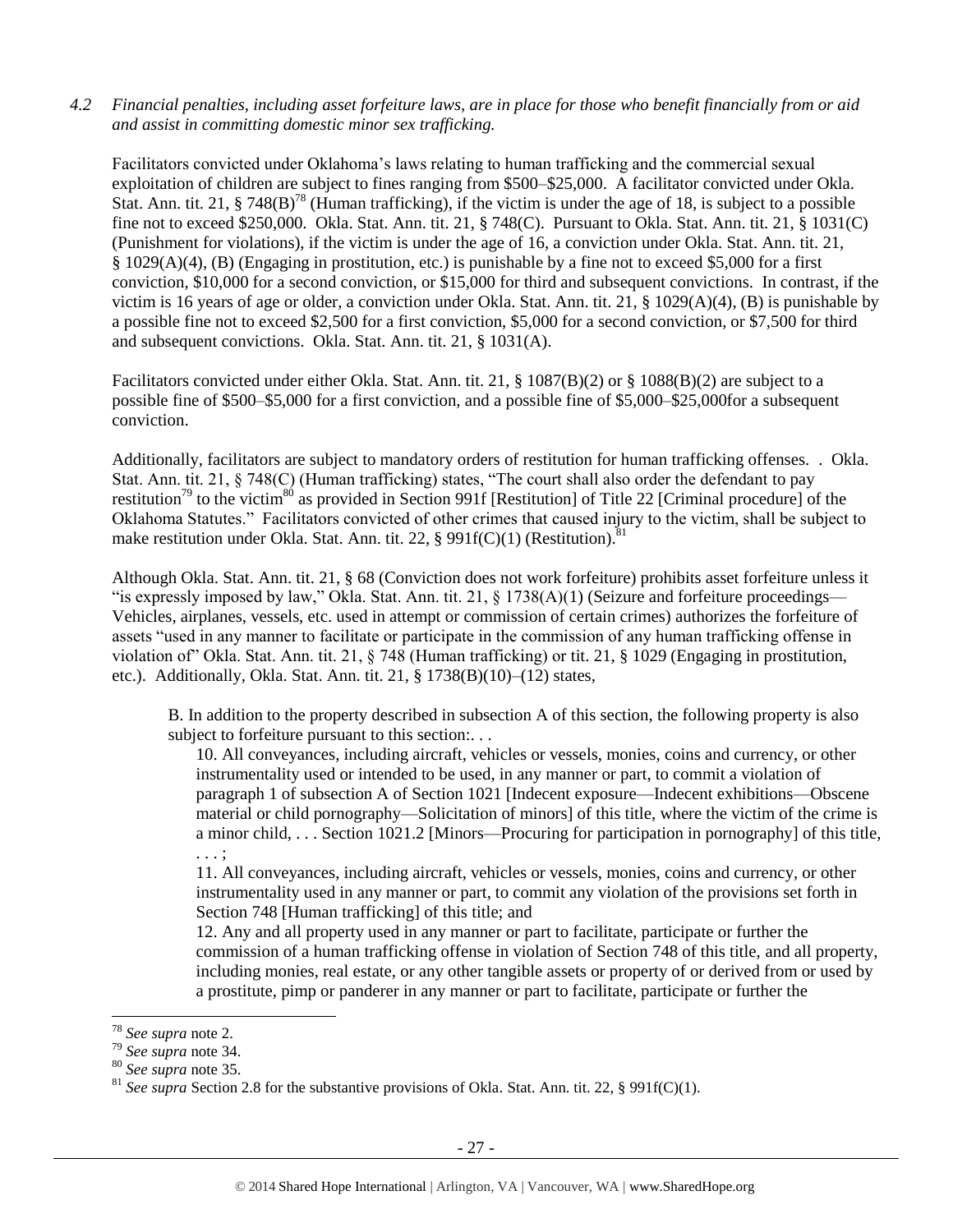commission of any prostitution offense in violation of Sections 1028 [Setting up or operating place of prostitution], 1029 [Engaging in prostitution, etc.] or 1030 [Definitions] of this title; provided, however, any monies, real estate or any other tangible asset or property of a customer or anyone merely procuring the services of a prostitute shall not be included.

Forfeiture actions under this section are discretionary and civil in nature. "Forfeiture actions under this section may be brought by the district attorney in the proper county of venue as petitioner." Okla. Stat. Ann. tit. 21, §1738(C). Procedure governing forfeiture proceedings and the disposition of property forfeited are detailed in Okla. Stat. Ann. tit. 21, §1738.

Additionally, Okla. Stat. Ann. tit. 21, § 1040.54(A) (Seizure and forfeiture of equipment used in certain offenses relating to obscene material or child pornography) authorizes asset forfeiture for "any equipment which is used, or intended for use in the preparing, photographing, printing, selling, exhibiting, publishing, distributing, displaying, advertising, filming, copying, recording, or mailing of . . . child pornography, as defined in subsection A of Section 1024.1 [Definitions] of this title."

## *4.3 Promoting and selling child sex tourism is illegal.*

Oklahoma has no law specifically addressing sex tourism.

4.3.1 Recommendation: Enact a law that prohibits selling or offering to sell travel services that include or facilitate travel for the purpose of engaging in commercial sexual exploitation of a minor or prostitution of a minor, if sale or travel occurs in Oklahoma.

## *4.4 Promoting and selling child pornography is illegal.*

Oklahoma prohibits the sale of child pornography. Okla. Stat. Ann. tit. 21, § 1021.2(A) (Minors—Procuring for participation in pornography) makes it a crime for a person to knowingly sell or distribute child pornography of a minor under the age of 18.<sup>82</sup> A conviction under this statute is punishable by imprisonment up to 20 years, a fine not to exceed \$25,000, or both. Okla. Stat. Ann. tit. 21, § 1021.2(A). Additionally, "Persons convicted under this section shall not be eligible for a deferred sentence." Okla. Stat. Ann. tit. 21, § 1021.2(A).

Additionally, a facilitator who advertises child pornography may be convicted under Okla. Stat. Ann. tit. 21,  $§ 1040.8(A)^{83}$  (Publication, distribution or participation in preparation of obscene material or child pornography—Unsolicited mailings), which states in part,

No person shall knowingly photograph, act in, pose for, model for, print, sell, offer for sale, give away, exhibit, publish, offer to publish, or otherwise distribute, display, or exhibit any book, magazine, story, pamphlet, paper, writing, card, advertisement, circular, print, picture, photograph, motion picture film, electronic video game or recording, image, cast, slide, figure, instrument, statue, drawing, presentation, or other article which is obscene material or child pornography . . . .

A conviction under this statute that involves child pornography is punishable as a felony by imprisonment up to 20 years, a fine not less than \$10,000, or both. Okla. Stat. Ann. tit. 21, § 1040.8(C). In addition, a person that "possesses one hundred (100) or more separate materials depicting child pornography shall be, upon conviction, guilty of aggravated possession of child pornography," in violation of Okla. Stat. Ann. tit. 21, § 1040.12a(A) (Aggravated possession of child pornography—Penalties—Definitions). A conviction under Okla. Stat. Ann. tit. 21, § 1040.12a(A) is punishable as a felony by imprisonment up to life and a fine not to exceed \$10,000. Okla. Stat. Ann. tit. 21, § 1040.12a(A).

<sup>82</sup> *See supra* note [10.](#page-3-0) 

<sup>83</sup> *See supra* note [56.](#page-19-0)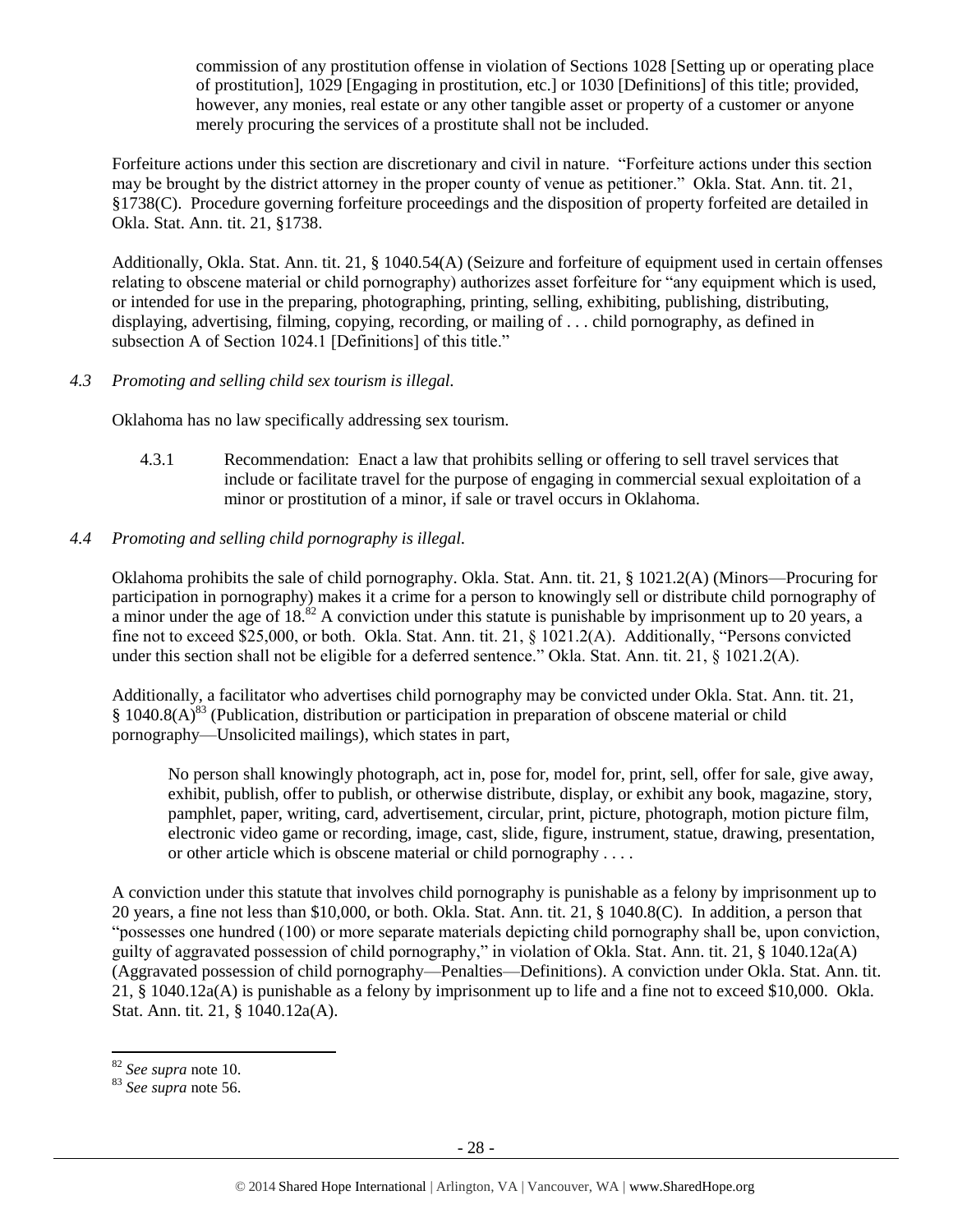Lastly, Okla. Stat. Ann. tit. 21, § 1040.13 (Acts prohibited—Felony) specifically prohibits the commercial distribution of child pornography. Okla. Stat. Ann. tit. 21, § 1040.13 states,

Every person who, with knowledge of its contents, sends, brings, or causes to be sent or brought into this state for sale or commercial distribution, or in this state prepares, sells, exhibits, commercially distributes, gives away, offers to give away, or has in his possession with intent to sell, to commercially distribute, to exhibit, to give away, or to offer to give away any obscene material or child pornography or gives information stating when, where, how, or from whom, or by what means obscene material or child pornography can be purchased or obtained, upon conviction, is guilty of a felony  $\dots$ 

A conviction under this statute is punishable by imprisonment up to 10 years, a fine not to exceed \$10,000, or both. Okla. Stat. Ann. tit. 21, § 1040.13.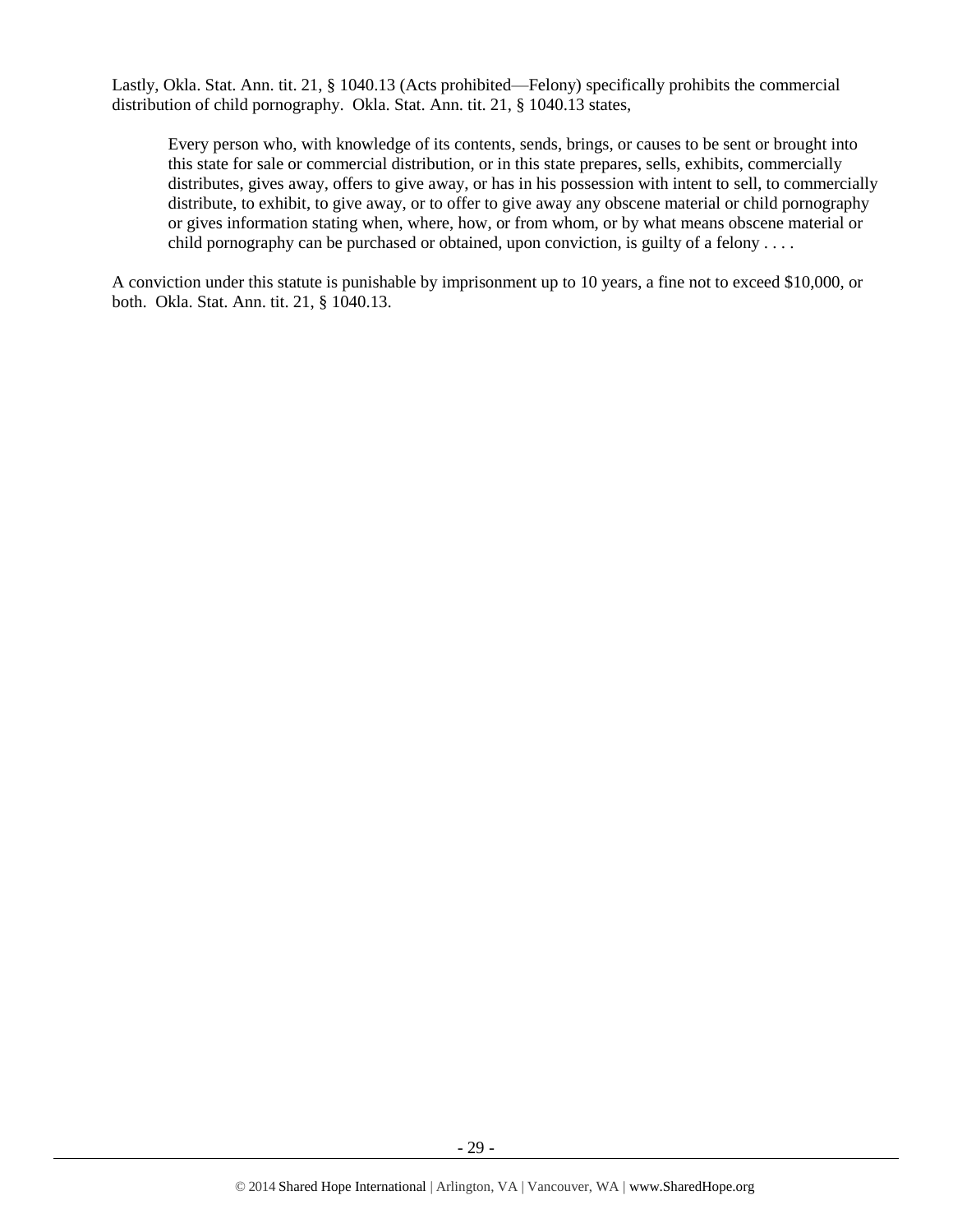#### **FRAMEWORK ISSUE 5: PROTECTIVE PROVISIONS FOR THE CHILD VICTIMS**

#### *Legal Components:*

- *5.1 Statutorily-mandated victim services define "victim" to specifically include victims of domestic minor sex trafficking or commercial sexual exploitation of children (CSEC) to ensure prompt identification and access to victims' rights and services.*
- *5.2 The state sex trafficking statute expressly prohibits a defendant from raising consent of the minor to the commercial sex acts as a defense.*
- *5.3 Prostitution laws apply only to adults, making minors under 18 specifically immune from this offense.*
- *5.4 Child victims of sex trafficking or commercial sexual exploitation are provided with a child protection response, including specialized shelter and services, and are not detained in juvenile detention facilities.*
- *5.5 Commercial sexual exploitation is identified as a type of abuse and neglect within child protection statutes.*
- *5.6 The definition of "caregiver" (or similar term) in the child welfare statutes is broad enough to include a trafficker who has custody or control of a child in order to bring a trafficked child into protection of child protective services.*
- *5.7 Crime victims' compensation is specifically available to a child victim of sex trafficking or commercial sexual exploitation of children (CSEC) without regard to ineligibility factors.*
- *5.8 Victim-friendly procedures and protections are provided in the trial process for minors under 18.*
- *5.9 Expungement or sealing of juvenile delinquency records resulting from arrests or adjudications for prostitution-related offenses committed as a result of, or in the course of, the commercial sexual exploitation of a minor is available within a reasonable time after turning 18.*
- *5.10 Victim restitution and civil remedies for victims of domestic minor sex trafficking or commercial sexual exploitation of children (CSEC) are authorized by law.*
- *5.11 Statutes of limitations for civil and criminal actions for child sex trafficking or commercial sexual exploitation of children (CSEC) offenses are eliminated or lengthened sufficiently to allow prosecutors and victims a realistic opportunity to pursue criminal action and legal remedies.*

*\_\_\_\_\_\_\_\_\_\_\_\_\_\_\_\_\_\_\_\_\_\_\_\_\_\_\_\_\_\_\_\_\_\_\_\_\_\_\_\_\_\_\_\_\_\_\_\_\_\_\_\_\_\_\_\_\_\_\_\_\_\_\_\_\_\_\_\_\_\_\_\_\_\_\_\_\_\_\_\_\_\_\_\_\_\_\_\_\_\_\_\_\_*

## *Legal Analysis:*

 $\overline{\phantom{a}}$ 

*5.1 Statutorily-mandated victim services define "victim" to specifically include victims of domestic minor sex trafficking or commercial sexual exploitation of children (CSEC) to ensure prompt identification and access to victims' rights and services.*

<span id="page-29-0"></span>Pursuant to the Oklahoma Crime Victims Compensation Act, <sup>84</sup> Okla. Stat. Ann. tit. 21, § 142.3(14) (Definitions) defines "victim"<sup>85</sup> as "a person who suffers personal injury or death as a result of criminally injurious conduct<sup>86</sup> and shall include a resident of this state who is injured or killed by an act of terrorism committed outside of the United States."

(2) if the act is committed by a child, could result in such child being adjudicated a delinquent child.

<sup>84</sup> Okla. Stat. Ann. tit. 21, §§ 142.2–142.20.

<sup>&</sup>lt;sup>85</sup> Okla. Stat. Ann. tit. 21, § 748 (Human trafficking) defines "victim" as "a person against whom a violation of any provision of [tit. 21, § 748 (Human Trafficking) and tit. 21, § 748.2 (Guidelines for treatment of human trafficking victims—Right to civil action)] has been committed," and § 3054(d) (Services) states, "Victims of human trafficking shall be eligible for benefits and compensation under the Act of November 24, 1998 (p.l.882, no.111), known as the Crime Victims Act." *See supra* note [2.](#page-0-0)

 $86$  Pursuant to Okla. Stat. Ann. tit. 21, § 142.3(5)(a),

<sup>5.</sup> a. "Criminally injurious conduct" means a misdemeanor or felony which occurs or is attempted in this state, or against a resident of this state in a state that does not have an eligible crime victims compensation program as such term is defined in the federal Victims of Crime Act of 1984, Public Law 98-473, that results in bodily injury, threat of bodily injury or death to a victim which:

<sup>(1)</sup> may be punishable by fine, imprisonment or death, or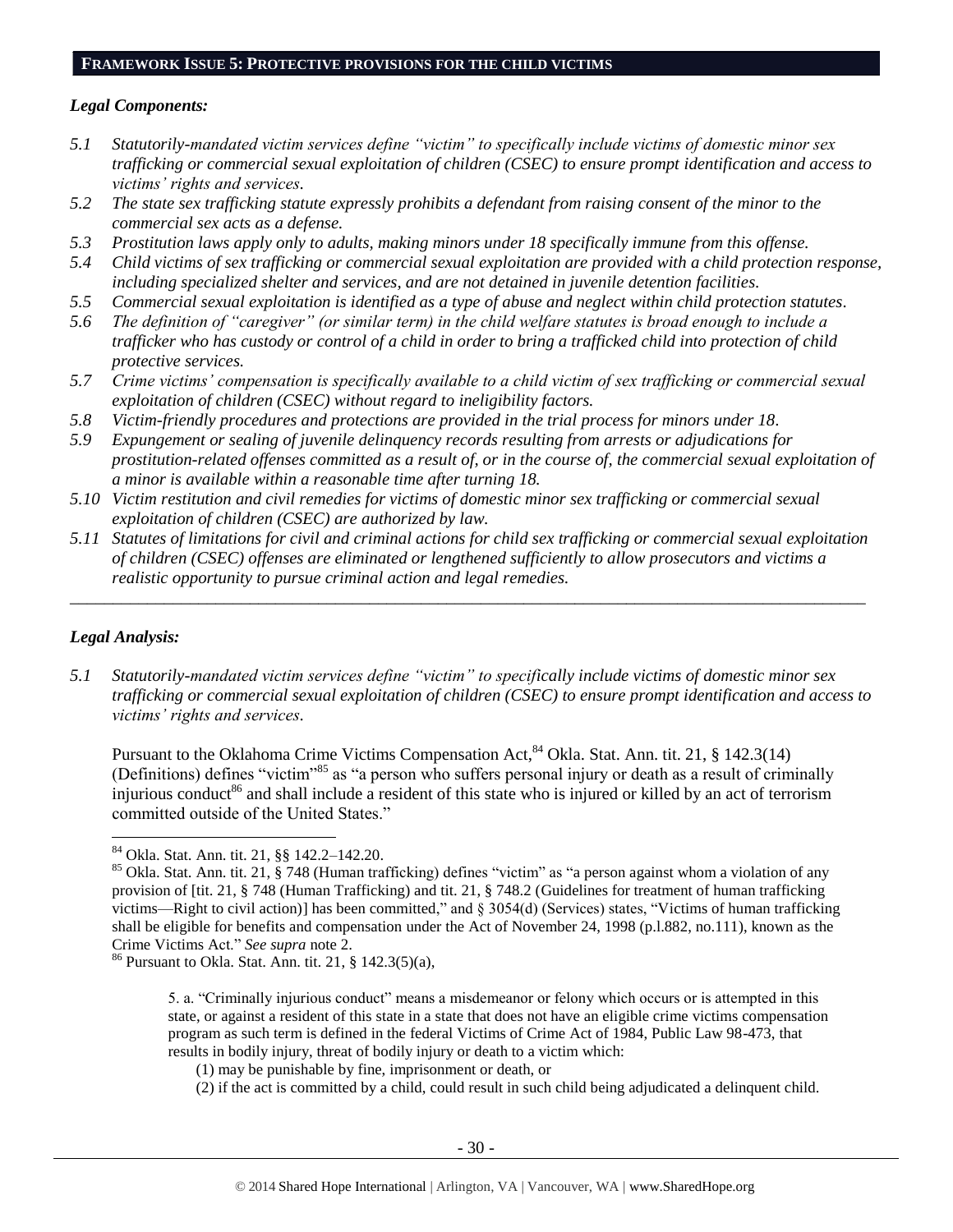With respect to restitution, Okla. Stat. Ann. tit. 22, § 991f(A)(2) (Restitution) defines "victim" as "any person, partnership, corporation or legal entity that suffers an economic  $\cos^{87}$  as a direct result of the criminal act of another person," and, for purposes of the Oklahoma Victim's Rights Act,<sup>88</sup> Okla. Stat. Ann. tit. 21, § 142A-1(1) (Definitions) defines a "victim" as,

<span id="page-30-0"></span>[A]ny person against whom a crime was committed, except homicide, in which case the victim may be a surviving family member including a stepbrother, stepsister or stepparent, or the estate when there are no surviving family members other than the defendant, and who, as a direct result of the crime, suffers injury, $89$  loss of earnings,  $90$  out-of-pocket expenses,  $91$  or loss or damage to property, and who is entitled to restitution from an offender pursuant to an order of restitution imposed by a sentencing court under the laws of this state.

- 5.1.1 Recommendation: Amend the definition of "victim" in Okla. Stat. Ann. tit. 21, § 142.3(14) (Definitions), tit. 22, § 991f(A)(2) (Restitution), and tit. 21, § 142A-1(1) (Definitions) to expressly include trafficking and CSEC victims by referring to Okla. Stat. Ann. tit. 21, § 748(B) (Human trafficking) and the CSEC offenses.
- *5.2 The state sex trafficking statute expressly prohibits a defendant from raising consent of the minor to the commercial sex acts as a defense.*

Okla. Stat. Ann. tit. 21, § 748 (Human trafficking)<sup>92</sup> prohibits defendants from raising the consent of the minor as a defense. Okla. Stat. Ann. tit. 21, § 748(E) states, "The consent of the victim to the activity prohibited by this section [human trafficking] shall not constitute a defense." Likewise, Okla. Stat. Ann. tit. 21, §1021.2(B) (Minors—Procuring for participation in pornography) states, "The consent of the minor, or of the mother, father, legal guardian, or custodian of the minor to the activity prohibited by this section shall not constitute a defense." Similarly, Okla. Stat. Ann. tit. 21, § 1021.3(B) (Guardians—Parents—Custodians—Consent to participation of minors in child pornography) provides, "The consent of the minor to the activity prohibited by

"Injury" means any physical, mental, or emotional harm caused by the conduct of an offender and includes the expenses incurred for medical, psychiatric, psychological, or generally accepted remedial treatment of the actual bodily or mental harm, including pregnancy and death, directly resulting from a crime and aggravation of existing physical injuries, if additional losses can be attributed to the direct result of the crime.

 $90$  Under Okla. Stat. Ann. tit. 21, § 142A-1(3),

"Loss of earnings" means the deprivation of earned income or of the ability to earn previous levels of income as a direct result of a crime and the loss of the cash equivalent of social security, railroad retirement, pension plan, retirement plan, disability, veteran's retirement, court-ordered child support or court-ordered spousal support, where the payment is the primary source of the victim's income, and where the victim is deprived of the money as a direct result of the crime.

<sup>92</sup> *See supra* note [2.](#page-0-0)

l <sup>87</sup> *See supra* note [34.](#page-14-0)

<sup>88</sup> Okla. Stat. Ann. tit. 21, §§ 142A–B.

 $89$  Pursuant to Okla. Stat. Ann. tit. 21, § 142A-1(2),

 $91$  Pursuant to Okla. Stat. Ann. tit. 21, § 142A-1(5),

<sup>&</sup>quot;Out-of-pocket loss" means the unreimbursed and nonreimbursable expenses or indebtedness incurred for medical care, nonmedical care, or other services necessary for the treatment of the actual bodily or mental harm, including pregnancy and funeral expenses, directly resulting from the crime and aggravation of existing physical injuries, if additional losses can be attributed directly to the crime; the unreimbursed and nonreimbursable expenses for damage to real and personal property as a direct result of the crime, and unreimbursed and nonreimbursable economic losses incurred as a consequence of participation in prosecution and proceedings related to the crime.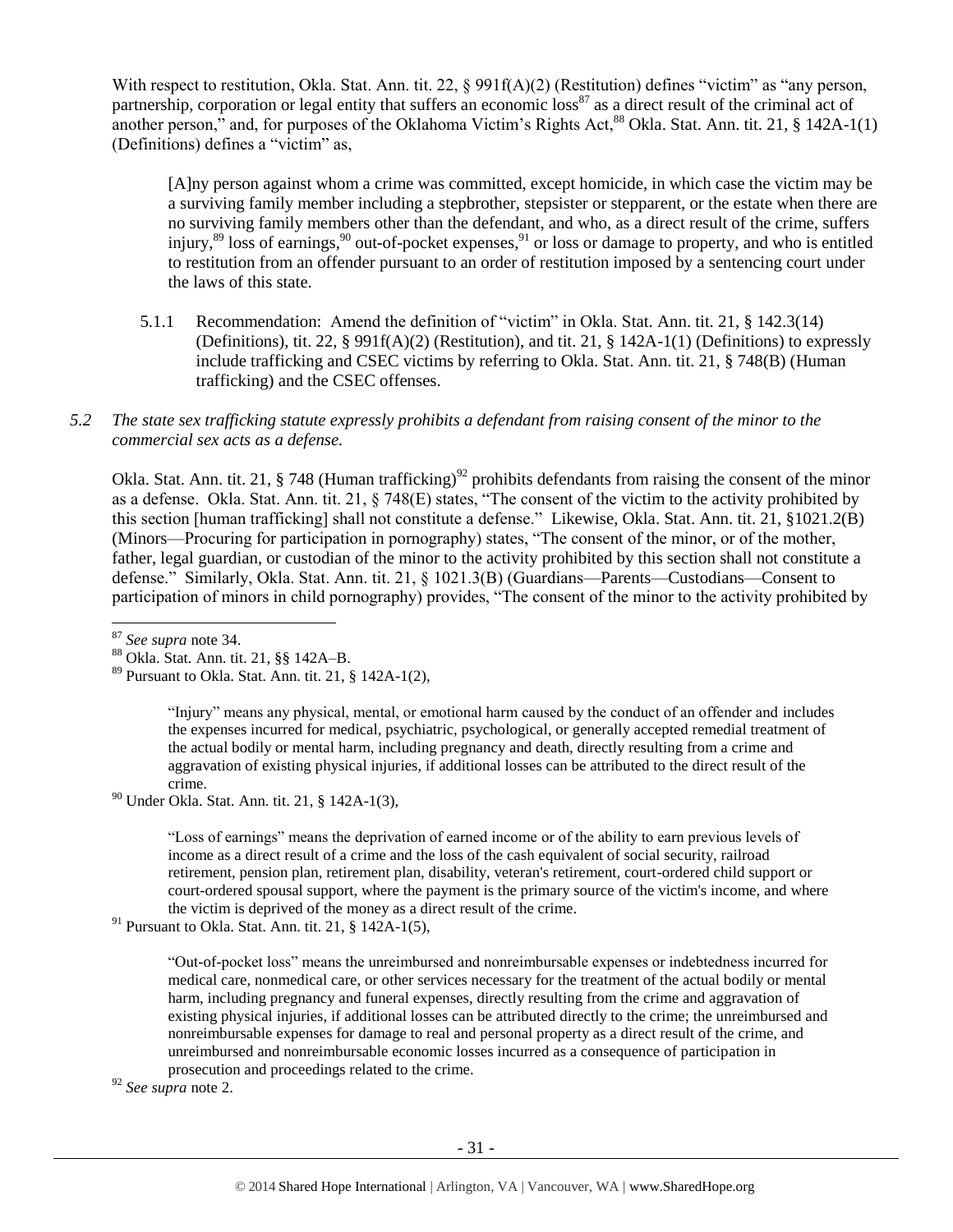this section shall not constitute a defense." However, Okla. Stat. Ann. tit. 21 § 1029 (Engaging in prostitution, etc.), tit. 21, § 1087 (Child under 18 years of age—Procuring for prostitution, lewdness or other indecent act— Punishment), and tit. 21, § 1088 (Child under 18 years of age—Inducing, keeping, detaining or restraining for prostitution—Punishment) do not expressly prohibit a defendant from asserting the defense that a minor consented to the commercial sex act.

*5.3 Prostitution laws apply only to adults, making minors under 18 specifically immune from this offense.*

Okla. Stat. Ann. tit. 21, § 1029(A)(1) (Engaging in prostitution, etc.) is age-neutral and simply states that "[i]t shall [] be unlawful . . . [t]o engage in prostitution, lewdness, or assignation." However, in a prosecution of minors 16 or 17 years of age, the law creates a presumption that the minors have been coerced by a person violating the human trafficking statute. The presumption of coercion does not extend to minors under the age of 16, and ambiguity in the law which may leave those victims vulnerable to prosecution. While Oklahoma's prostitution statute does categorize acts of prostitution performed by a child under the age of 16 as "child prostitution" for the purposes of buyer penalties, it does not explicitly make minors under the age of 16 immune from prosecution for prostitution. Pursuant to Okla. Stat. Ann. tit. 21, §§ 1029(B), 1030(A)(1-2).

- 5.3.1 Recommendation: Amend Okla. Stat. Ann. tit. 21, § 1029(A)(1) (Engaging in prostitution, etc.) to make the law inapplicable to minors under the age of 18.
- *5.4 Child victims of sex trafficking or commercial sexual exploitation are provided with a child protection response, including specialized shelter and services, and are not detained in juvenile detention facilities.*

Domestic minor sex trafficking victims may be provided with services by being certified as a victim of human trafficking, or they may be taken into custody through either the juvenile justice system or through the child protection system.

# **Child Identified as Human Trafficking Victim**

A minor identified by law enforcement as a victim of human trafficking has access to services through an alternative process that does not necessitate taking the child into custody, or make physical placement of the child mandatory.

**I.** Initial Custody

Okla. Stat. Ann. tit. 21, §748.2(E) provides, "Upon a showing that a minor may be a victim of human trafficking or sexual abuse, the law enforcement officer shall immediately notify the Department of Human Services and the minor shall be transferred to the custody of the Department of Human Services."<sup>93</sup>

II. Process Following Initial Custody

"Law enforcement and the Department of Human Services shall conduct a joint investigation into the claim." Okla. Stat. Ann. tit. 21, §748.2(E)

III. Placement Process pending Adjudication/Investigation

l  $93$  Under Okla. Stat. Ann. tit. 21, §748.2(D) (Guidelines for treatment of human trafficking victims—Right to civil action) "Any peace officer who comes in contact with a human trafficking victim shall inform the victim of the human trafficking emergency hotline number and give notice to the victim of certain rights. The notice shall consist of handing the victim a written statement of the rights provided for in subsection A of this section."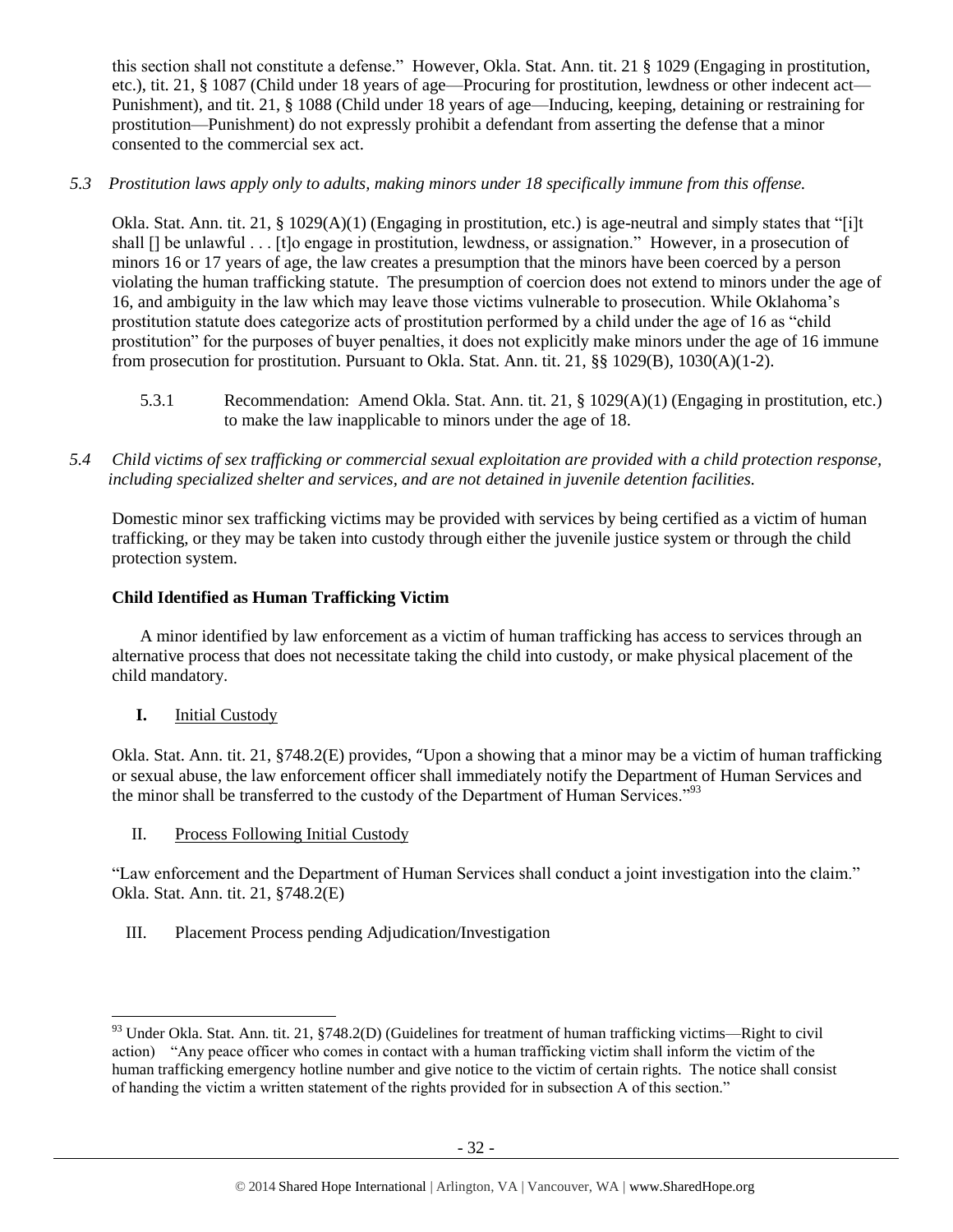Okla. Stat. Ann. tit. 21, §748.2(E) states, "The minor shall remain in the custody of the Department of Human Services until the investigation has been completed, but for no longer than seventy-two (72) hours, for the show-cause hearing."

## IV. Adjudication

# *a) adjudicatory/dispositional hearing*

"If criminal charges were filed against the minor and the investigation shows, at the show-cause hearing, that it is more likely than not that the minor is a victim of human trafficking or sexual abuse, then the criminal charges against the minor shall be dismissed and the Department of Human Services case and services shall proceed." Okla. Stat. Ann. tit. 21, §748.2(E).

# V. Outcomes

Identified victims of domestic minor sex trafficking are entitled to a range of services under Oklahoma law. Okla. Stat. Ann. tit. 21, §748.2(A) states:

- A. A human trafficking victim shall:
	- 1. Be house in an appropriate shelter as soon as practicable;
	- 2. Not be detained in facilities inappropriate to their status as crime victims;
	- 3. Not be jailed, fined, or otherwise penalized due to having been trafficked;
	- 4. Receive prompt medical care, mental health care, food, and other assistance, as necessary;
	- 5. Have access to legal assistance, information about their rights, and translation services, as necessary; and
	- 6. Be provided protection if the safety of the victim is at risk or if there is a danger of additional harm by recapture of the victim by a trafficker, including:
		- a. Taking measures to protect trafficked persons and their family members form intimidation and threats of reprisals, and
		- b. Ensuring that the names and identifying information of trafficked persons and their family members are not disclosed to the public.

## **Child Identified as Abused/Neglected**

 $\overline{\phantom{a}}$ 

Pursuant to Okla. Stat. Ann. tit. 10A, § 1-1-105(2), a sexually exploited child is likely to be identified as abused or neglected. If a child is identified as abused or neglected under Okla. Stat. Ann. tit. 10A, § 1-1-105(2), the definition of custodian or person responsible for the child under Okla. Stat. Ann. tit. 10A,  $\S 1$ -1-105(16) & (51) is sufficiently broad to involve Child Protective Services in investigations where the child is in the custody or control of a non-family trafficker.

Okla. Stat. Ann. tit. 10A, § 1-2-101(B)(1) (Establishment of statewide centralized hotline for reporting child abuse or neglect—Hotline requirements—Reporting abuse or neglect—Retaliation by employer—Violations) provides, "Every person having reason to believe that a child under the age of eighteen (18) years is a victim of abuse or neglect shall report the matter promptly to the Department of Human Services."

Additionally, Okla. Stat. Ann. tit. 10A,  $\S$  1-4-201(B)(1)<sup>94</sup> states, "By January 1, 2010, the [Department of Human Services] in consultation with law enforcement and the district courts shall develop and implement a system for joint response when a child is taken into protective custody by a peace officer pursuant to [Okla. Stat. Ann. tit. 10A, § 1-4-201(A)(1)]."

<sup>&</sup>lt;sup>94</sup> Here and elsewhere in this report that Okla. Stat. Ann. tit.  $10A$ ,  $\S$  1-4-201 is quoted or cited, it has been updated to reflect the amendments added by the passage of House Bill 3469. 2014 Oklahoma Sess. Laws 20 (effective November 1, 2014).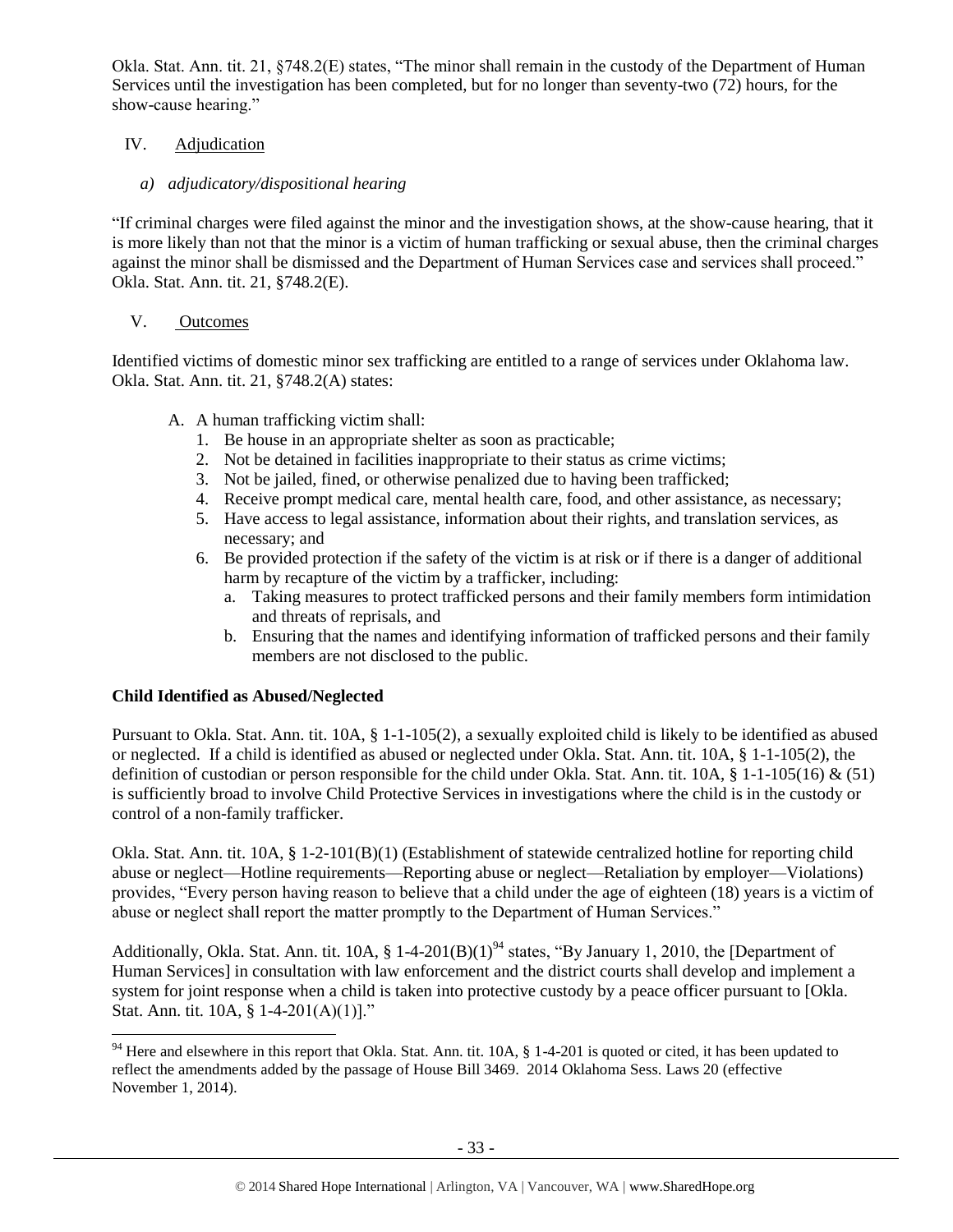Under Oklahoma law, a police officers should play a role in identifying human trafficking and CSEC victims and referring them to the Department of Human Services.<sup>95</sup>

#### VI. Initial Custody

#### <span id="page-33-0"></span>*a. authority for initial custody*

Okla. Stat. Ann. tit. 10A, § 1-2-102(A)(1) (Department of Human Services—Required actions for reports of child abuse) requires the Department of Human Services to "conduct a safety analysis" upon receipt of a report "that a child may be abused, neglected or drug-endangered." Pursuant to Okla. Stat. Ann. tit. 10A, § 1-2- 102(B)(1), the Department must immediately refer the case to law enforcement "for the purpose of conducting a possible criminal investigation" if it determines that,

a. the alleged perpetrator is someone other than a person responsible for the child's health, safety, or welfare, and

b. the alleged abuse or neglect of the child does not appear to be attributable to failure on the part of a person responsible for the child's health, safety, or welfare to provide protection for the child. . . .

Pursuant to Okla. Stat. Ann. tit. 10A, § 1-2-101(B)(2)(c), "After making the referral to the law enforcement agency, the Department shall not be responsible for further investigation unless . . . the appropriate law enforcement agency requests the Department, in writing, to participate in the investigation. If funds and personnel are available, as determined by the Director of the Department or a designee, the Department may assist law enforcement in interviewing children alleged to be victims of physical or sexual abuse."

Okla. Stat. Ann. tit. 10A, § 1-4-201(A)(1) (Circumstances authorizing taking a child into custody—Joint response by Department of Human Services, law enforcement, and district courts—Safety evaluation) authorizes a law enforcement officer to take a child into custody without a court order and before the filing of a petition if the officer "has reasonable suspicion that:":

a. the child is in need of immediate protection due to an imminent safety threat,

b. the circumstances or surroundings of the child are such that continuation in the child's home or in the care or custody of the parent, legal guardian, or custodian would present an imminent safety threat to the child, or

c. the child, including a child with a disability, is unable to communicate effectively about abuse, neglect or other safety threat or is in a vulnerable position due to the inability to communicate effectively and the child is in need of immediate protection due to an imminent safety threat. . . .

. . . .

<sup>&</sup>lt;sup>95</sup> Okla. Stat. Ann. tit. 21 §748.2 offers more context on the intended role of law enforcement in identifying victims: D. Any peace officer who comes in contact with a human trafficking victim shall inform the victim of the human trafficking emergency hotline number and give notice to the victim of certain rights. The notice shall consist of handing the victim a written statement of the rights provided for in subsection A of this section.

E. Upon a showing that a child may be a victim of human trafficking or sexual abuse, the law enforcement officer shall immediately notify the Department of Human Services and the child shall be remanded to the custody of the Department of Human Services. Law enforcement and the Department of Human Services shall conduct a joint investigation into the claim. The child shall remain in the custody of the Department of Human Services until the investigation has been completed, but for no longer than seventy-two (72) hours, for the show-cause hearing. If the investigation shows, at the show-cause hearing, that it is more likely than not that the child is a victim of human trafficking or sexual abuse, then the criminal charges shall be dismissed and the Department of Human Services case and services shall proceed.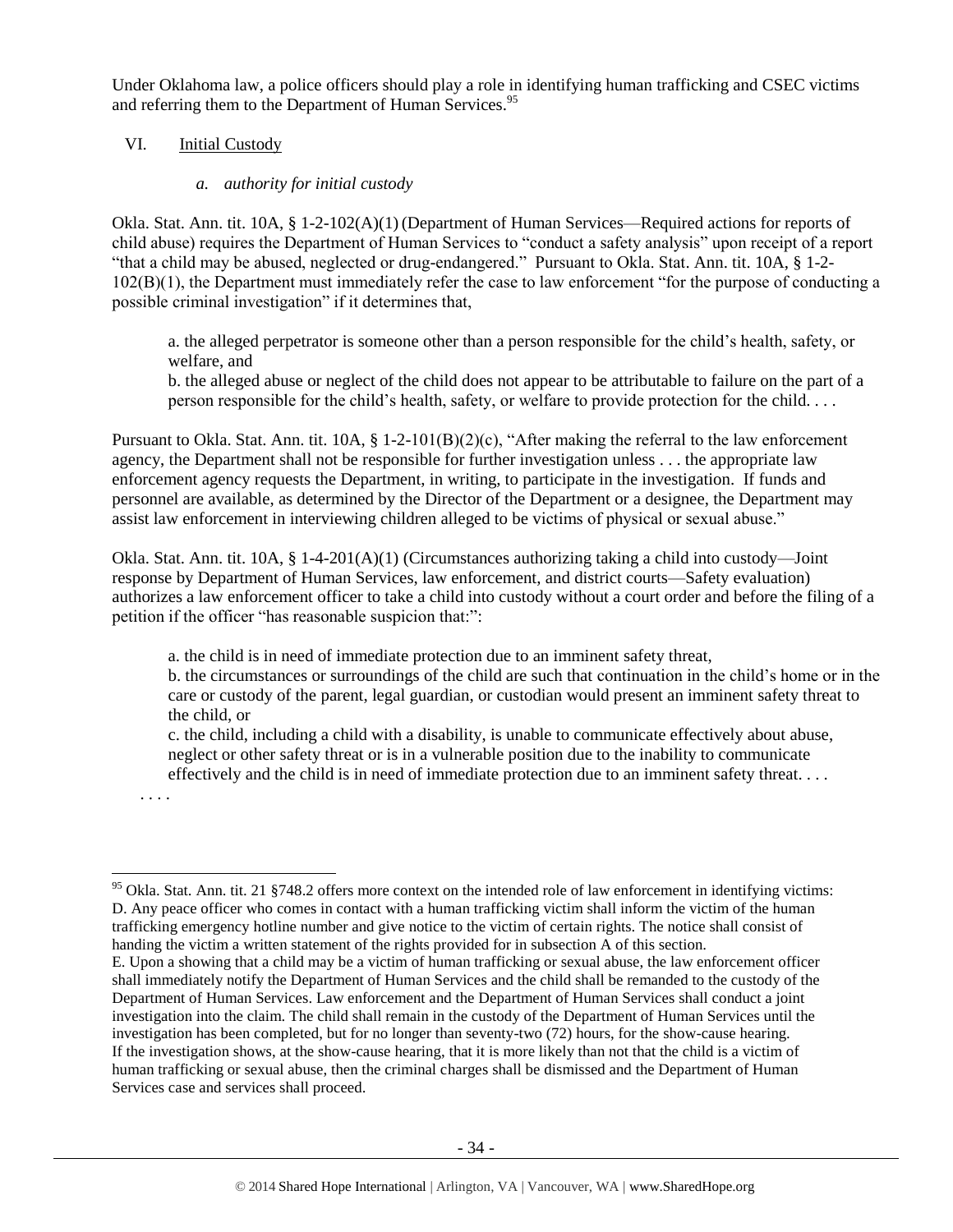Under Okla. Stat. Ann. tit.  $10A$ ,  $\S 1-4-201(A)(2)$ , a child may also be taken into custody pursuant to a court order but before a petition is filed if the court determines, based on an application for the district attorney's office "that a continuation of the child in the home or with the caretaker of the child is contrary to the child's welfare and there is reasonable suspicion that:"

a. the child is in need of immediate protection due to an imminent safety threat, or b. the circumstances or surroundings of the child are such that continuation in the child's home or in the care or custody of the parent, legal guardian, or custodian would present an imminent safety threat to the child.. . .

c. the child, including a child with a disability, is unable to communicate effectively about abuse, neglect or other safety threat or is in a vulnerable position due to the inability to communicate effectively and the child is in need of immediate protection due to an imminent safety threat.

. . . .

## *b. placement*

Okla. Stat. Ann. tit. 10A, § 1-4-201(G) prohibits a child taken into custody under Okla. Stat. Ann. tit. 10A, § 1- 4-201from being "confined in any jail, adult lockup, or adult or juvenile detention facility." Okla. Stat. Ann. tit. 10A, § 1-4-204(A)(1) (Placement preferences) explains that in "determining the placement of a child, a preference shall be given to relatives and persons who have a kinship relationship with the child."

# VII. Process Following Initial Custody

Okla. Stat. Ann. tit. 10A, § 1-4-202(G) requires, generally, that a petition alleging a child to be a deprived child<sup>96</sup> be filed within 5 "judicial days from the date of assumption of custody" or "the emergency custody order will expire." Upon the district attorney's request, the time for filing a petition may be extended up to 15 days if compelling reasons for the extension exist. Okla. Stat. Ann. tit.  $10A$ ,  $\S$  1-4-202(G)(1).

## VIII. Placement Process pending Adjudication/Investigation

After taking a child into custody under Okla. Stat. Ann. tit.10A, § 1-4-201, tit. 10A, § 1-4-202(A)(1) (Written notification of emergency custody hearing) (First version)<sup>97</sup> states, "The peace officer or an employee of the court shall provide the parent, legal guardian, or custodian of a child immediate written notice of the protective or emergency custody of the child whenever possible." This notice must state "that the child has been removed from the home," and "that an emergency custody hearing to determine custody of the child will occur with two (2) judicial days from the date the child was removed from the home." Okla. Stat. Ann. tit. 10A, § 1-4-  $202(A)(2)$ .

During the emergency custody hearing, the court will, among other things, "release the child to the child's parents, legal guardian or custodian or other responsible adult," or "continue the child in or place the child into emergency custody if continuation of the child in the child's home is contrary to the health, safety or welfare of the child." Okla. Stat. Ann. tit.10A, § 1-4-202(B)(3)(a)(1),(2).

 $\overline{\phantom{a}}$ <sup>96</sup> Pursuant to Okla. Stat. Ann. tit. 10A, § 1-1-105(20)(a)–(c), "deprived child" is defined in part as "a child: a. who is for any reason destitute, homeless, or abandoned, b. who does not have the proper parental care or guardianship, c. who has been abused, neglected, or is dependent."

<sup>&</sup>lt;sup>97</sup> Two different versions of Okla. Stat. Ann. tit. 10A, § 1-4-202 are currently in effect. The first version was amended by 2009 Okla. Sess. Laws 160, § 1, and the second version was amended by 2009 Okla. Sess. Laws 233, § 19. Because the substantive provisions of the second version are included in the first version, the first version is the only version discussed in this report. This report also recommends that the second version (2009 Okla. Sess. Laws 233, § 19) be repealed, and any additional recommendations solely be applied to the first version (2009 Okla. Sess. Laws 160, § 1).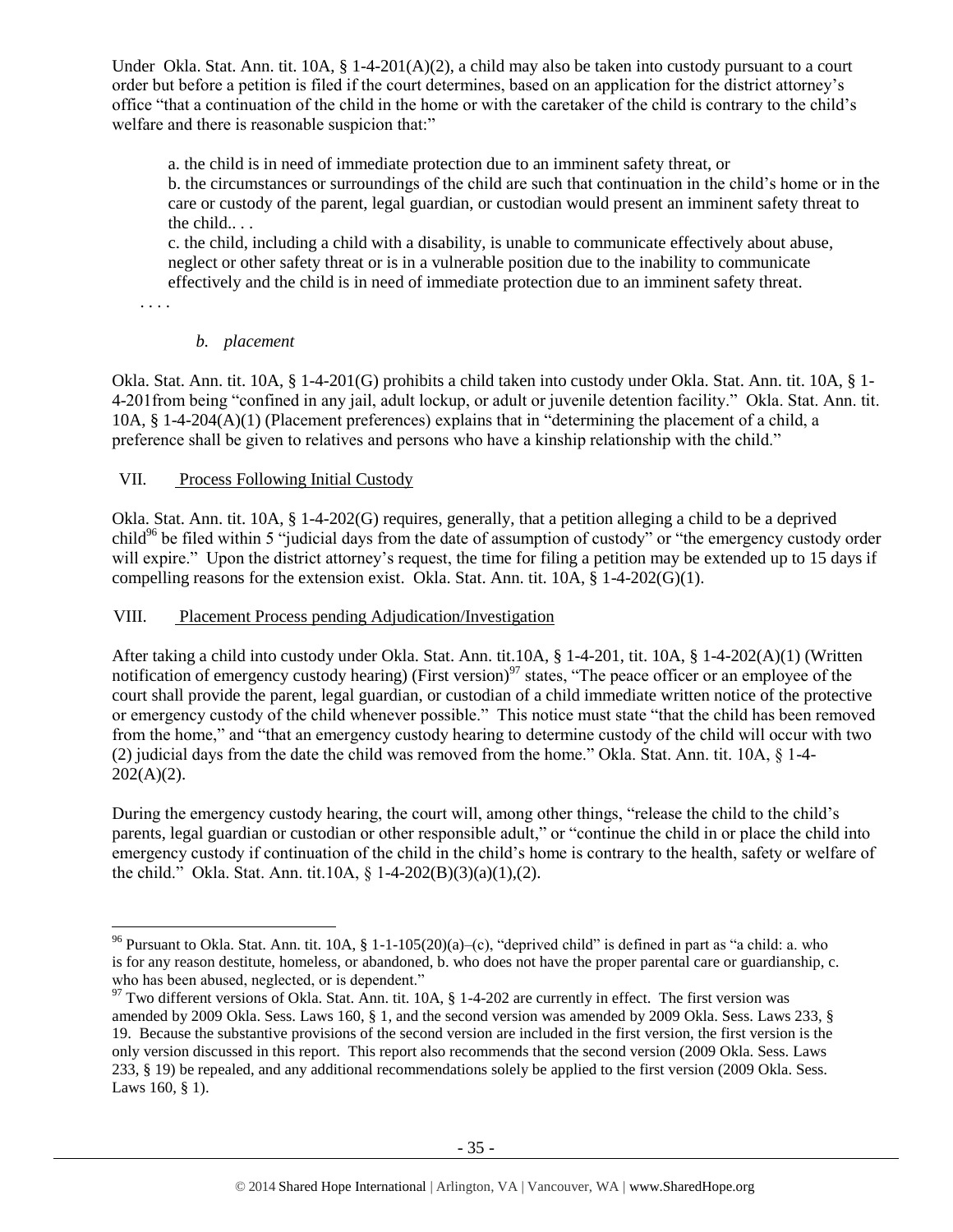## IX. Outcomes

If a petition alleging a child is deprived is filed in accordance with Okla. Stat. Ann. tit. 10A, § 1-4-301 (Petitions) and the court enters an order adjudicating the child to be a deprived child under Okla. Stat. Ann. tit.10A, § 1-4-603 (Order of adjudication finding child to be deprived), Okla. Stat. Ann. tit. 10A, § 1-4-704(A) (Individualized service plan) states, "The Department of Human Services or licensed child-placing agency shall prepare and maintain a written individualized service plan for any child that has been adjudicated to be a deprived child."

After a child is adjudicated deprived, the court shall hold a dispositional hearing within 40 days, unless good cause is shown for a delay. Okla. Stat. Ann. tit. 10A, § 1-4-706(A)(1). Pursuant to Okla. Stat. Ann. tit. 10A, § 1-4-707(A) (Dispositional orders—Determinations), the court may order, among other things, that the deprived child be placed with a parent, legal guardian or relative under supervision of the department, be placed in the "custody of a private institution or agency," or placed in the custody of the Department of Human Services. Additionally, the court may "dismiss the petition and terminate its jurisdiction at any time for good cause shown when doing so is in the best interests of the child." Okla. Stat. Ann. tit. 10A, § 1-4-707(A)(8).

## **Child Identified as in Need of Supervision**

Domestic minor sex trafficking victims ought to be identified as victims any time they come into contact with law enforcement, and referred into the DHS process as detailed above.<sup>98</sup> However, in the event that they are not, they might be treated as a Child Identified as in Need of Services.

Pursuant to Okla. Stat. Ann. tit. 10A, § 2-1-103(8) (Definitions), "child or juvenile in need of supervision" includes runway and habitually truant children, as well as those who have "repeatedly disobeyed reasonable and lawful commands or directives of the parent, legal guardian, or other custodian" or have "been served with an ex parte or final protective order pursuant to the Protection from Domestic Abuse Act."

## I. Initial Custody

#### *a) authority for initial custody*

Okla. Stat. Ann. tit. 10A, § 2-2-101(A)(1) (Taking of child into custody—Detention—Medical treatment— Behavioral health treatment—Hearing on order for medical treatment) authorizes law enforcement to take a child into custody without a court order and before the filing of a petition when a child has run away from the child's home, or "the surroundings of the child are such as to endanger the welfare of the child."

*b) placement*

Under Okla. Stat. Ann. tit. 10A, § 2-2-101(B), a child taken into custody under Okla. Stat. Ann. tit. 10A, § 2-2- 101(A) "shall be detained, held temporarily in the custodial care of a peace officer or other person employed by a police department, or be released to the custody of the parent of the child, ... or other responsible adult...."

Okla. Stat. Ann. tit. 21, § 748.2(A)(1)–(3) (Guidelines for treatment of human trafficking victims—Right to civil action) routes victims of trafficking into shelters and requires that commercially sexually exploited children be treated as victims rather than criminals. Specifically, Okla. Stat. Ann. tit. 21, § 748.2(A)(1)–(3) provides,

- A. Human trafficking victims shall:
	- 1. Be housed in an appropriate shelter as soon as practicable;

l

<sup>98</sup> *See supra* note [95.](#page-33-0)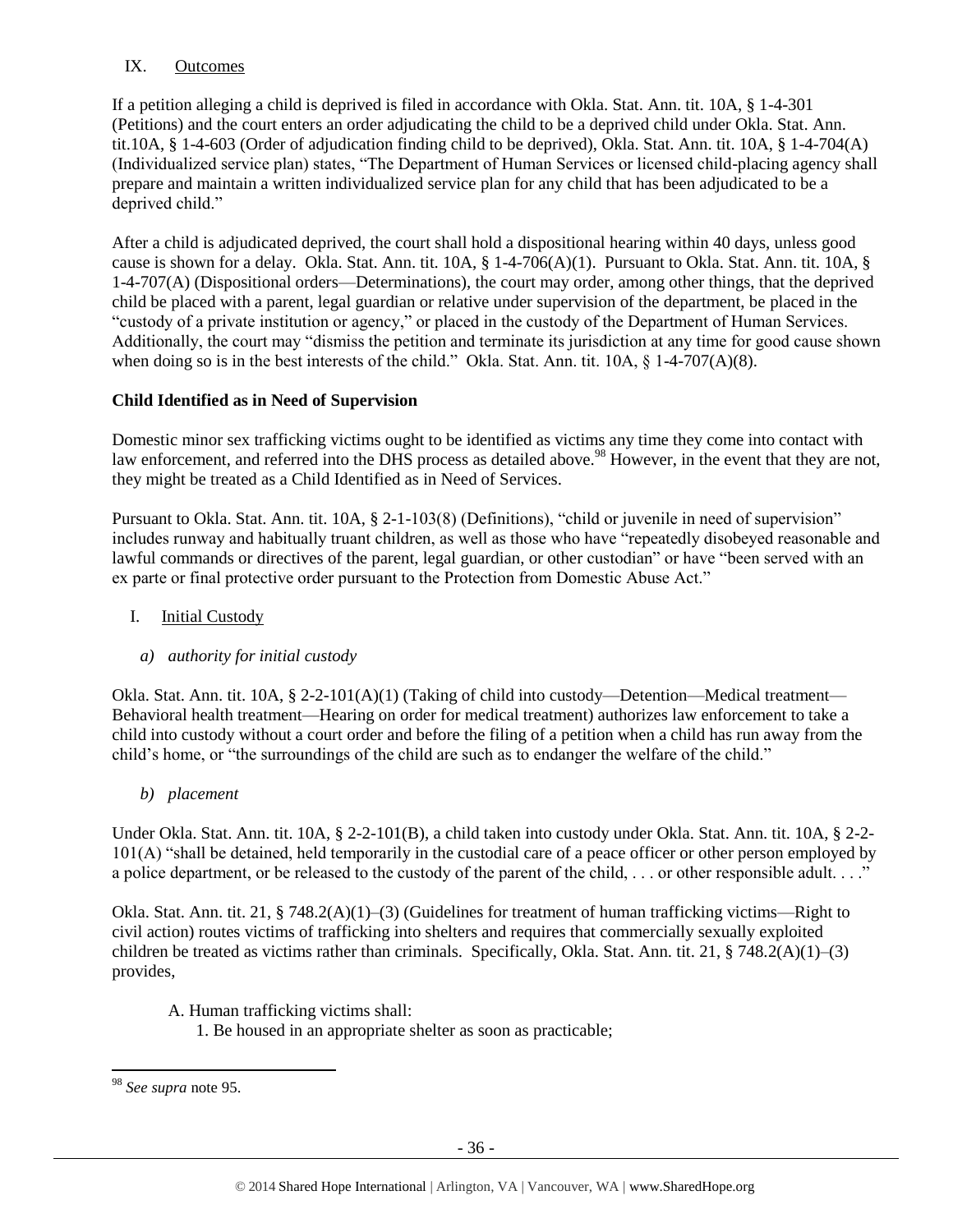- 2. Not be detained in facilities inappropriate to their status as crime victims;
- 3. Not be jailed, fined, or otherwise penalized due to having been trafficked.

## II. Process Following Initial Custody

Okla. Stat. Ann. tit. 10A, § 2-2-104(A) (Preliminary inquiry—Petition) states that "[a] preliminary inquiry shall be conducted to determine whether the interests of the public or of the child who is within the purview of the Oklahoma Juvenile Code require that further court action be taken." If it is determined that no further action is necessary and the district attorney agrees, Okla. Stat. Ann. tit. 10A, § 2-2-104(A) allows the child to receive informal adjustment. If it is determined that further action is necessary, Okla. Stat. Ann. tit. 10A, § 2-2-106(A) (Petition—Subsequent pleadings—Amended petitions) states, "If a child has been taken into custody pursuant to the provisions of the Oklahoma Juvenile Code before a petition has been filed, a petition [alleging the child to be a child in need of supervision or a delinquent child] shall be filed and summons issued within five (5) judicial days from the date of such assumption of custody. . . ."

## III. Placement Process pending Adjudication/Investigation

If the child is not released, Okla. Stat. Ann. tit. 10A, § 2-2-101(B) states, "[T]he child shall be taken immediately before a judge of the district court in the county in which the child is sought to be detained, or to the place of detention or shelter designated by the court." At the hearing, the court will decide whether to continue to detain the child or release the child to the child's "parent, legal guardian, legal custodian, or other responsible adult or to any other person appointed by the court." Okla. Stat. Ann. tit. 10A, § 2-2-101(B).

## IV. Adjudication

# *a) adjudicatory/dispositional hearing*

The court will then hold an adjudicative hearing in accordance with Okla. Stat. Ann. tit. 10A, § 2-2-402 (Conduct of adjudicative hearings) to determine whether the allegations in the petition are true.<sup>99</sup> Okla. Stat. Ann. tit. 10A, § 2-2-402(D) explains,

If the court finds that the allegations of a petition alleging a child to be delinquent or in need of supervision are supported by the evidence, the court shall sustain the petition, and shall make an order of adjudication setting forth whether the child is delinquent or in need of supervision and shall adjudge the child as a ward of the court.

# V. Outcomes

 $\overline{\phantom{a}}$ 

If the court enters an order adjudicating a child as in need of supervision, the court will hold a dispositional hearing and pursuant to Okla. Stat. Ann. tit. 10A, § 2-2-503(A) (Disposition orders—Revocation, modification and redisposition) and may order, among other things, the child placed "on probation with or without supervision" in the child's home or that of a suitable person, with a parent or legal guardian, in a private institution or agency, "commit the child to the custody of the Office of Juvenile Affairs," or may dismiss the action.

 $99$  Pursuant to Okla. Stat. Ann. tit. 10A,  $\S$  2-2-401 (Trial by jury),

In adjudicatory hearings to determine if a child is delinquent or in need of supervision, any person entitled to service of summons or the state shall have the right to demand a trial by jury, which shall be granted as in other cases, unless waived, or the judge on the judge's own motion may call a jury to try any such case. Such jury shall consist of six persons.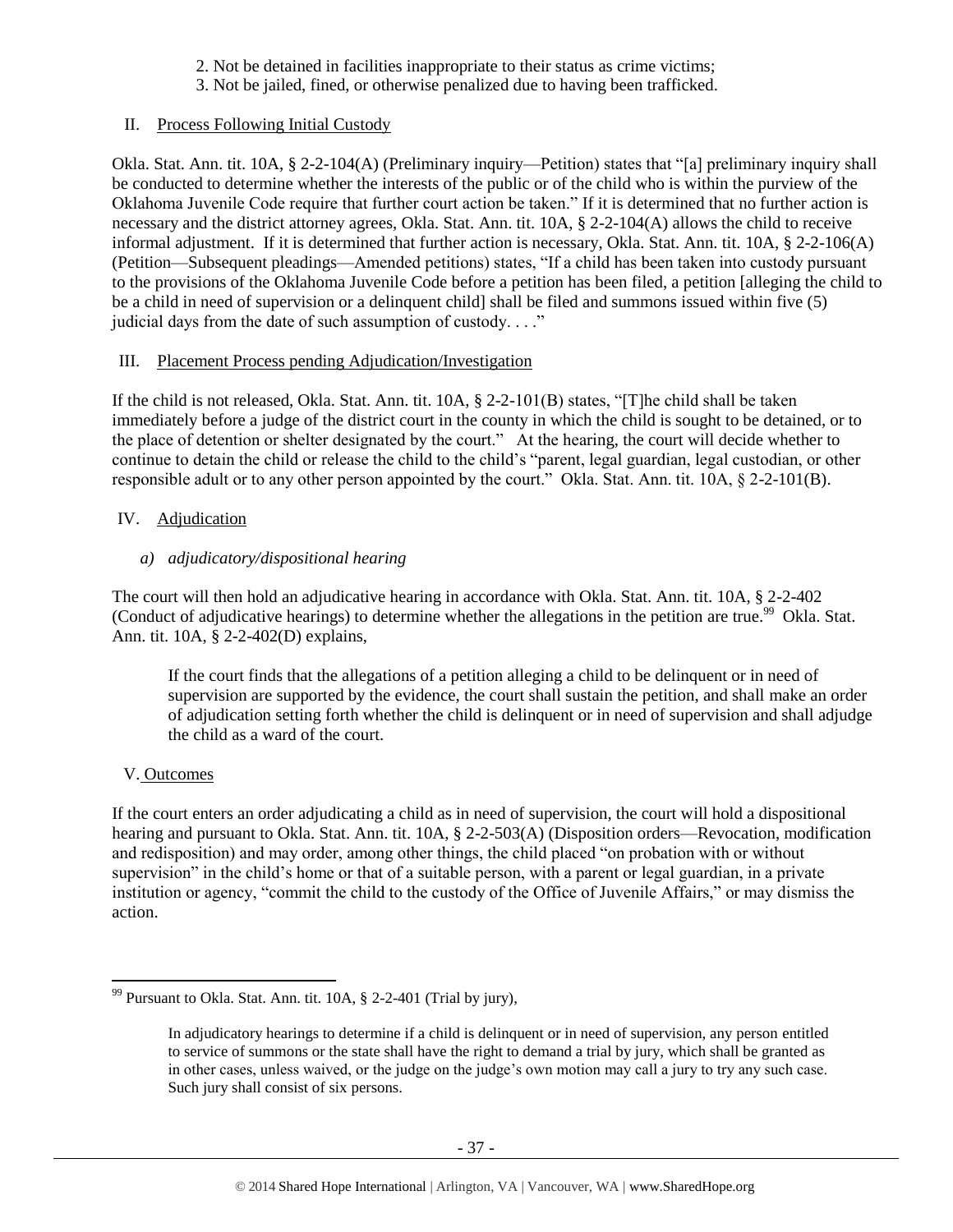Okla. Stat. Ann. tit. 10A, § 2-2-503(D) expressly provides, "No child who has been adjudicated in need of supervision and has willfully violated a valid court order may be placed in a secure facility." Additionally, Okla. Stat. Ann. tit. 10A, § 2-3-101(A), (B) (Conditions of detention of child—Detention or confinement in adult facility) states,

A. When a child is taken into custody pursuant to the provisions of the Oklahoma Juvenile Code, the child shall be detained only if it is necessary to assure the appearance of the child in court or for the protection of the child or the public.

2. No child alleged or adjudicated to be deprived or in need of supervision . . . shall be confined in any jail, adult lockup, or adult detention facility. . . .

3. Except as otherwise authorized by this section a child who has been taken into custody as a deprived child, a child in need of supervision, or who appears to be a minor in need of treatment, may not be placed in any detention facility pending court proceedings, but must be placed in shelter care or foster care. . . . When a child is taken into custody as a child in need of supervision as a result of being a runaway, the court may order the child placed in a juvenile detention facility pending court proceedings if it finds the detention to be essential for the safety of the child. . . . .

**Child Identified as Delinquent**

. . . .

Domestic minor sex trafficking victims should be identified as victims any time they come into contact with law enforcement, and referred into the DHS process as detailed above.<sup>100</sup> However, in the event that they are not, they might be alleged delinquent.

Despite the protections and the provisions of Okla. Stat. Ann. tit. 21,  $\S$  748.2(A)(1)–(3), it is still possible that some commercially sexually exploited children may be detained under the provisions of the Oklahoma Juvenile Code.

Pursuant to Okla. Stat. Ann. tit. 10A, § 2-1-103(13), a "delinquent child or juvenile" includes a child who "has violated any federal or state law or municipal ordinance . . . ."

#### I. Initial Custody

a) *authority for initial custody*

Okla. Stat. Ann. tit. 10A, § 2-2-101(A)(1) (Taking of child into custody—Detention—Medical treatment— Behavioral health treatment—Hearing on order for medical treatment) authorizes law enforcement to take a child into custody without a court order and before the filing of a petition when the officer would be able to arrest an adult without a warrant.

*b) placement*

Under Okla. Stat. Ann. tit. 10A, § 2-2-101(B), a child taken into custody under Okla. Stat. Ann. tit. 10A, § 2-2- 101(A) "shall be detained, held temporarily in the custodial care of a peace officer or other person employed by a police department, or be released to the custody of the parent of the child, ... or other responsible adult...."

II. Process Following Initial Custody

l

<sup>100</sup> *See supra* not[e 95.](#page-33-0)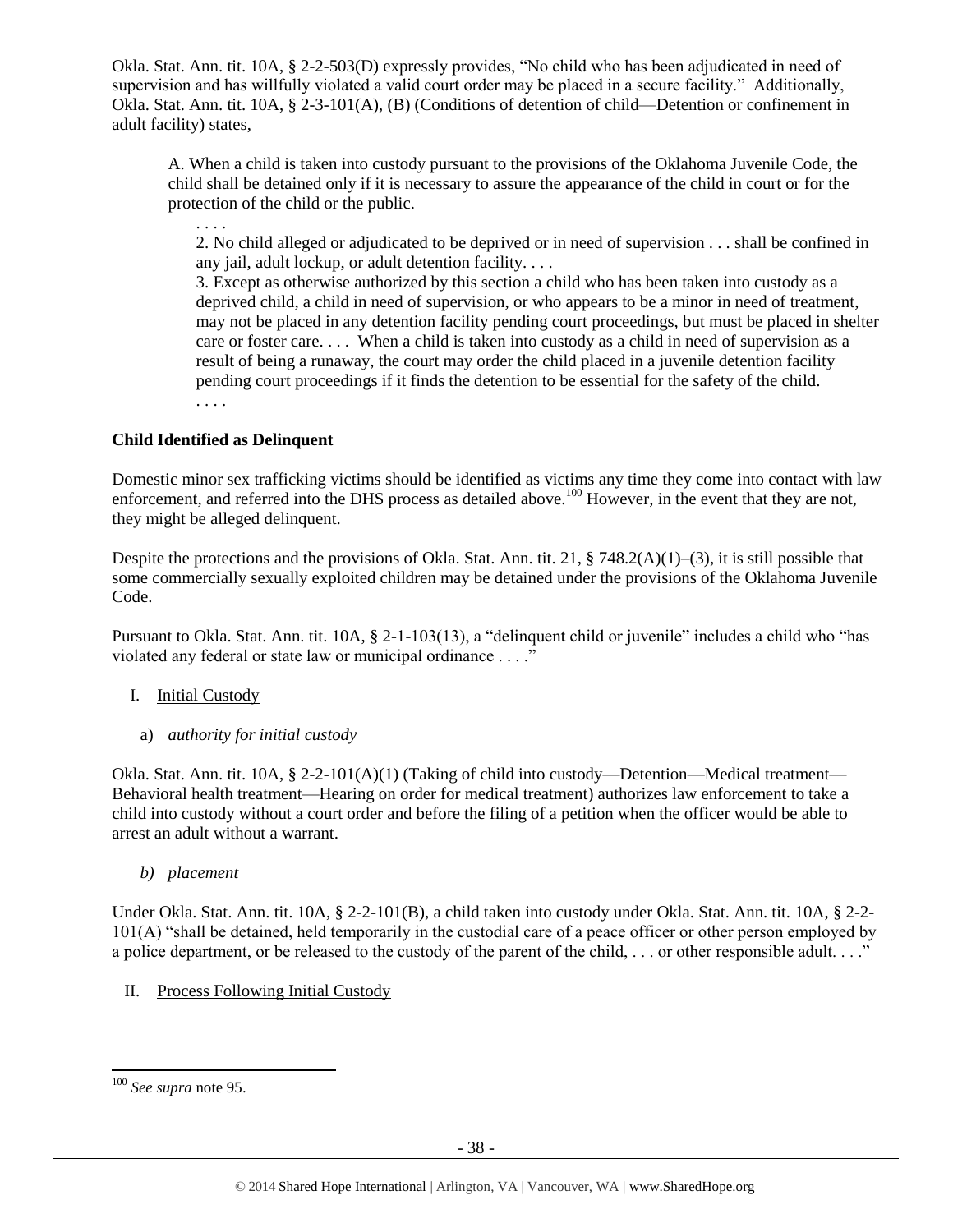Okla. Stat. Ann. tit. 10A, § 2-2-104(A) (Preliminary inquiry—Petition) states that "[a] preliminary inquiry shall be conducted to determine whether the interests of the public or of the child who is within the purview of the Oklahoma Juvenile Code require that further court action be taken." If it is determined that no further action is necessary and the district attorney agrees, Okla. Stat. Ann. tit. 10A, § 2-2-104(A) allows the child to receive informal adjustment. If it is determined that further action is necessary, Okla. Stat. Ann. tit. 10A, § 2-2-106(A) (Petition—Subsequent pleadings—Amended petitions) states, "If a child has been taken into custody pursuant to the provisions of the Oklahoma Juvenile Code before a petition has been filed, a petition [alleging the child to be a child in need of supervision or a delinquent child] shall be filed and summons issued within five (5) judicial days from the date of such assumption of custody. . . ."

#### III. Placement Process pending Adjudication/Investigation

If the child is not released, Okla. Stat. Ann. tit. 10A, § 2-2-101(B) states, "[T]he child shall be taken immediately before a judge of the district court in the county in which the child is sought to be detained, or to the place of detention or shelter designated by the court." At the hearing, the court will decide whether to continue to detain the child or release the child to the child's "parent, legal guardian, legal custodian, or other responsible adult or to any other person appointed by the court." Okla. Stat. Ann. tit. 10A, § 2-2-101(B).

#### IV. Adjudication

 $\overline{\phantom{a}}$ 

#### *a) adjudicatory/dispositional hearing*

The court will then hold an adjudicative hearing in accordance with Okla. Stat. Ann. tit. 10A, § 2-2-402 (Conduct of adjudicative hearings) to determine whether the allegations in the petition are true.<sup>101</sup> Okla. Stat. Ann. tit. 10A, § 2-2-402(D) explains,

If the court finds that the allegations of a petition alleging a child to be delinquent or in need of supervision are supported by the evidence, the court shall sustain the petition, and shall make an order of adjudication setting forth whether the child is delinquent or in need of supervision and shall adjudge the child as a ward of the court.

#### *b) diversion or alternate process*

Alternatively, pursuant to Okla. Stat. Ann. tit. 10A, § 2-2-404(A) (Deferral of delinquency proceedings) a "court may defer delinquency adjudication for one hundred eighty (180) days if the child," allegedly committed or attempted to commit a delinquent offense that if committed by an adult would be a felony, upon agreement of the district attorney," the child stipulates that the allegations are true, or that sufficient evidence exists to meet the burden of proof, and the child has no prior adjudications of delinquency. During the 180 day deferral period, the court may require the child to participate in, among other things, an alternative diversion program<sup>102</sup>

 $101$  Pursuant to Okla. Stat. Ann. tit. 10A, § 2-2-401 (Trial by jury),

In adjudicatory hearings to determine if a child is delinquent or in need of supervision, any person entitled to service of summons or the state shall have the right to demand a trial by jury, which shall be granted as in other cases, unless waived, or the judge on the judge's own motion may call a jury to try any such case. Such jury shall consist of six persons.

 $102$  Okla. Stat. Ann. tit. 10A, § 2-2-404(D) states,

As used in this section, "alternative diversion program" means a program for juveniles who have been identified by law enforcement personnel, the district attorney, or the court as having committed acts which are not serious enough to warrant adjudication through the juvenile court process, but which do indicate a need for intervention to prevent further development toward juvenile delinquency. The program shall be administered, pursuant to contract with the Office of Juvenile Affairs, by organizations designated as youth services agencies by law.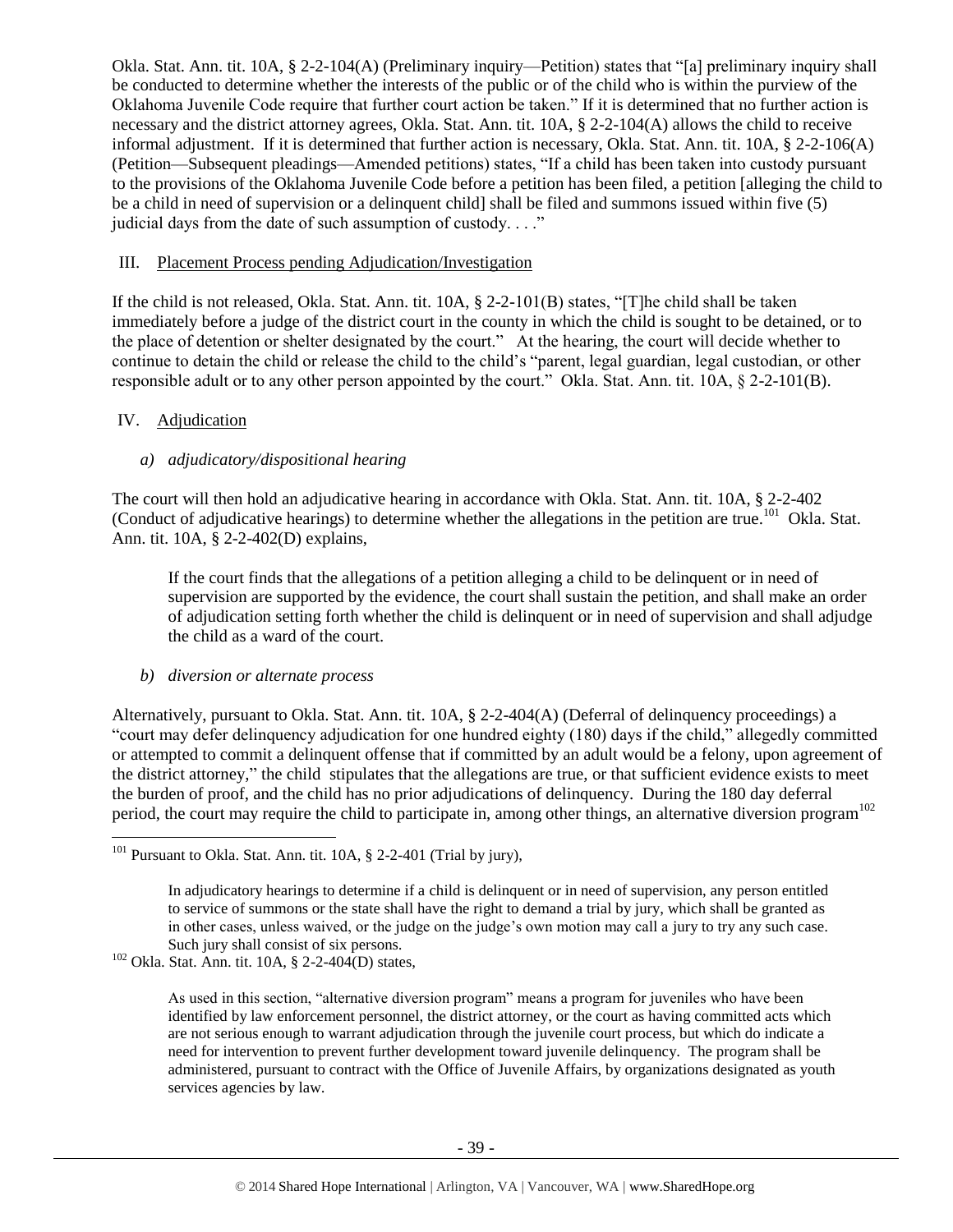or any other court approved program. Okla. Stat. Ann. tit. 10A, § 2-2-404(B). "The court shall dismiss the case with prejudice at the conclusion of the deferral period if the child presents satisfactory evidence that the requirements of the court have been successfully completed." Okla. Stat. Ann. tit. 10A, § 2-2-404(C).

V. Outcomes

. . . .

…

If the court enters an order adjudicating a child as a delinquent child, the court will hold a dispositional hearing and pursuant to Okla. Stat. Ann. tit. 10A, § 2-2-503(A) (Disposition orders—Revocation, modification and redisposition) and may order, among other things, the child placed "on probation with or without supervision" in the child's home or that of a suitable person, with a parent or legal guardian, in a private institution or agency, "commit the child to the custody of the Office of Juvenile Affairs," or may dismiss the action. Pursuant to Okla. Stat. Ann. tit. 10A, § 2-2-503(A)(7)(f),

7. With respect to a child adjudicated a delinquent child, the court may:

f. sanction detention in the residence of the child or facility designated by the Department of Juvenile Justice or the juvenile bureau for such purpose for up to five (5) days, order weekend detention in a place other than a juvenile detention facility or shelter, tracking, or house arrest with electronic monitoring.

Okla. Stat. Ann. tit. 10A, § 2-3-101(A), (B) (Conditions of detention of child—Detention or confinement in adult facility) states,

- B. No child shall be placed in secure detention unless:
	- 1. The child is an escapee from any delinquent placement;

2. The child is a fugitive from another jurisdiction with a warrant on a delinquency charge or confirmation of delinquency charges by the home jurisdiction;

3. The child is seriously assaultive or destructive towards others or self;

4. The child is currently charged with any criminal offense that would constitute a felony if committed by an adult or a misdemeanor and:

- a. is on probation or parole on a prior delinquent offense,
- b. is on preadjudicatory community supervision, or
- c. is currently on release status on a prior delinquent offense, or;

5. The child has willfully failed or there is reason to believe that the child will willfully fail to appear for juvenile court proceedings;

6. A warrant for the child has been issued on the basis that:

a. the child is absent from court-ordered placement without approval by the court,

b. the child is absent from designated placement by the Office of Juvenile Affairs without approval by the Office of Juvenile Affairs,

c. there is reason to believe the child will not remain at said placement, or

- d. if the child is subject to an administrative transfer or parole revocations proceedings.
- . . . .
- 5.4.1. Recommendation: Establish a mandatory response law directing any minor involved in prostitution away from the criminal justice system and into a child protective services system.
- *5.5 Commercial sexual exploitation is identified as a type of abuse and neglect within child protection statutes.*

Oklahoma's definition of "abuse" expressly includes the sexual exploitation of a child. Okla. Stat. Ann. tit. 10A, § 1-1-105(2) (Definitions) states,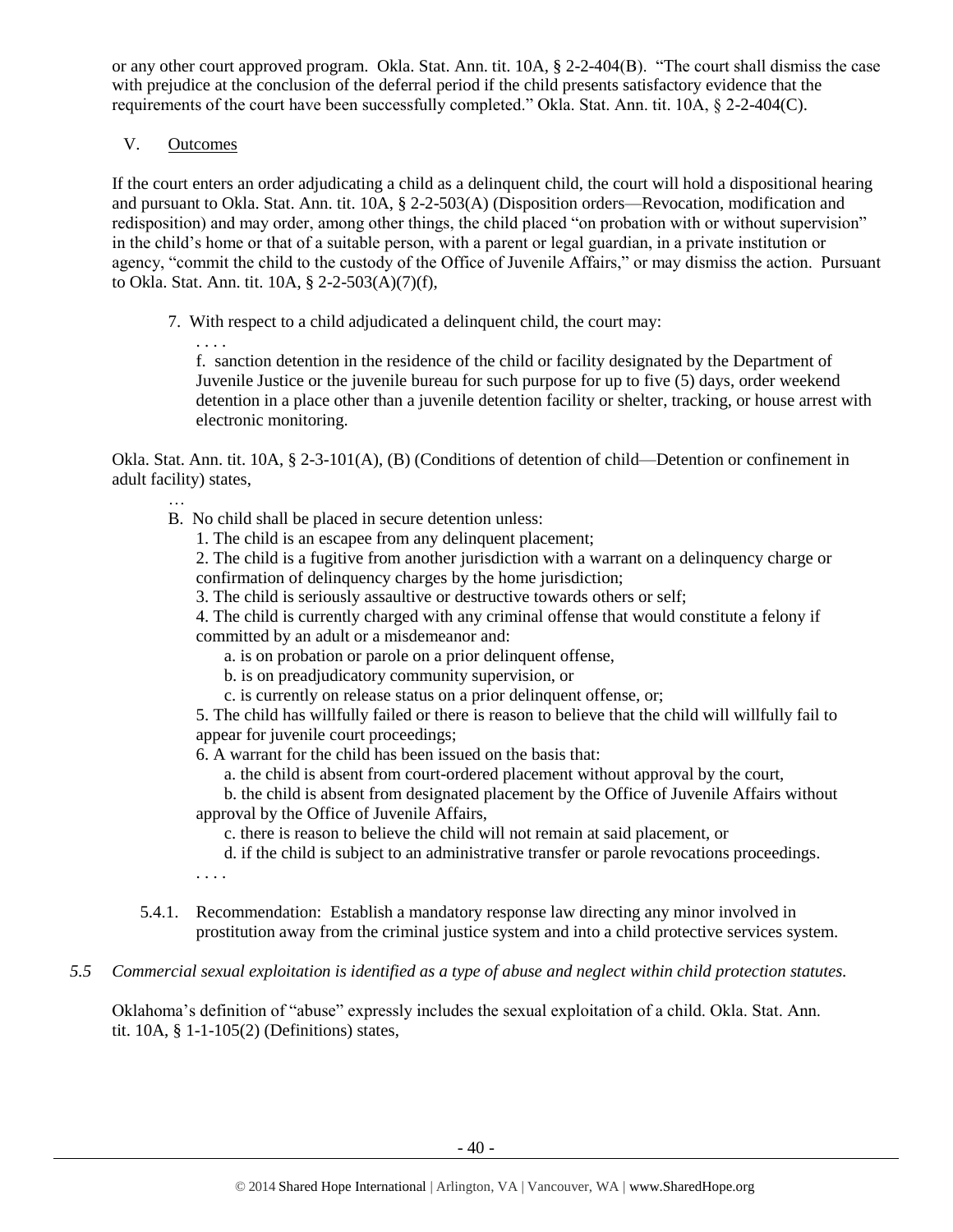2. "Abuse" means harm or threatened harm or failure to protect from harm or threatened harm to the health, safety, or welfare of a child by a person responsible for the child's health, safety, or welfare, including but not limited to nonaccidental physical or mental injury, sexual abuse, or sexual exploitation.. . .

a. "Harm or threatened harm to the health or safety of a child" means any real or threatened physical, mental, or emotional injury or damage to the body or mind that is not accidental including but not limited to sexual abuse, sexual exploitation, neglect, or dependency.

b. "Sexual abuse" includes but is not limited to rape, incest, and lewd or indecent acts or proposals made to a child, as defined by law, by a person responsible for the health, safety, or welfare of the child.

c. "Sexual exploitation" includes but is not limited to allowing, permitting, or encouraging a child to engage in prostitution, as defined by law, by a person responsible for the health, safety, or welfare of a child, or allowing, permitting, encouraging, or engaging in the lewd, obscene, or pornographic, as defined by law, photographing, filming, or depicting of a child in those acts by a person responsible for the health, safety, and welfare of the child.

## *5.6 The definition of "caregiver" (or similar term) in the child welfare statutes is broad enough to include a trafficker who has custody or control of a child in order to bring a trafficked child into protection of child protective services.*

Although Oklahoma statutes do not provide a definition of "caregiver," they do provide a definition of "custodian." Pursuant to Okla. Stat. Ann. tit. 10A, § 1-1-105(16) (Definitions), "custodian" is defined as "an individual other than a parent, legal guardian or Indian custodian, to whom legal custody of the child has been awarded by the court. As used in this title, the term 'custodian' shall not mean the Oklahoma Department of Human Services."

Okla. Stat. Ann. tit. 10A, § 1-1-105(51) defines "person responsible for a child's health, safety, or welfare" to include "a parent; a legal guardian; custodian; a foster parent; a person eighteen (18) years of age or older with whom the child's parent cohabitates or any other adult residing in the home of the child . . . ." This definition should be broad enough to cover many situations in which a trafficker is in custody or control of a child.

- 5.6.1 Recommendation: Amend the definition of "person responsible for a child's health, safety, or welfare" to include a person in control and possession of a sexually exploited child, so that a child under the control of a non-familial trafficker can come within the protective mandate of the Department of Human Services.
- *5.7 Crime victims' compensation is specifically available to a child victim of sex trafficking or commercial sexual exploitation of children (CSEC) without regard to ineligibility factors.*

Commercially sexually exploited children may be eligible to receive compensation under the Oklahoma Crime Victims Compensation Act,<sup>103</sup> but certain ineligibility factors may prevent some victims from receiving compensation. Okla. Stat. Ann. tit. 21, § 142.5(A) (Powers of board relating to claims for compensation— Office and staff support) states, "The Crime Victims Compensation Board shall award compensation for economic loss<sup>104</sup> arising from criminally injurious conduct<sup>105</sup> if satisfied by a preponderance of the evidence that the requirements for compensation have been met."

l

<sup>103</sup> *See supra* not[e 84.](#page-29-0) *See also supra* Section 5.1 for the definition of "victim."

 $104$  Okla. Stat. Ann. tit. 21, § 142.3(9) (Definitions) defines "economic loss" as "monetary detriment consisting only of allowable expense, work loss, replacement services loss and, if injury causes death, economic loss and replacement services loss of a dependent, but shall not include noneconomic loss." Okla. Stat. Ann. tit. 21, § 142.3(10) defines "noneconomic detriment" as "pain, suffering, inconvenience, physical impairment and nonpecuniary damage."

<sup>&</sup>lt;sup>105</sup> Okla. Stat. Ann. tit. 21, § 142.3(5)(a) defines "criminally injurious conduct" as,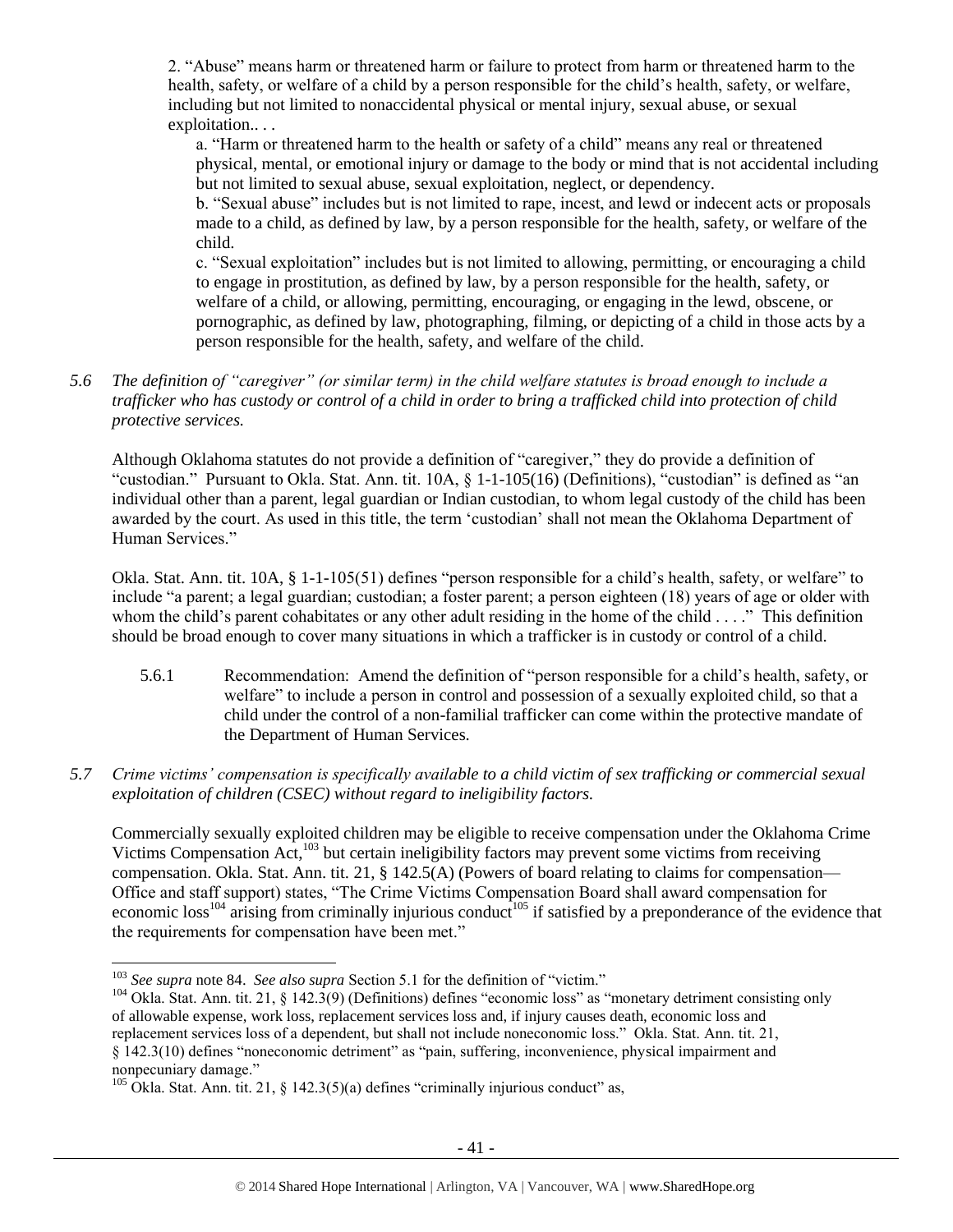Okla. Stat. Ann. tit. 21, § 142.10(A)(1) (Award of compensation—Criteria—Amount—Denial, withdrawal or reduction—Reconsideration) prohibits the Crime Victims Compensation Board ("Board") from awarding compensation unless a claim is filed within 1 year of the date of the injury occurred, unless "good cause" exists for the failure to file, in which case the Board may extend the deadline to 2 years from the date of the injury. The Board may only extend the deadline beyond 2 years in child assault cases. Okla. Stat. Ann. tit.21,  $\S$  142.10(A)(1). Additionally, if "the victim . . . is a child under eighteen (18) years of age, the Board may use the date the criminal incident was disclosed to a responsible adult, when establishing whether or not the claim was timely filed." Okla. Stat. Ann. tit. 21, § 142.10(A)(1). Pursuant to Okla. Stat. Ann. tit. 21, § 142.10(A)(4), victim compensation is prohibited if the criminally injurious conduct was not reported to law enforcement within 72 hours of the crime's occurrence, unless "the Board finds there was good cause for the failure to report within that time."

Additionally, an award of compensation may be reduced based on the "degree of responsibility for the cause of the injury or death attributable to the victim as determined by the Board." Okla. Stat. Ann. tit. 21, § 142.10(B)(2). Lastly, if the Board determines that "the claimant or victim has not fully cooperated with appropriate law enforcement agencies, [it] may deny, withdraw or reduce an award of compensation." Okla. Stat. Ann. tit. 21, § 142.10(C).

5.7.1 Recommendation: Amend the Crime Victims Compensation Act to create exceptions from the listed criteria that do not contain a good cause exception for commercially sexually exploited children.

#### *5.8 Victim-friendly procedures and protections are provided in the trial process for minors under 18.*

Human trafficking victims are expressly provided certain victim-friendly criminal justice procedures and protections under Okla. Stat. Ann. tit. 21, § 748.2(A)<sup>106</sup> (Guidelines for treatment of human trafficking victims—Right to civil action). Okla. Stat. Ann. tit. 21, § 748.2(A) states,

A. Human trafficking victims shall:

 $\overline{\phantom{a}}$ 

- 1. Be housed in an appropriate shelter as soon as practicable;
- 2. Not be detained in facilities inappropriate to their status as crime victims;
- 3. Not be jailed, fined, or otherwise penalized due to having been trafficked;
- 4. Receive prompt medical care, mental health care, food, and other assistance, as necessary;

5. Have access to legal assistance, information about their rights, and translation services, as necessary; and

6. Be provided protection if the safety of the victim is at risk or if there is a danger of additional harm by recapture of the victim by a trafficker, including:

a. taking measures to protect trafficked persons and their family members from intimidation and threats of reprisals, and

b. ensuring that the names and identifying information of trafficked persons and their family members are not disclosed to the public.

[A] misdemeanor or felony which occurs or is attempted in this state, or against a resident of this state in a state that does not have an eligible crime victims compensation program as such term is defined in the federal Victims of Crime Act of 1984, Public Law 98-473, that results in bodily injury, threat of bodily injury or death to a victim which:

(1) may be punishable by fine, imprisonment or death, or

(2) if the act is committed by a child, could result in such child being adjudicated a delinquent child. <sup>106</sup> *See supra* not[e 2.](#page-0-0)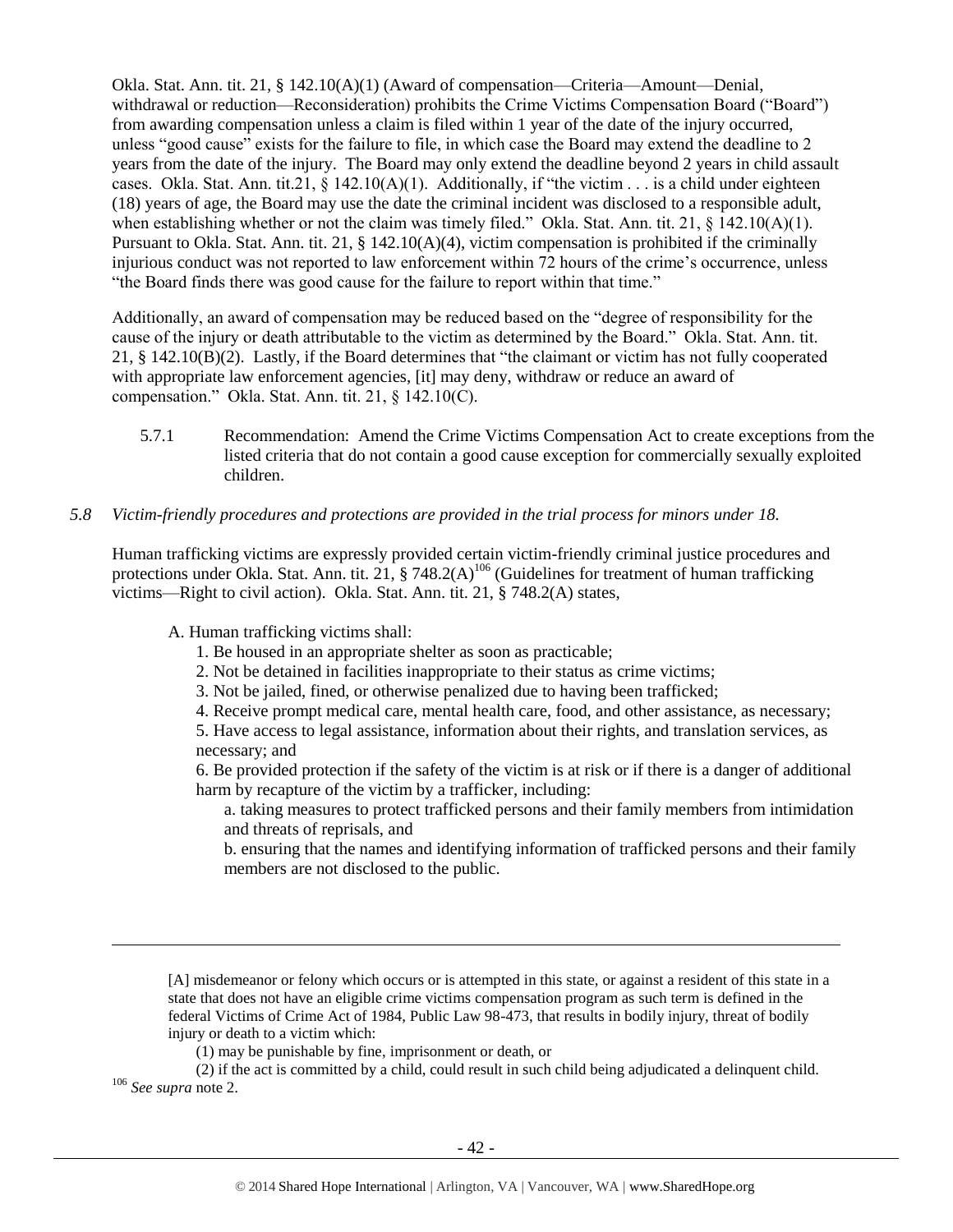Okla. Stat. Ann. tit. 21, § 748.2(C) authorizes the Attorney General "to establish an emergency hotline number for victims of human trafficking to call in order to request assistance or rescue."

Protections available to other crime victims may also be available to some domestic minor sex trafficking victims. For example, commercially sexually exploited children who are involved in a criminal case "filed pursuant to the Oklahoma Child Abuse Reporting and Prevention Act" or who are the "alleged subject of child abuse or neglect" may be appointed a guardian ad litem under Okla. Stat. Ann. tit. 21, § 843.7(A)(1),(B) (Appointment of representatives for child). Additionally, pursuant to Okla. Stat. Ann. tit. 12, § 2412(A), (B) (Sexual offense against another person—Evidence of other sexual behavior inadmissible—Exceptions), domestic minor sex trafficking victims whose offenders are charged with a sexual offense receive protections in criminal prosecutions under Oklahoma's rape shield law. Okla. Stat. Ann. tit. 12, § 2412(A), (B) prohibits the admission of "[e]vidence of reputation or opinion regarding other sexual behavior of a victim or the sexual offense alleged" and "[e]vidence of specific instances of [the victim's] sexual behavior" unless it is being offered to prove something other than consent, including "the source of semen, pregnancy, disease or injury," "[f]alse allegations of sexual offenses," or "[s]imilar sexual acts in the presence of the accused with persons other than the accused which occurs at the time of the event giving rise to the sexual offense alleged."

Additionally, all crime victims<sup>107</sup> receive certain protections under the Oklahoma Victim's Rights Act.<sup>108</sup> Specifically, Okla. Stat. Ann. tit. 21, § 142A-2(A) (Victims and witnesses rights) provides,

A. The district attorney's office shall inform the victims and witnesses of crimes of the following rights:

. . . 2. To receive protection from harm and threats of harm arising out of the cooperation of the person with law enforcement and prosecution efforts, and to be provided with information as to the level of protection available and how to access protection;

3. To be informed of financial assistance and other social services available as a result of being a witness or a victim, including information on how to apply for the assistance and services;

. . . 5. To be informed of the procedure to be followed in order to apply for and receive any restitution to which the victim is entitled;

6. To be provided, whenever possible, a secure waiting area during court proceedings that does not require close proximity to defendants and families and friends of defendants; . . . .

Additionally, Okla. Stat. Ann. tit. 21, § 142A-2(D) provides that in a felony case involving "a violent crime or a sex offense, the district attorney's office shall inform the victim, as soon as practicable, . . . of the progress of pretrial proceedings which could substantially delay the prosecution of the case." Under Okla. Stat. Ann. tit. 21, § 142A-3(C) (Informing victim of rights), a rape victim "has the right to be informed by the officer who interviews the victim . . . of the twenty-four-hour statewide telephone communication service established by the Office of the Attorney General for victims of sexual assault . . . ."

Crime victims also have the right to receive some assistance in seeking restitution. Pursuant to Okla. Stat. Ann. tit. 21, § 142A-5 (Restitution form),

The district attorney's office shall provide all victims, regardless of whether the crime victim makes a specific request, with an official request for restitution form to be completed and signed by the crime victim, and to include all invoices, bills, receipts, and other evidence of injury, loss of earnings and outof-pocket loss. . . .

 $\overline{\phantom{a}}$ <sup>107</sup> See supra Section 5.1 for the definition of "victim."

<sup>108</sup> *See supra* not[e 88.](#page-30-0)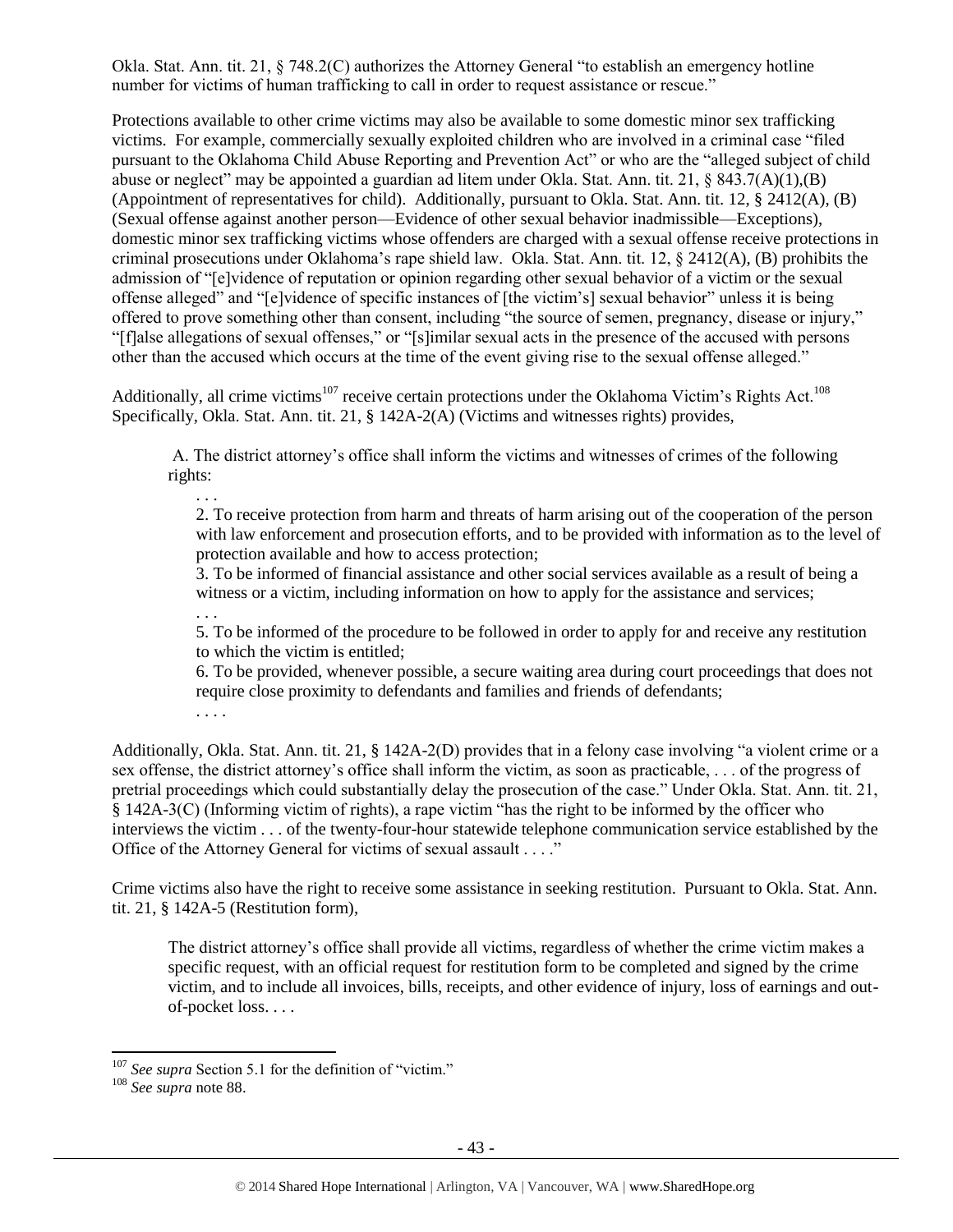Okla. Stat. Ann. tit. 21, § 142A-9 (Disclosure of personal information of victim or witness may be prohibited) also allows the court, upon request by the victim or district attorney, to keep the "address, telephone number, place of employment, or other personal information of the victim" confidential.

Okla. Stat. Ann. tit. 21, §1024.4 (Destruction of obscene material or child pornography upon conviction) may serve to further protect the child pornography victim as it authorizes the destruction of child pornography upon the conviction of the offender.

Lastly, Oklahoma's constitution further emphasizes crime victims' rights. Okla. Const. art. II, § 34(A) (Rights of victims) states,

To preserve and protect the rights of victims to justice and due process, and ensure that victims are treated with fairness, respect and dignity, and are free from intimidation, harassment, or abuse, throughout the criminal justice process, any victim or family member of a victim of a crime has the right to know the status of the investigation and prosecution of the criminal case, including all proceedings wherein a disposition of a case is likely to occur, and where plea negotiations may occur. The victim or family member of a victim of a crime has the right to know the location of the defendant following an arrest, during a prosecution of the criminal case, during a sentence to probation or confinement, and when there is any release or escape of the defendant from confinement. The victim or family member of a victim of a crime has a right to be present at any proceeding where the defendant has a right to be present, to be heard at any sentencing or parole hearing, to be awarded restitution by the convicted person for damages or losses as determined and ordered by the court, and to be informed by the state of the constitutional rights of the victim.

5.9 *Expungement or sealing of juvenile delinquency records resulting from arrests or adjudications for prostitution-related offenses committed as a result of, or in the course of, the commercial sexual exploitation of a minor is available within a reasonable time after turning 18.*

Pursuant to Okla. Stat. Ann. tit. 22, § 22-19c (Arrest or charge as result of human trafficking – Expungement on motion of court or defendant), a court may order expungement of law enforcement and court records relating to a charge or conviction for a prostitution related offense committed as a result of human trafficking is available. Okla. Stat. Ann. tit. 22, § 22-19c states,

The court, upon its own motion or upon petition by the defendant and for good cause shown, may enter an order for expungement of law enforcement and court records relating to a charge or conviction for a prostitution-related offense committed as a result of the defendant having been a victim of human trafficking.

For purposes of the Oklahoma Juvenile Code, Okla. Stat. Ann. tit. 10A, § 2-6-102(A)(1) (Confidential juvenile records) states that juvenile court records are "confidential and shall not be open to the general public, inspected, or their contents disclosed," subject to exceptions specified in Okla. Stat. Ann. tit.10A, § 2-6-102 (C), which states,

C. The confidentiality requirements of subsection A of [Okla. Stat. Ann. tit. 10A, § 2-6-102] for juvenile court records and law enforcement records shall not apply:

. . . 4. To a juvenile who is fourteen (14) years of age or older and who has been adjudicated delinquent and who subsequently comes before the juvenile court on a new delinquency matter after July 1, 1995;

. . .

8. Whenever a juvenile is accepted for placement or treatment in a facility or private treatment facility within this state as a result of or following a conviction or adjudication for an out-of-state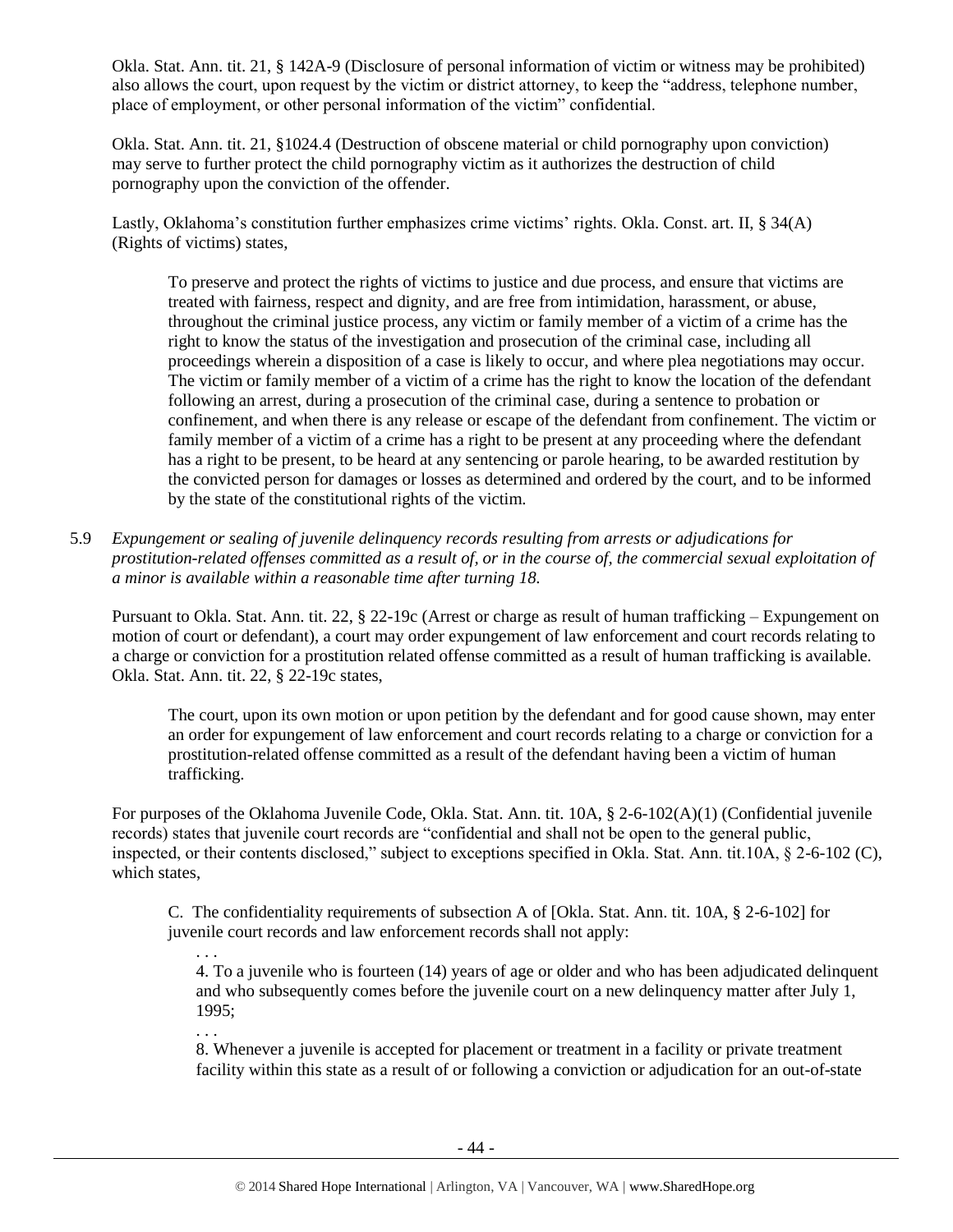offense that would qualify the juvenile as a youthful offender, $109$  as defined in Section 2-5-202 [Definitions—Purpose] of this title, had the crime occurred within this state.. . .

Okla. Stat. Ann. tit. 10A, § 2-6-102(D) further provides,

Following the first adjudication as a delinquent, the court having jurisdiction shall note on the juvenile court record of the person that any subsequent juvenile court records shall not be confidential; provided, the child is at least fourteen (14) years of age or older. Any juvenile court record which becomes an open juvenile record as provided in this subsection may be expunged as provided in Section 7307-1.8 [Okla. Stat. Ann. tit.10A, § 2-6-109 (Expungement of open juvenile court record) (Okla. Stat. Ann. tit.10, § 7307-1.8 renumbered)] of this title.

The provisions of this subsection shall only apply to the juvenile court records and law enforcement records of juvenile offenders certified, charged or adjudicated on and after July 1, 1995.

Okla. Stat. Ann. tit. 10A, § 2-6-109 (Expungement of open juvenile court record) states,

A. A person who is the subject of a juvenile court record, that is not confidential as provided by law, may petition the district court in which the juvenile court record is located for an order to expunge all or any part of the record pertaining to the person, except basic identification information; provided:

1. The person has attained twenty-one (21) years of age or older;

2. The person has not been arrested for any adult criminal offense and no charge, indictment, or information has been filed or is pending against the person at the time of the petition for an expungement;

3. The person has not been subject to any deferred prosecution or deferred sentence, and has not been convicted of any criminal offense; and

4. All court costs, restitution, fines and other court-ordered requirements have been completed for all juvenile proceedings.

. . . . C. Upon a finding that the harm to privacy of the person in interest or dangers of unwarranted adverse consequences outweigh the public interest in retaining the records, the court may order the records, or any part thereof except basic identification information, to be expunged. . . .

. . . .

G. Nothing in this section shall be construed to authorize the physical destruction of any juvenile records.

. . . .

 $\overline{\phantom{a}}$ 

1. "Youthful offender" means a person:

c. sixteen (16) or seventeen (17) years of age and charged with a crime listed in subsection B of Section 2-5-206 of this title,

if the offense was committed on or after January 1, 1998.

<sup>&</sup>lt;sup>109</sup> Pursuant to Okla. Stat. Ann. tit. 10A,  $\S$  2-5-202(A)(1) (Definitions—Purpose),

a. thirteen (13) or fourteen (14) years of age who is charged with murder in the first degree and certified as a youthful offender as provided by Section 2-5-205 [Certification as youthful offender or juvenile] of this title,

b. fifteen (15), sixteen (16), or seventeen (17) years of age and charged with a crime listed in subsection A of Section 2-5-206 [Certain acts mandating youthful offender status—Filing of delinquency petition or youthful offender information—Warrant, certification process—Guidelines] of this title, and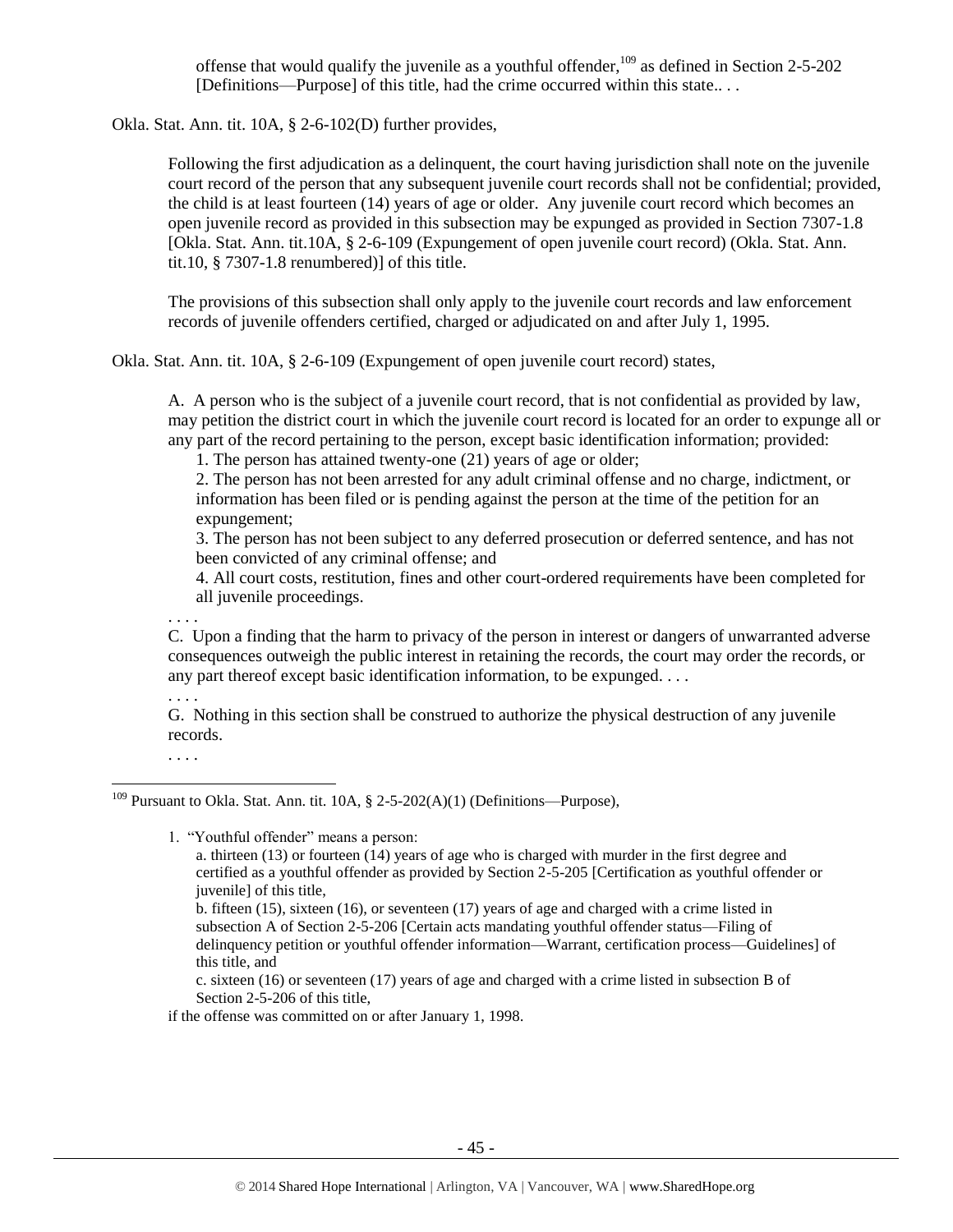J. Any record ordered to be expunged pursuant to this section shall be sealed and, if not unsealed within ten (10) years of the expungement order, may be obliterated or destroyed at the end of the tenyear period.

. . . .

M. A person who has attained eighteen (18) years of age or older may petition the district or municipal court in which the juvenile court record is located for an order to expunge all or any part of the record pertaining to matters involving truancy provided the person has met the criteria set forth in paragraphs 2 through 4 of subsection A of this section. The petition shall be reviewed by the district or municipal judge with primary responsibility over the juvenile court docket.

## *5.10 Victim restitution and civil remedies for victims of domestic minor sex trafficking or commercial sexual exploitation of children (CSEC) are authorized by law.*

Okla. Stat. Ann. tit. 21, § 748(C)<sup>110</sup> (Human trafficking) specifically authorizes mandatory restitution for human trafficking victims, stating that "[t]he court shall also order the defendant to pay restitution to the victim as provided in Section 991f [Restitution] of Title 22 [Criminal procedure] of the Oklahoma Statutes." Commercially sexually exploited children whose offenders are convicted of other crimes that cause injury to the child may also be able to receive restitution under Okla. Stat. Ann. tit. 22, § 991f(C)(1) (Restitution).<sup>111</sup> Okla. Stat. Ann. tit. 22, § 991f(A)(1) defines "restitution" as "the sum to be paid by the defendant to the victim of the criminal act to compensate that victim for up to three times the amount of the economic loss suffered as a direct result of the criminal act of the defendant." Under Okla. Stat. Ann. tit. 22, § 991f(A)(2), a "victim" is "any person, partnership, corporation or legal entity that suffers an economic loss as a direct result of the criminal act of another person," while Okla. Stat. Ann. tit. 22, § 991f(A)(3) limits "economic loss" to

actual financial detriment suffered by the victim consisting of medical expenses actually incurred, damage to or loss of real and personal property and any other out-of-pocket expenses, including loss of earnings, reasonably incurred as the direct result of the criminal act of the defendant. No other elements of damage shall be included as an economic loss for purposes of this section.

Additionally, under Okla. Stat. Ann. tit. 21, § 748.2(B) (Guidelines for treatment of human trafficking victims—Right to civil action states), civil remedies are available to minors victimized through sex trafficking. Okla. Stat. Ann. tit. 21, § 748.2(B) states,

Any person aggrieved by a violation of subsection B of Section 748 [Human trafficking] of this title may bring a civil action against the person or persons who committed the violation to recover actual and punitive damages and reasonable attorney fees and costs. . . . A criminal case or prosecution is not a necessary precedent to the civil action. The statute of limitations for the cause of action shall not commence until the latter of the victim's emancipation from the defendant, the victim's twenty-first birthday, or the plaintiff discovers or reasonably should have discovered that he or she was a victim of human trafficking and that the defendant caused, was responsible for or profited from the human trafficking.

*5.11 Statutes of limitations for civil and criminal actions for child sex trafficking or commercial sexual exploitation of children (CSEC) offenses are eliminated or lengthened sufficiently to allow prosecutors and victims a realistic opportunity to pursue criminal action and legal remedies.*

Okla. Stat. Ann. tit. 22, § 152 (Statute of limitations) sets forth the applicable statute of limitations for criminal prosecutions in Oklahoma. Crimes that do not have a statute of limitations specified, including Okla. Stat. Ann. tit. 21, § 748 (Human trafficking), § 1029 (Engaging in prostitution, etc.), § 1087 (Child

<sup>110</sup> *See supra* not[e 2.](#page-0-0)

<sup>&</sup>lt;sup>111</sup> *See supra* Section 2.8 for the substantive provisions of Okla. Stat. Ann. tit. 22, § 991f(C)(1).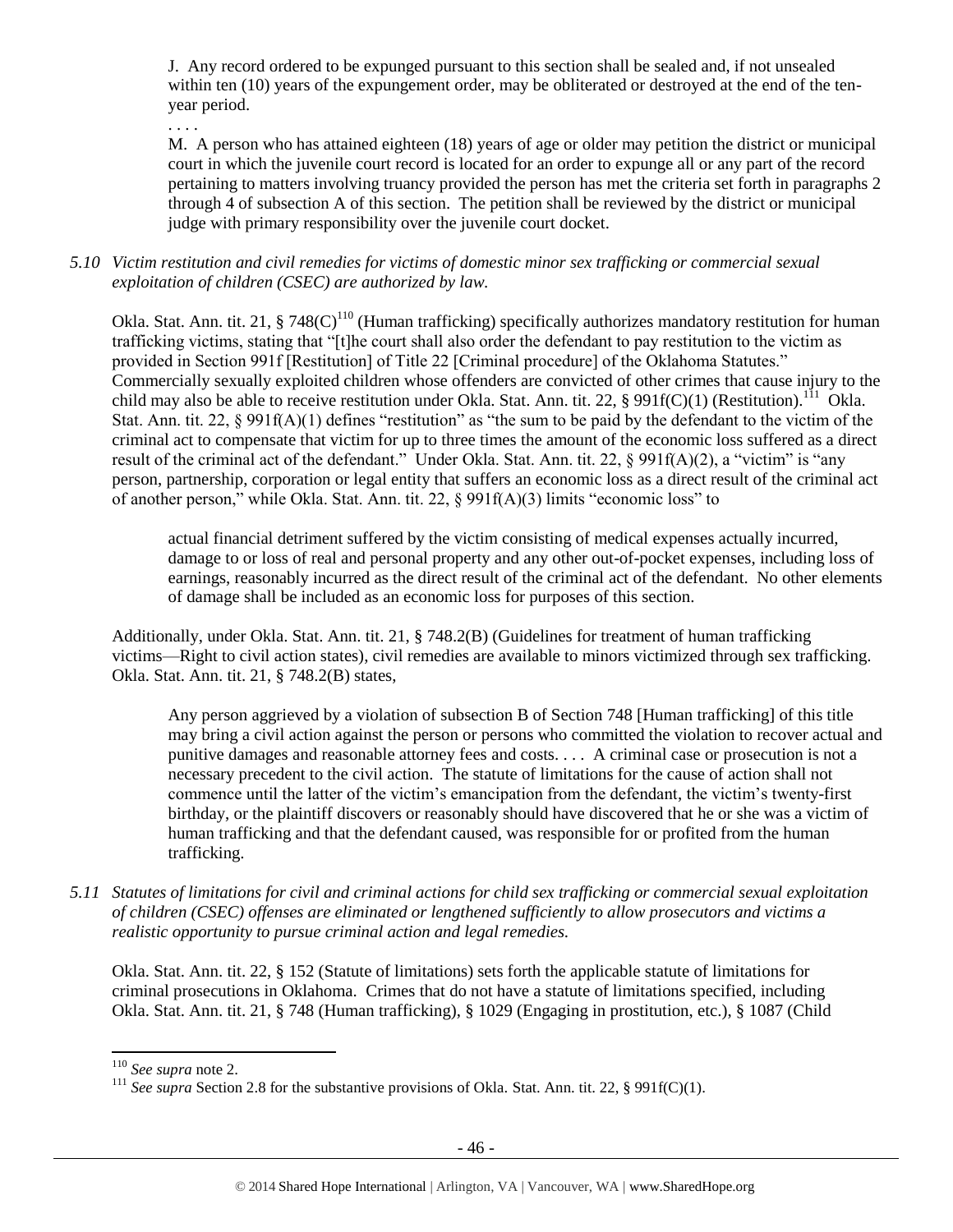under 18 years of age—Procuring for prostitution, lewdness or other indecent act—Punishment), and § 1088(A) (Child under 18 years of age—Inducing, keeping, detaining or restraining for prostitution— Punishment), are subject to a 3 year statute of limitations. Okla. Stat. Ann. tit. 22, § 152(H).

Pursuant to Okla. Stat. Ann. tit. 22, § 152(C), prosecutions under Okla. Stat. Ann. tit. 21, § 1021.2(A) (Minors—Procuring for participation in pornography), § 1021.3(A) (Guardians—Parents—Custodians— Consent to participation of minors in child pornography), § 1111 (Rape defined), § 1111.1 (Rape by instrumentation), § 1114 (Rape in first degree—Second degree), § 1123 (Lewd or indecent proposals or acts as to child under 16),§ 843.5 (Child sexual abuse), or § 866 (Elements of offense (Trafficking in children)) "shall be commenced within twelve (12) years after the discovery of the crime." Under Okla. Stat. Ann. tit. 22,  $\S 152(C)(2)(a)$ –(c), however, prosecutions for any of these offenses may be commenced at any time under the following circumstances:

a. the victim notified law enforcement within twelve  $(12)$  years after the discovery<sup>112</sup> of the crime, b. physical evidence is collected and preserved that is capable of being tested to obtain a profile from deoxyribonucleic acid (DNA),and

c. the identity of the offender is subsequently established through the use of a DNA profile using evidence listed in subparagraph b of this paragraph.

For a civil action brought under Okla. Stat. Ann. tit. 21,  $\S$  748.2(B)<sup>113</sup> (Guidelines for treatment of human trafficking victims—Right to civil action) states, "The statute of limitations for the cause of action shall not commence until the latter of the victim's emancipation from the defendant or the victim's twenty-first birthday, or the plaintiff discovers or reasonably should have discovered that he or she was a victim of human trafficking and that the defendant caused, was responsible for or profited from the human trafficking." In civil actions based on damages for injury caused by criminal offenses, Okla. Stat. Ann. tit. 12, § 95(A)(7) (Limitation of other actions) provides,

An action based on intentional conduct brought by any person for recovery of damages for injury suffered as a result of criminal actions, as defined by the Oklahoma Statutes, may be brought against any person incarcerated or under the supervision of a state, federal or local correctional facility on or after November 1, 2003:

a. at any time during the incarceration of the offender for the offense on which the action is based, or

b. within five (5) years after the perpetrator is released from the custody of a state, federal or local correctional facility, if the defendant was serving time for the offense on which the action is based.

Additionally, for civil actions based on damages resulting from childhood sexual abuse or exploitation, Okla. Stat. Ann. tit. 12, § 95(A)(6) states,

6. An action based on intentional conduct brought by any person for recovery of damages for injury suffered as a result of childhood sexual abuse incidents or exploitation as defined by Section 1-1-105 [Definitions] of Title 10A of the Oklahoma Statutes or incest can only be brought within the latter of the following periods:

a. within two (2) years of the act alleged to have caused the injury or condition, or b. within two (2) years of the time the victim discovered or reasonably should have discovered that the injury or condition was caused by the act or that the act caused the injury for which the claim is brought.

<sup>&</sup>lt;sup>112</sup> Okla. Stat. Ann. tit. 22, § 152(L) explains that, for purposes of Okla. Stat. Ann. tit. 22, § 152(C)(1), ""discovery' means the date that a physical or sexually related crime involving a victim under the age of eighteen (18) years of age is reported to a law enforcement agency, up to and including one (1) year from the eighteenth birthday of the child."

<sup>113</sup> *See supra* not[e 2.](#page-0-0)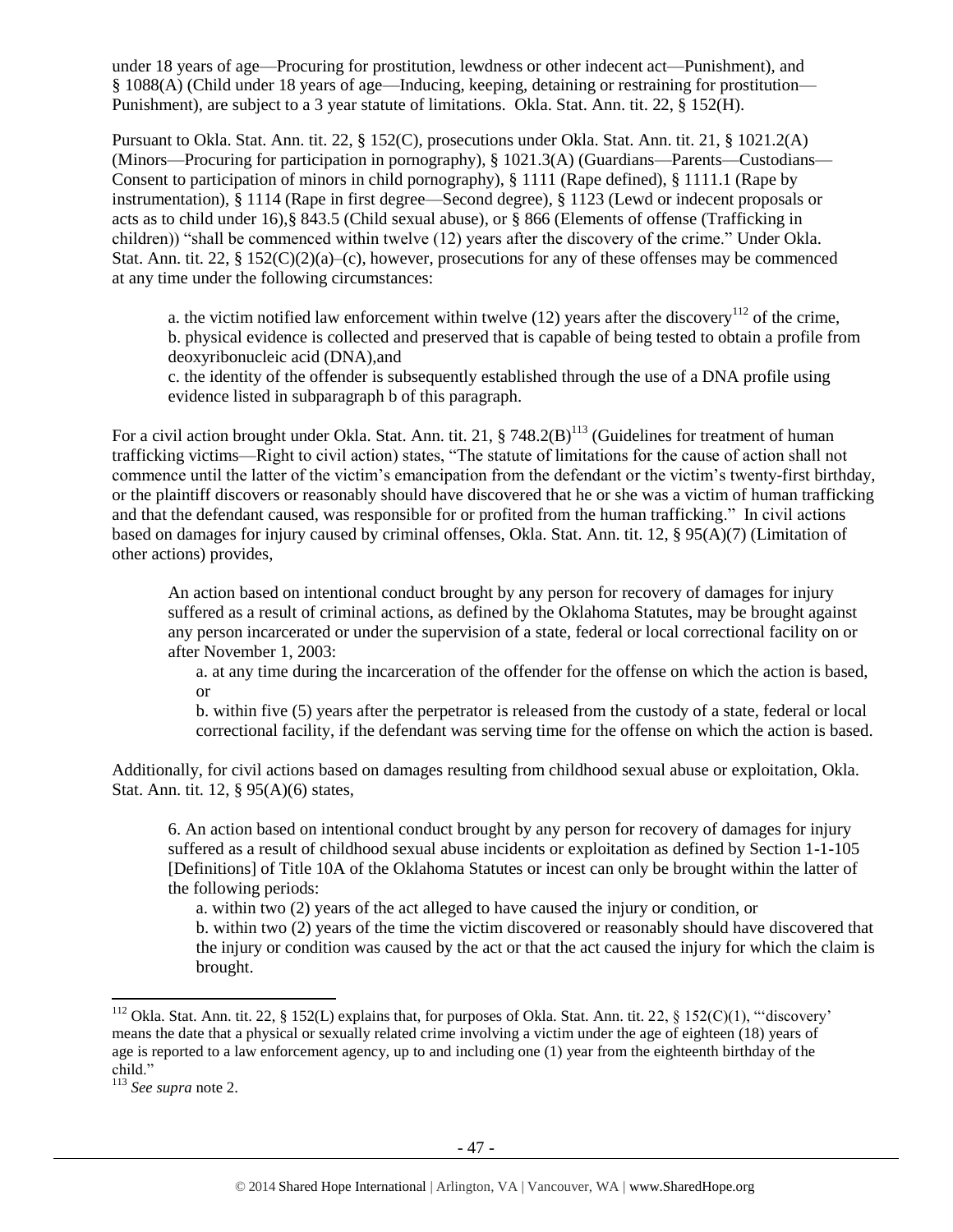Provided, however, that the time limit for commencement of an action pursuant to this paragraph is tolled for a child until the child reaches the age of eighteen (18) years or until five (5) years after the perpetrator is released from the custody of a state, federal or local correctional facility or jail, whichever is later. . . .

5.11.1 Recommendation: Eliminate statutes of limitations for Okla. Stat. Ann. tit. 21, § 748 (Human trafficking) and CSEC offenses.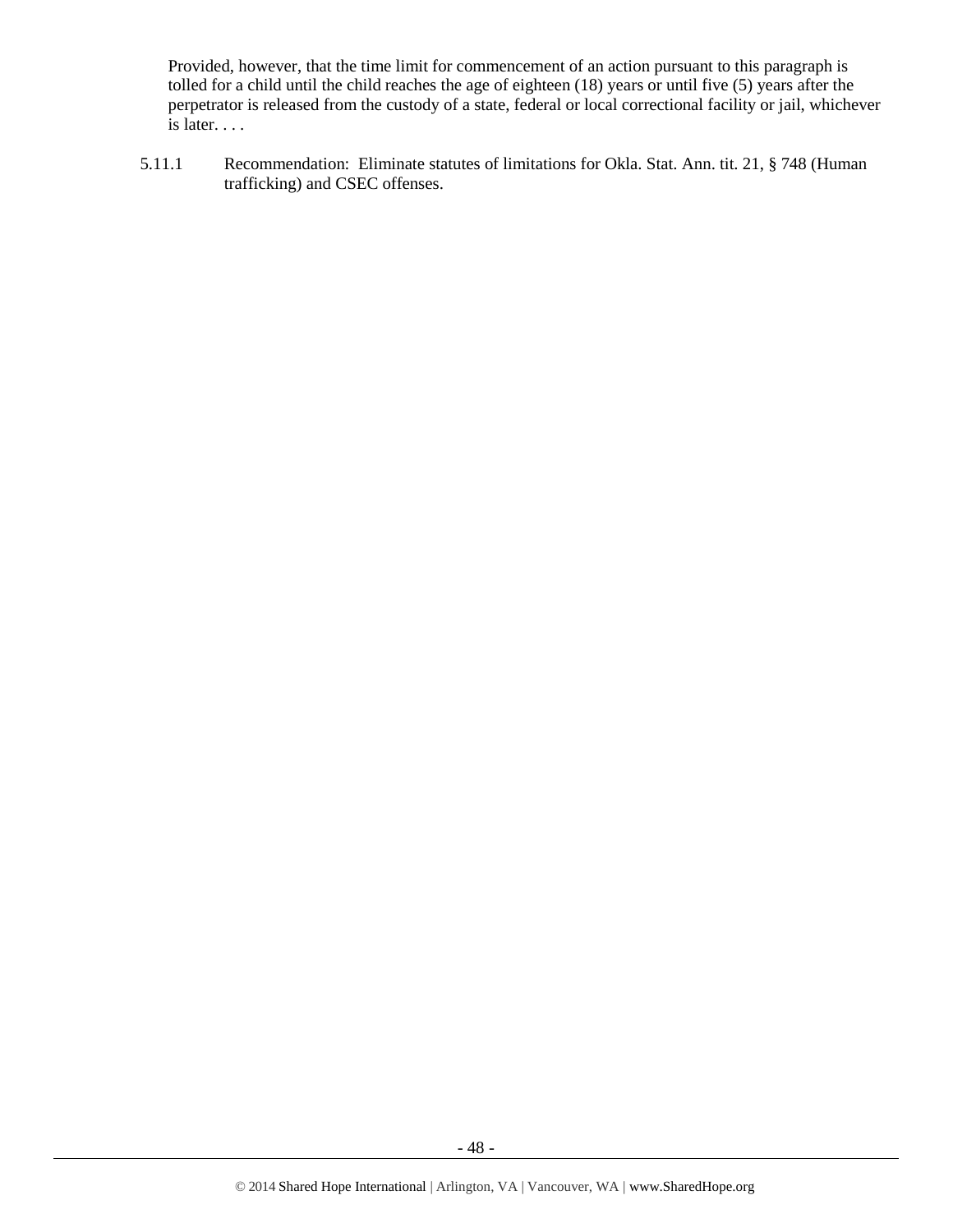#### **FRAMEWORK ISSUE 6: CRIMINAL JUSTICE TOOLS FOR INVESTIGATION AND PROSECUTIONS**

#### *Legal Components:*

- *6.1 Training on human trafficking and domestic minor sex trafficking for law enforcement is statutorily mandated or authorized.*
- *6.2 Single party consent to audio-taping is permitted in law enforcement investigations.*
- *6.3 Wiretapping is an available tool to investigate domestic minor sex trafficking.*
- *6.4 Using a law enforcement posing as a minor to investigate buying or selling of commercial sex acts is not a defense to soliciting, purchasing, or selling sex with a minor.*
- *6.5 Using the Internet to investigate buyers and traffickers is a permissible investigative technique.*
- *6.6 Law enforcement and child welfare agencies are mandated to promptly report missing and recovered children. \_\_\_\_\_\_\_\_\_\_\_\_\_\_\_\_\_\_\_\_\_\_\_\_\_\_\_\_\_\_\_\_\_\_\_\_\_\_\_\_\_\_\_\_\_\_\_\_\_\_\_\_\_\_\_\_\_\_\_\_\_\_\_\_\_\_\_\_\_\_\_\_\_\_\_\_\_\_\_\_\_\_\_\_\_\_\_\_\_\_\_\_\_\_*

#### *Legal Analysis:*

. . .

 $\overline{\phantom{a}}$ 

*6.1 Training on human trafficking and domestic minor sex trafficking for law enforcement is statutorily mandated or authorized.*

Oklahoma does not mandate that law enforcement receive training on human trafficking or domestic minor sex trafficking. However, Okla. Stat. Ann. tit. 70, § 3311(A) (Council on law enforcement education and training)<sup>114</sup> establishes the Council on Law Enforcement Education and Training ("Council") and grants it "the authority to exercise the rights, privileges and functions necessary to ensure the professional training and continuing education of law enforcement officers in the State of Oklahoma." Okla. Stat. Ann. tit. 70, §3311(B)(2) specifically authorizes the Council to "[p]romulgate rules with respect to such matters as certification, revocation, . . . minimum courses of study, . . . minimum standards for basic and advanced inservice courses, and seminars for Oklahoma police and peace officers."

- 6.1.1 Recommendation: Mandate training on domestic minor sex trafficking for law enforcement.
- *6.2 Single party consent to audio-taping is permitted in law enforcement investigations.*

Oklahoma permits single-party consent to audio-taping. Okla. Stat. Ann. tit. 13, § 176.4(4),(5) (Acts not prohibited) states,

It is not unlawful pursuant to the Security of Communications Act for:

4. a person acting under color of law to intercept a wire, oral or electronic communication when such person is a party to the communication or one of the parties to the communication has given prior consent to such interception; or

5. a person not acting under color of law to intercept a wire, oral or electronic communication when such person is a party to the communication or when one of the parties to the communication has given prior consent to such interception unless the communication is intercepted for the purpose of committing any criminal act.

 $114$  Two different versions of Okla. Stat. Ann. tit. 70, § 3311 are currently in effect. The first version was amended by 2011 Okla. Sess. Laws 10, § 1, and the second version was amended by 2011 Okla. Sess. Laws 233, § 1. Although the differences between these two current versions are not substantive, the second version does include additional requirements for police departments to receive state approval, and, therefore, is the only version referenced throughout this report.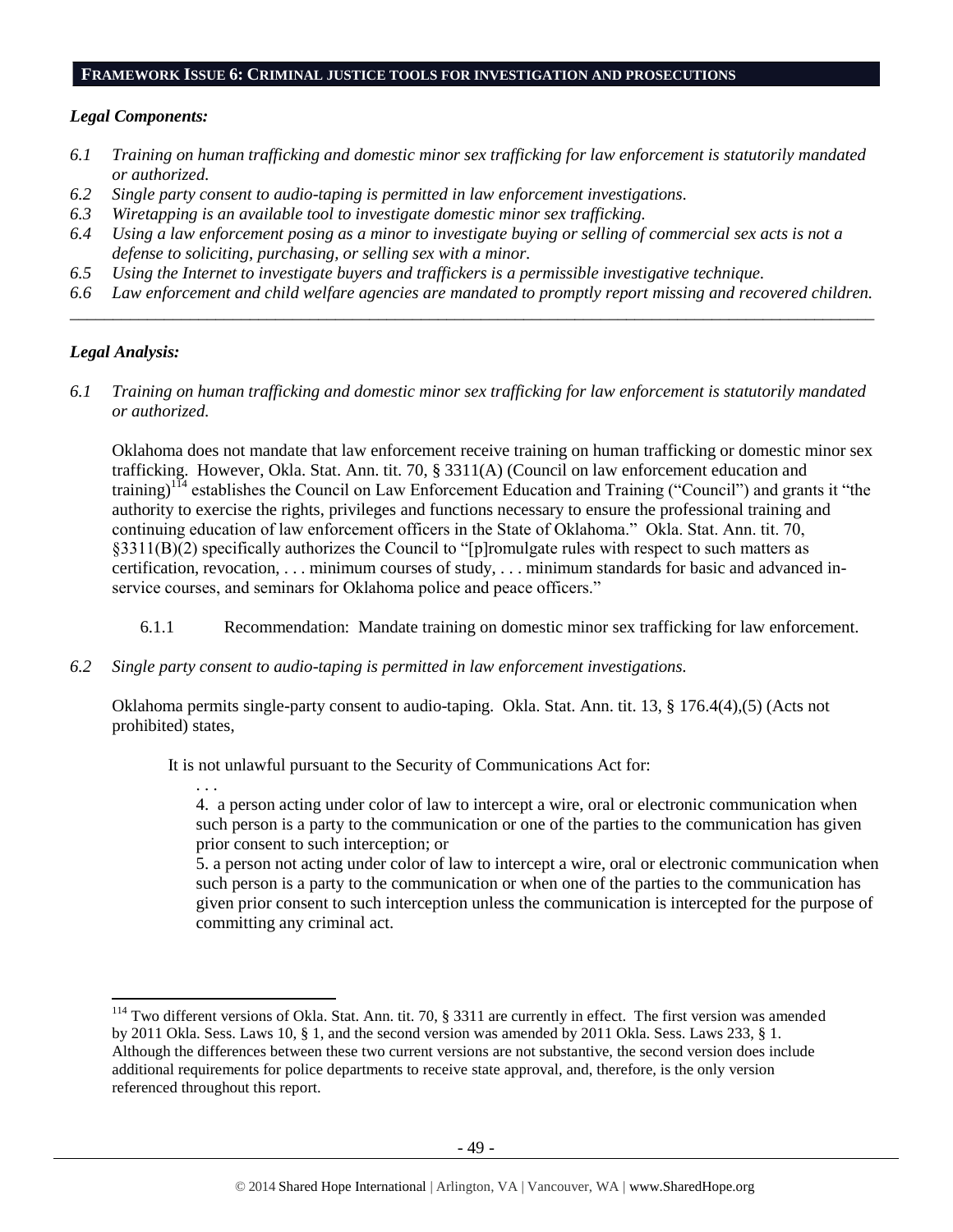## *6.3 Wiretapping is an available tool to investigate domestic minor sex trafficking.*

Oklahoma permits law enforcement to use wiretapping and resulting evidence when authorized by a court order, but does not provide for the issuance of a court order in the investigation of crimes related to domestic minor sex trafficking. Okla. Stat. Ann. tit. 13, § 176.7 (Court order authorizing interception of communications) states,

The Attorney General, upon application by a district attorney, may make application to a judge of competent jurisdiction for, and such judge may grant in conformity with the Security of Communications Act, an order authorizing the interception of wire, oral or electronic communications by any law enforcement agency of this state or any political subdivision thereof having responsibility for the investigation of the offense as to which the application is made, when such interception may provide evidence of acts of biochemical terrorism, terrorism, terrorism hoax, and biochemical assault as defined in Section 1268.1[Definitions] of Title 21 of the Oklahoma Statutes, the commission of the offense of murder, the cultivation or manufacture or distribution of narcotic drugs or other controlled dangerous substances as defined in the Uniform Controlled Dangerous Substances Act, or trafficking in illegal drugs, as defined in the Trafficking in Illegal Drugs Act, and any conspiracy to commit the crimes specifically enumerated in this section.

Okla. Stat. Ann. tit. 13, § 176.8(E) (Disclosure of information) further provides,

When a law enforcement officer, while engaged in intercepting wire, oral or electronic communications in an authorized manner, intercepts wire, oral or electronic communications relating to offenses for which an order or authorization could have been secured or any offense listed in [Okla. Stat. Ann. tit. 57,  $\S$  571], <sup>115</sup> which is other than those specified in the order of authorization, the contents thereof and evidence derived therefrom may be disclosed or used as provided in this section. Such contents and any evidence derived therefrom may be used when authorized by a judge of competent jurisdiction when such judge finds on subsequent application that the contents were otherwise intercepted in accordance with the provisions of the Security of Communications Act. . . .

- 6.3.1 Recommendation: Amend Okla. Stat. Ann. tit. 13, § 176.7 (Court order authorizing interception of communications) to permit the issuance of an order authorizing wiretapping when the interception may provide evidence related to Okla. Stat. Ann. tit. 21, § 748 (Human trafficking) or Oklahoma's CSEC laws.
- *6.4 Using a law enforcement posing as a minor to investigate buying or selling of commercial sex acts is not a defense to soliciting, purchasing, or selling sex with a minor.*

Okla. Stat. Ann. tit. 21, § 1123(E) (Lewd or indecent proposals or acts as to child under 16 or person believed to be under 16—Sexual battery) (Second version) states that "[t]he fact that an undercover operative or law enforcement officer was involved in the detection and investigation of an offense pursuant to this section shall not constitute a defense to a prosecution under this section."

Additionally, pursuant to Okla. Stat. Ann. tit. 21, § 1040.13a(C) (Facilitating, encouraging, offering or soliciting sexual conduct or engaging in sexual communication with a minor or person believed to be a minor), "[t]he fact that an undercover operative or law enforcement officer was involved in the detection and investigation of an offense pursuant to this section shall not constitute a defense to a prosecution under this section."

 $115$  Okla. Stat. Ann. tit. 57, § 571 (Definitions) lists, in relevant part, child abuse, rape, or lewd or indecent proposition or lewd or indecent act with a child.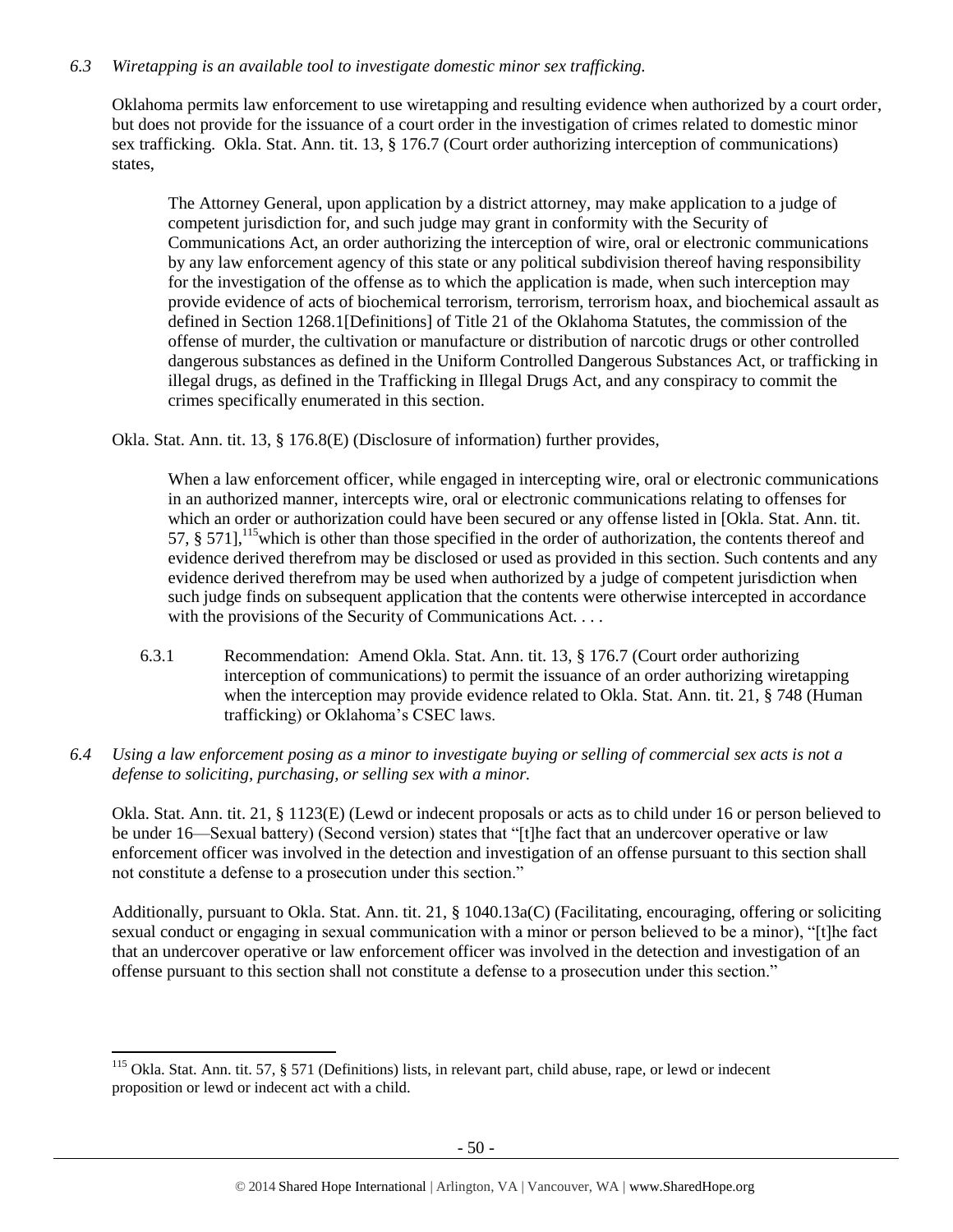## *6.5 Using the Internet to investigate buyers and traffickers is a permissible investigative technique.*

Law enforcement may use the Internet to investigate buyers and traffickers under Okla. Stat. Ann. tit. 21, § 1040.13a(C) (Facilitating, encouraging, offering or soliciting sexual conduct or engaging in sexual communication with a minor or person believed to be a minor), which expressly provides that "[t]he fact that an undercover operative or law enforcement officer was involved in the detection and investigation of an offense pursuant to this section shall not constitute a defense to a prosecution under this section."

Additionally, Okla. Stat. Ann. tit. 74, § 151.1 (Internet crimes against children unit) states,

(A) The Oklahoma State Bureau of Investigation shall establish an Internet Crimes Against Children (ICAC) unit for the primary purpose of investigating Internet crimes committed against children, including, but not limited to, offenses related to child pornography and solicitation of minors for pornography, prostitution or sex-related offenses. The unit shall additionally promote safe Internet use among children and their parents by various media or printed-material campaigns or by offering educational programs to schools or communities throughout this state. The Bureau shall employ sufficient employees to investigate and implement the ICAC unit.

(B) The Director of the Oklahoma State Bureau of Investigation is hereby authorized to enter into local cooperative agreements with local law enforcement agencies for the purpose of appointing ICAC Affiliate Task Force Agents to assist the ICAC unit of the Bureau. . . ICAC Affiliate Task Force Agents shall have general peace officer powers and the authority to arrest persons throughout the state for the purpose of investigating Internet crimes committed against children including, but not limited to, offenses related to child pornography, solicitation of minors for pornography, prostitution or sex-related offenses. . . .

*6.6 Law enforcement and child welfare agencies are mandated to promptly report missing and recovered children.*

Although Oklahoma has enacted some laws regarding the reporting of missing children, the reporting of rescued domestic minor sex trafficking victims is not mandated. Okla. Stat. Ann. tit. 63, § 1-323.1(A) (Notification system for identifying missing children) states,

A. The State Commissioner of Health shall establish a system for receiving notification from the Oklahoma State Bureau of Investigation that a person born in the State of Oklahoma and under eighteen (18) years of age has been reported missing, for identifying the birth certificate of such person, and for immediately notifying the Oklahoma State Bureau of Investigation whenever a request for a copy of the birth certificate of such person is made. . . .

Okla. Stat. Ann. tit. 10, § 1628 (Missing children 16 and under—Investigation of disappearance) states,

It is hereby made the duty of any sheriff, chief of police, city marshal, constable, or any other law enforcement officer, upon notification of a report of a missing child sixteen (16) years and under, to immediately initiate an investigation into the disappearance of said child.

Additionally, Okla. Stat. Ann. tit. 10A, § 1-8-106 (Applicability of the Oklahoma Minor Identification Act) provides,

If a child is reported to a law enforcement agency as a missing child, or a custodial parent, legal guardian or legal custodian of a child requests the issuance of a fingerprint card, the provisions of the Oklahoma Minor Identification Act shall apply. With the voluntary and informed consent of the parent, legal guardian, or legal custodian of the child, fingerprints obtained and maintained pursuant to the Oklahoma Minor Identification Act may be used by law enforcement officers.